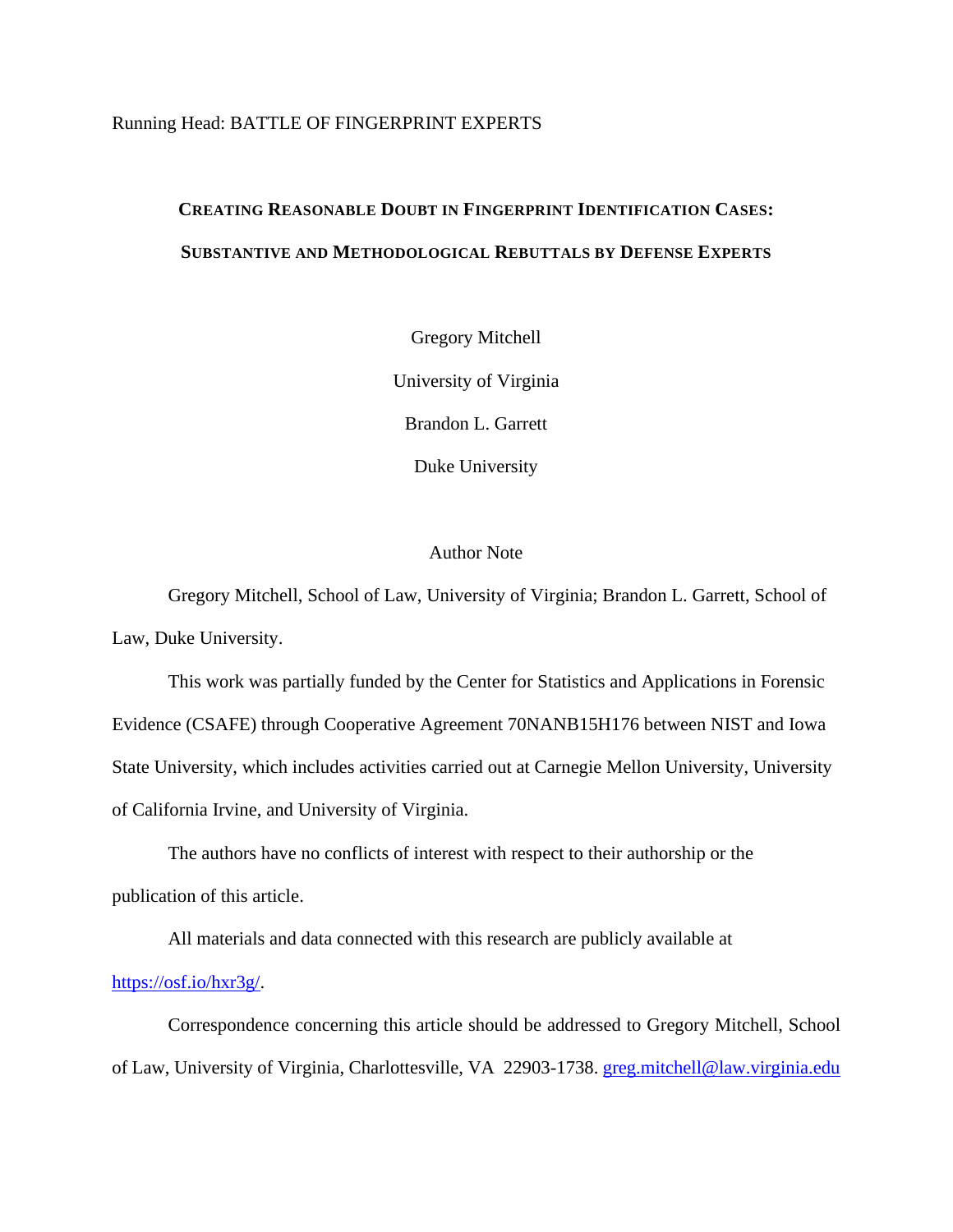# **CREATING REASONABLE DOUBT IN FINGERPRINT IDENTIFICATION CASES: SUBSTANTIVE AND METHODOLOGICAL REBUTTALS BY DEFENSE EXPERTS**

#### **Abstract**

Prior research has examined a variety of reforms aimed at ensuring that jurors have a proper understanding of fingerprint evidence, finding mixed results. The present study, recruiting a large national sample of 1,716 mock jurors, using Qualtrics, examined whether three types of rebuttal testimony can create doubt about the validity of a fingerprint identification made by the prosecution's expert: (a) a methodological rebuttal explaining the risk of error in the fingerprintcomparison process; (b) a substantive rebuttal concluding the fingerprint comparison was inconclusive because the latent fingerprint was not suitable for use; and (c) a substantive rebuttal excluding the defendant as the source of the latent fingerprint. We also examined whether the prosecution can inoculate its expert from the effects of these rebuttals by pre-emptively refuting criticisms of fingerprint comparisons. All rebuttals significantly reduced perceptions of guilt, but the substantive rebuttals proved most effective. Efforts to inoculate against rebuttal testimony did not succeed; however, persons more concerned about false acquittals than false convictions were less influenced by the rebuttal testimony. The present study demonstrates that waging a battle of fingerprint experts effectively conveys information about the limits of fingerprint identifications and supports awarding funds to indigent defendants to retain their own experts to not only explain but also substantively scrutinize the government's fingerprint evidence.

# **Keywords**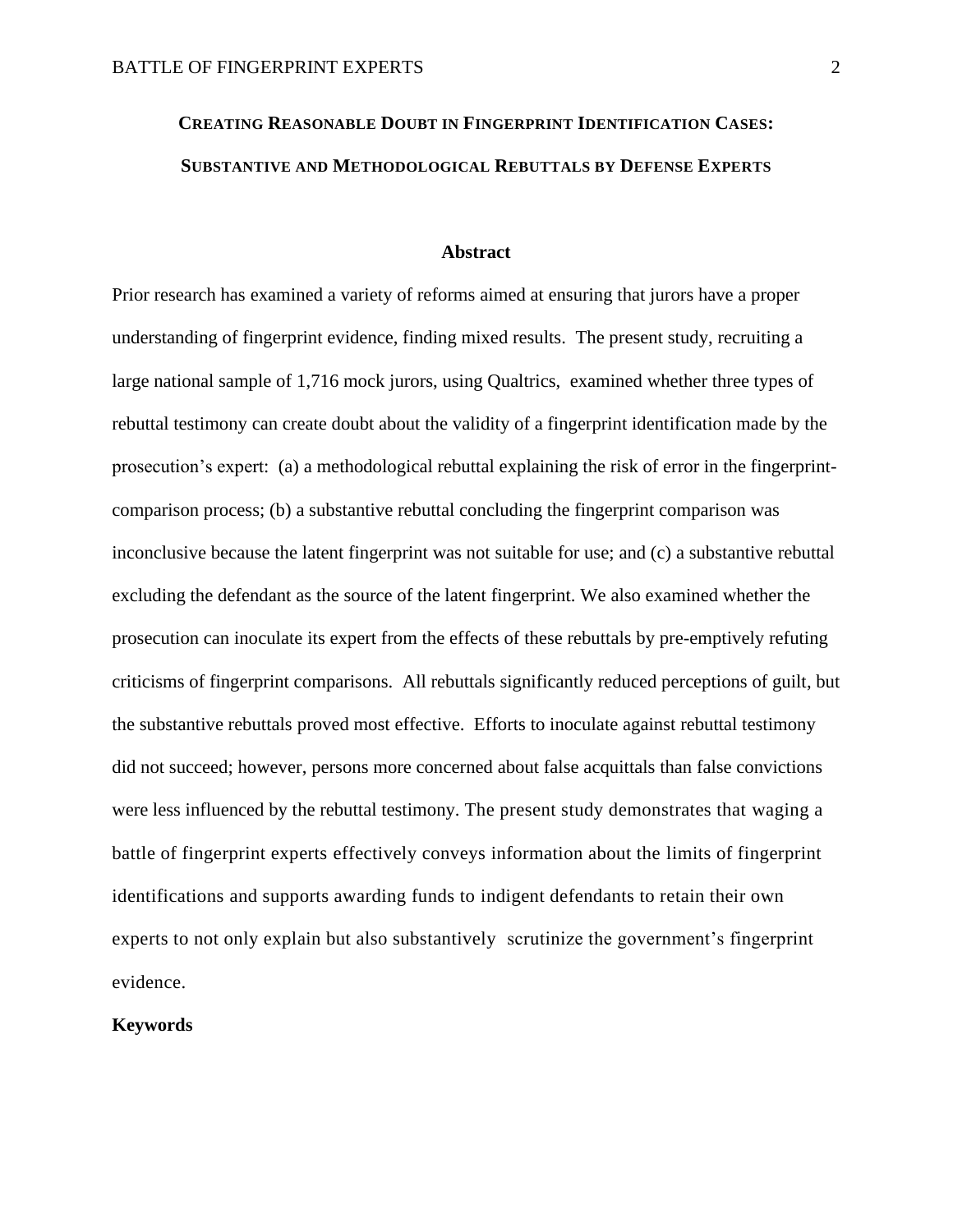Forensic science, fingerprint evidence, juror decision-making, expert testimony, battle of experts, inoculation

## **I. Introduction**

In the eyes of the public, fingerprint evidence linking a defendant to the scene of a crime provides extremely compelling proof of the defendant's guilt (Cherry, Imwinkelried & Schenk, 2011; Garrett & Mitchell, 2013, 2016). In fact, the general public places as much confidence in fingerprint-based identifications as DNA-based identifications (Martire et al., 2019). The persuasive power of fingerprint evidence derives from two common beliefs: (a) the belief that each individual's fingerprints uniquely identify that person, and (b) the belief that the process of linking latent fingerprints from a crime scene to an individual's fingerprints is nearly infallible (Garrett & Mitchell, 2013, 2016; Mitchell & Garrett, 2019). Given these premises, if a fingerprint examiner testifies that a particular defendant was likely the source of fingerprints found at the crime scene, then surely the defendant committed the crime, absent an innocent explanation for the person's presence at the scene.

Support for the premises in this syllogism is weaker than many jurors suppose. Proof of the uniqueness of each individuals' fingerprints is surprisingly thin and difficult to obtain (Cole, 2009; Page, Taylor & Blenkin, 2011), and the error rate associated with fingerprint examiners' conclusions is much higher than the public assumes (Garrett & Mitchell, 2018). Identification errors can and do arise more often than assumed because the standard procedure for fingerprint examination—the "ACE-V methodology" as it is commonly called within the field (Peterson et al., 2009), which stands for Analysis, Comparison, Evaluation and Verification—requires subjective judgments about whether a latent print provides sufficient detail for comparison purposes and whether the latent print is sufficiently similar to the known print to declare that the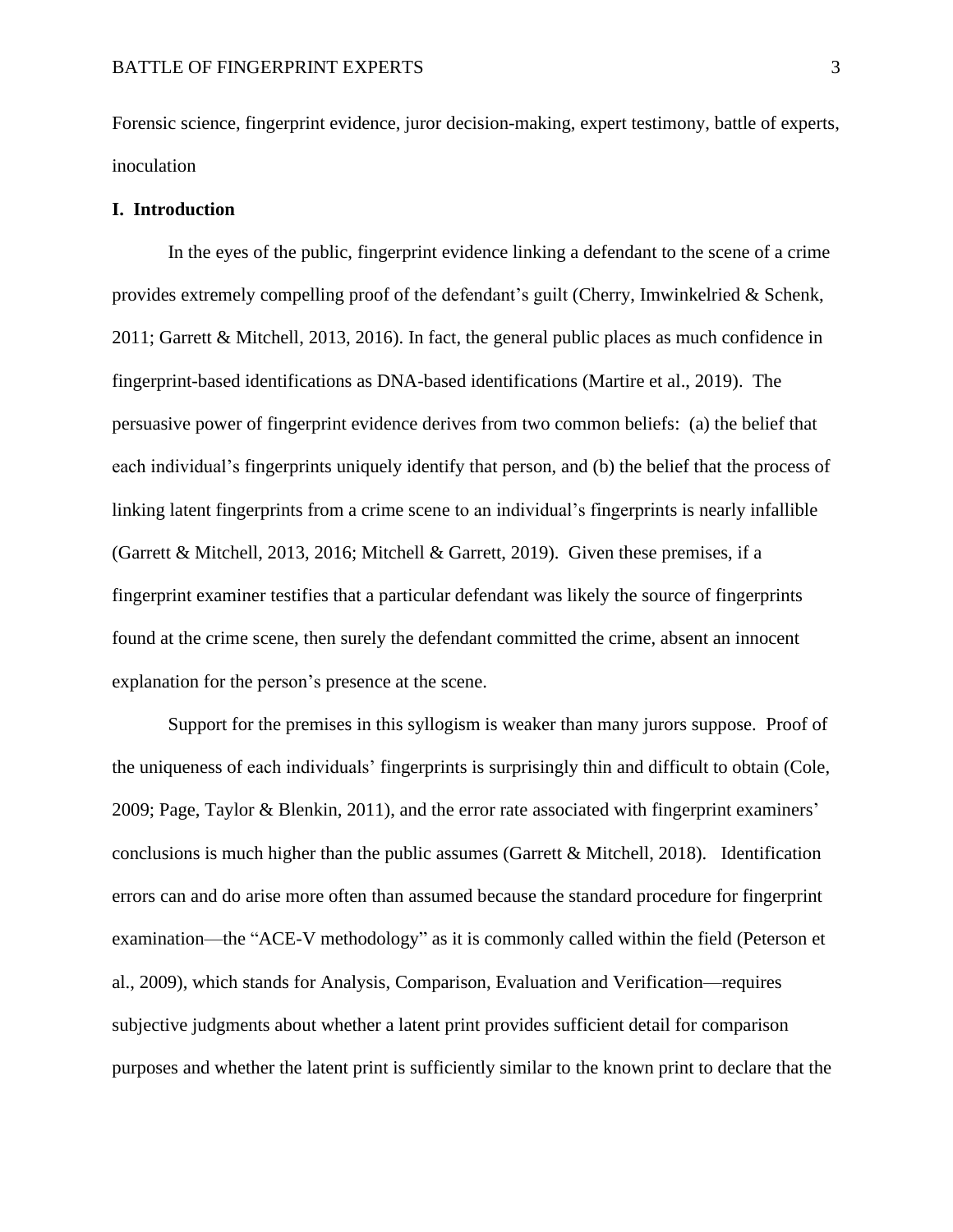two came from the same source. This subjectivity introduces a greater risk of contamination by adversarial allegiances and confirmation bias when the fingerprint examiner knows that a test print comes from a suspect (Dror, 2016; Murrie & Boccaccini, 2015). The lack of objective controls on the comparison process means that different examiners may reach conflicting opinions regarding the same set of prints and individual examiners may reach conflicting opinions about the same set of prints presented to them at different times (Dror & Rosenthal, 2008; Haber & Haber, 2014; Ulery, Hicklin, Buscaglia & Roberts, 2012).

Legal scholars and the criminal defense bar have long argued that judges should more closely regulate fingerprint evidence (Cole, 2001, 2018). In 2009, the National Research Council ("NRC") of the National Academies grouped fingerprint evidence with other forms of forensic pattern comparison evidence, such as ballistics and bitemark analysis, that depend heavily on subjective methods that have not been shown to produce accurate and reliable results (NRC, 2009). However, no federal appellate court or state supreme court has concluded that the ACE-V methodology is so unreliable that fingerprint evidence should not be admitted in court (Garrett & Mitchell, 2018). Only a handful of courts have deemed the use of fingerprint evidence improper on grounds that the method or data used by a particular fingerprint examiner was flawed (e.g., *Commonwealth v. Patterson*, 2005; *State v. Rose*, 2007; *State v. McPhaul*, 2017; *State v. Koiyan*, 2020; see generally Cooper, 2013). Furthermore, although critical of the limited research on the validity and reliability of fingerprint examinations and of how fingerprint examiners sometimes present their conclusions, the Presidential Council of Advisors on Science and Technology ("PCAST") did conclude that fingerprint evidence has "foundational validity" based on two studies examining error rates (PCAST, 2016, p.6).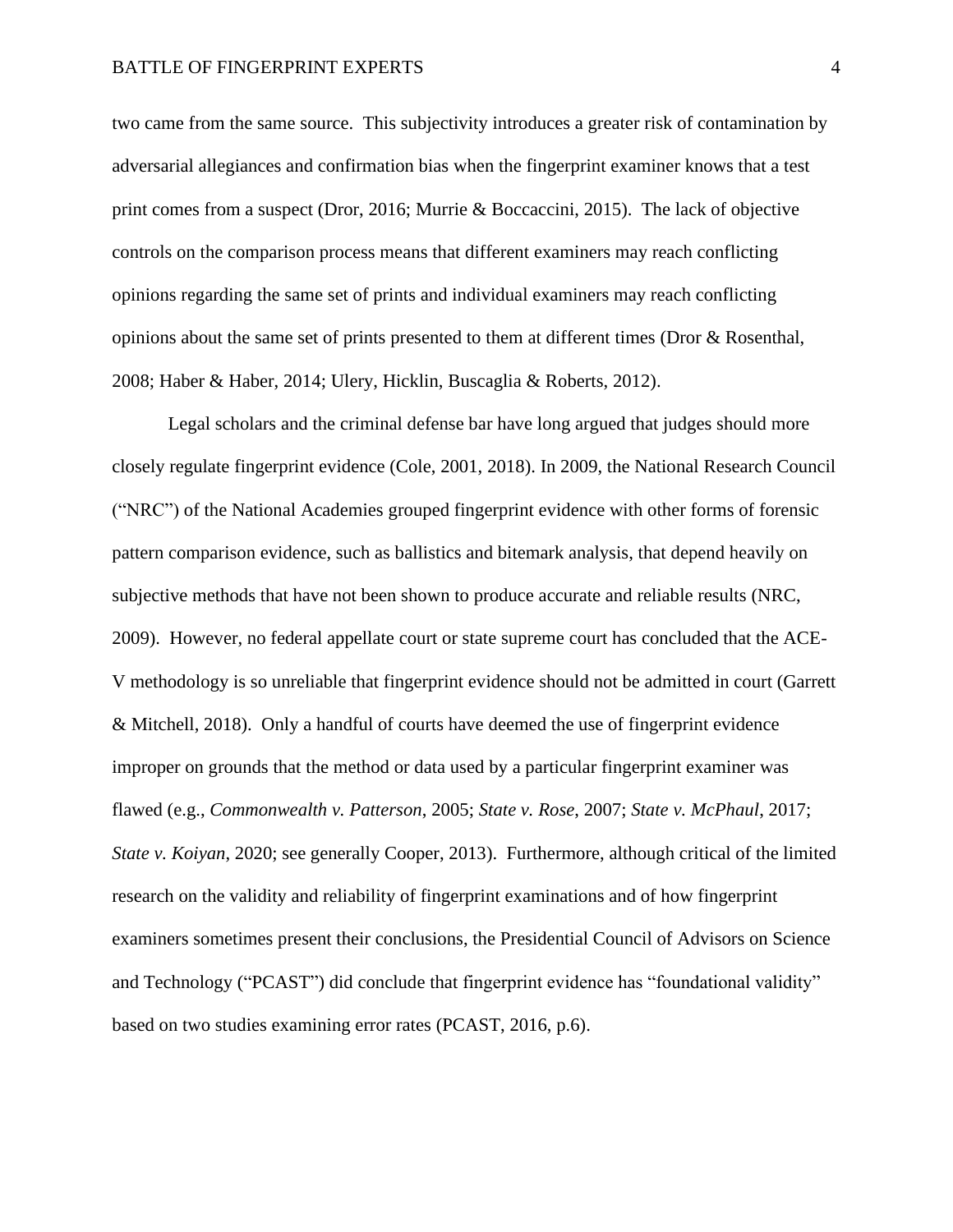## BATTLE OF FINGERPRINT EXPERTS **FINGER**

In light of the broad acceptance of fingerprint evidence by the courts, finding effective ways to educate jurors on the risks of mistaken fingerprint identifications is vital to the interests of criminal defendants, especially where fingerprint evidence is a crucial part of the government's case against them. Defendants most commonly rely on cross-examination of the prosecution's fingerprint expert to bring out the risk of misidentification (Lawson, 2003; Garrett, 2011), but cross-examination has generally been found to have little impact on juror receptions of forensic evidence (e.g., Chorn & Kovera, 2019; Koehler, 2011; Lieberman et al., 2008; but see Thompson & Scurich, 2019). However, Garrett and Mitchell (2013) found that bringing out the risk of error during cross-examination of the prosecution's fingerprint expert did significantly reduce the weight given to the fingerprint identification by mock jurors—but only if the expert did not subsequently discount that risk of error during the cross-examination as experienced experts who understand the gist of the questioning will do.

Judges will occasionally grant a defendant's request to instruct the jury on the subjective nature of fingerprint comparisons (Sapir, 2007), but again empirical evidence casts doubt on the potency of such instructions. For instance, McQuiston-Surrett and Saks (2009) found that informing participants of the limitations of microscopic hair comparison through a judicial instruction had no effect on participants' estimates that the defendant was the source of hair found at the crime scene. Eastwood and Caldwell (2015) likewise found no effect from a judicial instruction on microscopic hair examination, despite a strongly-worded instruction critical of the specific testimony offered by the prosecution expert in the case at hand. Crozier, Grady and Garrett (2020) did find, however, that a jury instruction that specifically discussed false positive error rates from fingerprint validation studies, as opposed to an instruction that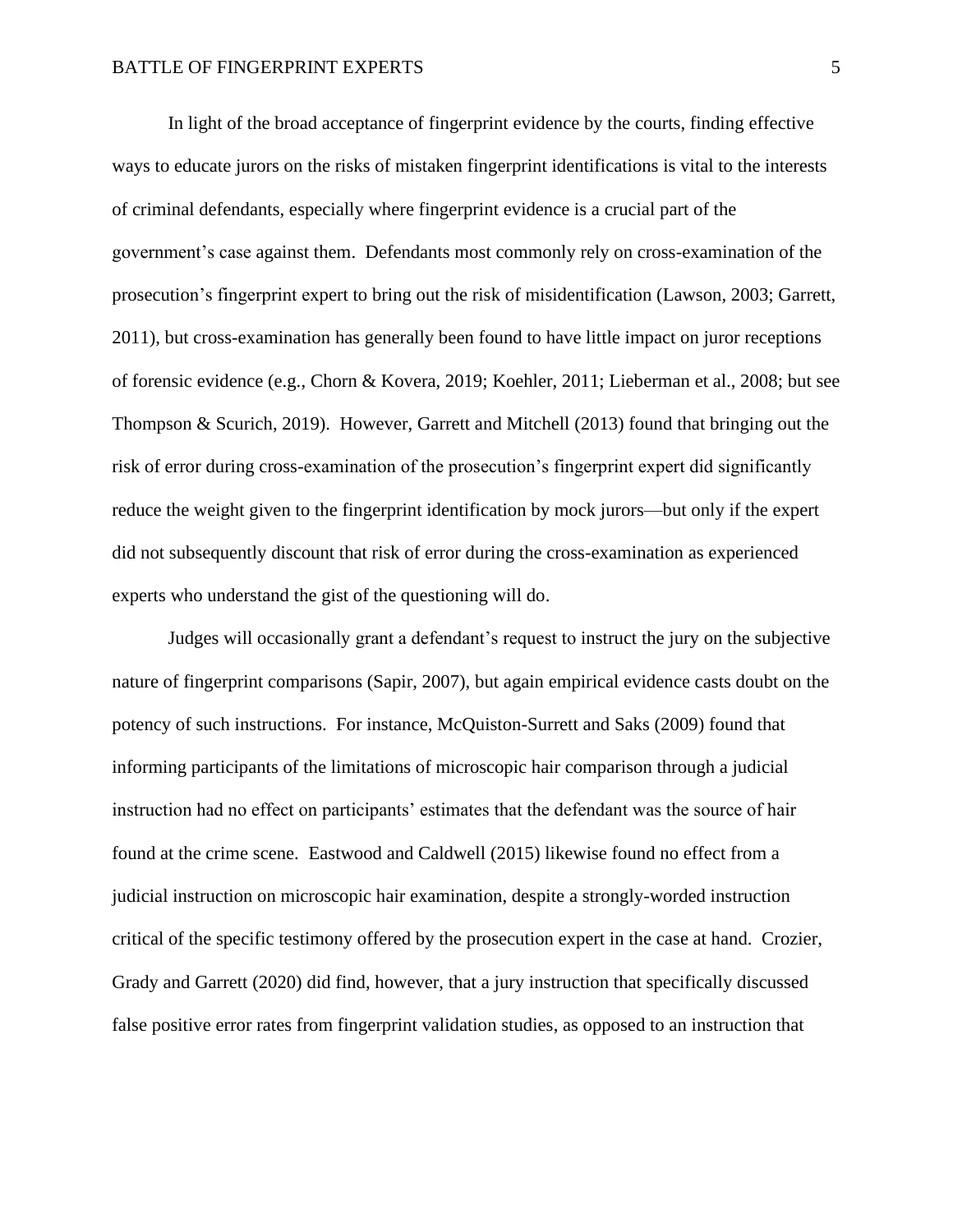merely explained that no expert analysis is free of error, significantly reduced the number of guilty votes in a case where fingerprint evidence was central to the prosecution.

An alternative approach involves asking the court to restrict how fingerprint examiners describe their method and conclusions to avoid juror misconceptions about the accuracy and precision of the fingerprint examination process. For instance, the U.S. Department of Justice has advised examiners not to testify that the ACE-V methodology has a zero error rate and to offer their conclusions in qualitative terms rather than impressive but unjustified quantitative terms (U.S. Department of Justice, 2020; see also International Association for Identification, 2010). Empirical research into the effects of these linguistic reforms has found that they have little effect on how jurors perceive fingerprint evidence. The key finding from several empirical studies testing different ways of describing the fingerprint examiner's method and communicating the examiner's conclusion is that jury-eligible adults attend primarily to whether or not a fingerprint identification is made; adding testimony about the small risk of error or supposed infalliblity of the comparison procedure adds little or no weight to the identification evidence because the general public already believes fingerprint evidence to be highly reliable (e.g., Garrett & Mitchell, 2013; Garrett, Mitchell & Scurich, 2018; Kadane & Koehler, 2018).

One approach that appears to be very effective is presenting jurors with examiner-specific proficiency testing information. Mitchell and Garrett (2019) found that jury-eligible adults showed considerable sensitivity to a fingerprint examiner's level of demonstrated proficiency when deciding how much weight to give to a fingerprint-based identification: on average, mock jurors who heard testimony from a fingerprint examiner who scored poorly on a recent proficiency test rated the likelihood that the defendant committed a crime to be 40% less than jurors who heard testimony from an examiner with a perfect proficiency test score.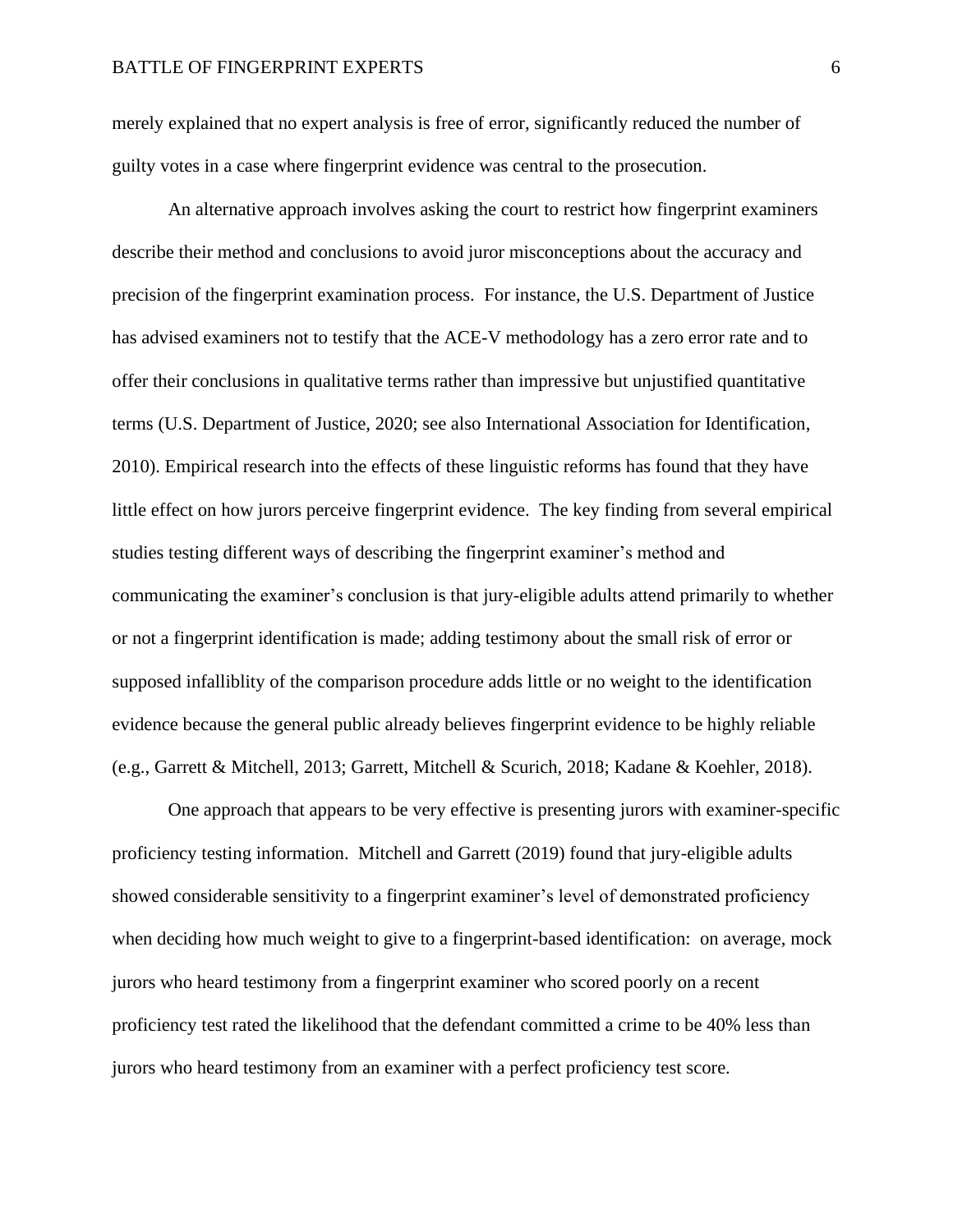Unfortunately, robust proficiency testing of fingerprint examiners is not yet commonly conducted or available for use at trial (Garrett & Mitchell, 2018).

## **II. The Present Study**

This prior research reveals what might be called the public's infallibility illusion about fingerprint evidence: jurors assume that fingerprint-based identifications provide unproblematic, highly probative evidence of guilt unless a fingerprint examiner admits a possible error in the case (Garrett & Mitchell, 2013), unless jurors are instructed on documented error rates (Crozier et al., 2020), or unless jurors are shown evidence of the examiner's past mistakes using proficiency test results (Mitchell & Garrett, 2019). The problem for criminal defendants is how to establish this risk of error in a compelling way. Many courts will be reluctant to give a jury instruction detailing error rates of the kind tested in the Crozier et al. (2020) study, leaving it to defendants to establish fingerprint-comparison error rates through other means. Using crossexamination to do so, however, depends on the candor of the expert and the cross-examiner's skill.

A largely unexplored method for bringing out possible errors in the government's fingerprint evidence is the use of a rebuttal expert. This counter-measure is theoretically available to all criminal defendants, but in fact most defendants lack the resources needed to retain a fingerprint expert and must receive court-approved government funds in order to do so. Courts do not automatically grant such funding requests and often must be convinced that crossexamination of the prosecution's expert will not be an adequate means of educating the jury on possible problems with the prosecution's fingerprint evidence (e.g., *Gary v. Schofield*, 2004; *State v. Sanders*, 2019). In the absence of empirical research examining how jurors react to a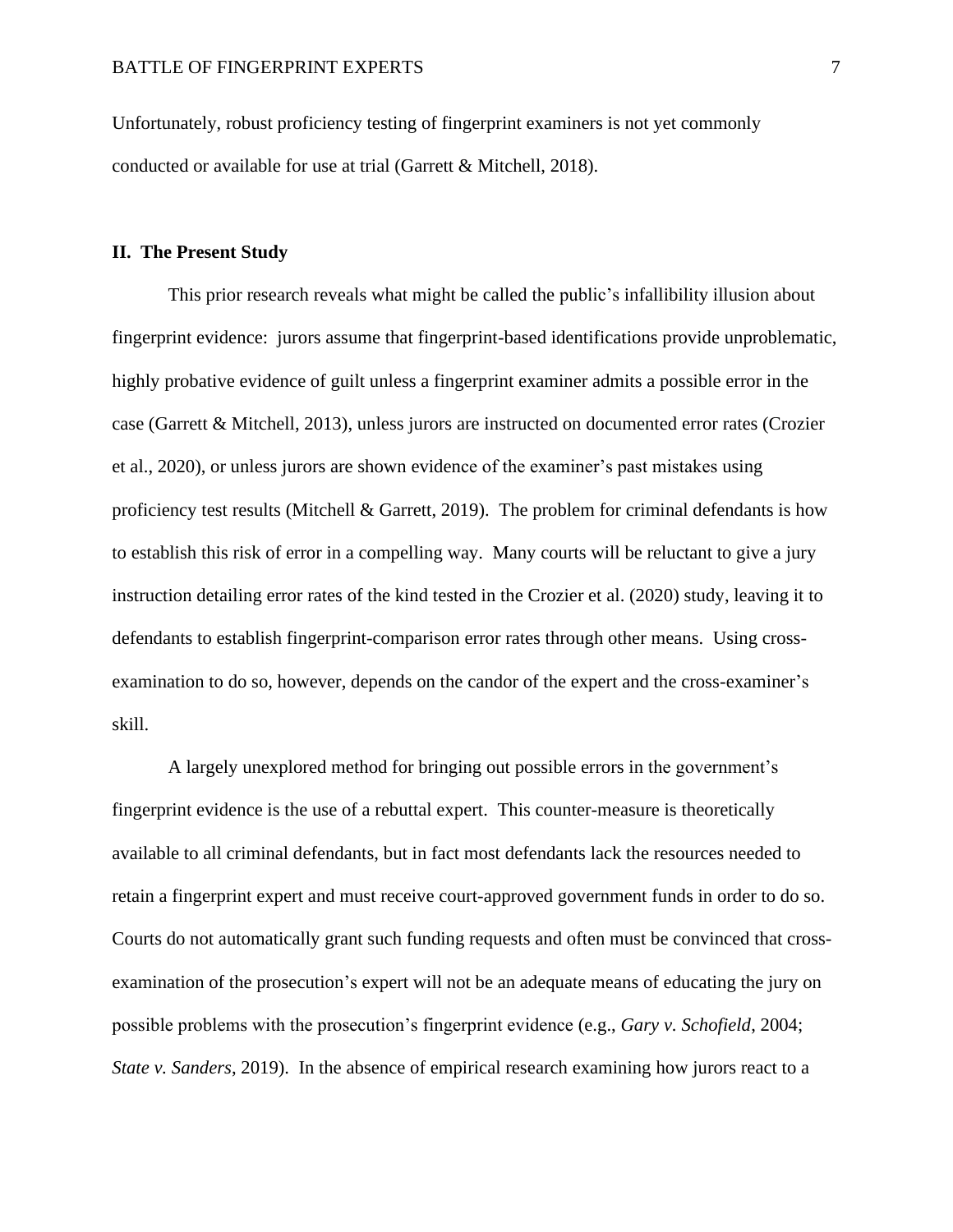battle of the experts in the fingerprint context, it can be difficult for defendants to prove a need for a rebuttal expert. This study sought to close the gap on this important question of how jurors react to a defense expert who rebuts the testimony of the prosecution's fingerprint expert.

# *II.A. Battle of the Experts*

If courts were to look only at existing studies of the "battle of the experts" phenomenon, reluctance to allocate funds for defense-side fingerprint experts might appear justified. Devine (2012), in his review of the impact of expert evidence on jury decision-making, concluded that "the impact of testimony by an initial expert is not dampened by a subsequent dissenting expert (p. 131)." However, Devine's conclusion was based on relatively few studies that involved experts on psychological issues, and Devine (2012) added the caveat that opposing testimony may have stronger effects in some domains.

Only a handful of studies have examined battles of forensic experts, but these studies provide reason to believe that a rebuttal fingerprint expert can be an effective foil. Eastwood and Caldwell (2015) conducted a mock sexual assault trial in which the prosecution called an expert to testify to a microscopic hair comparison that incriminated the defendant. Mock jurors exposed only to the prosecution's expert were much more likely to convict than those who heard rebuttal testimony from a defense expert about flaws in the prosecution expert's method that caused errors in that expert's conclusion. Scobie, Semmler and Proeve (2019) likewise found that opposing expert testimony increased skepticism about a prosecution expert's identification opinion based on anthropometric facial comparison (i.e., measurement and comparison of facial features, often using images captured from a surveillance video): rebuttal testimony from a defense expert reduced, but did not eliminate, the effect of the prosecution's expert by convincing jurors that the method used by the prosecution's expert was unreliable. And, although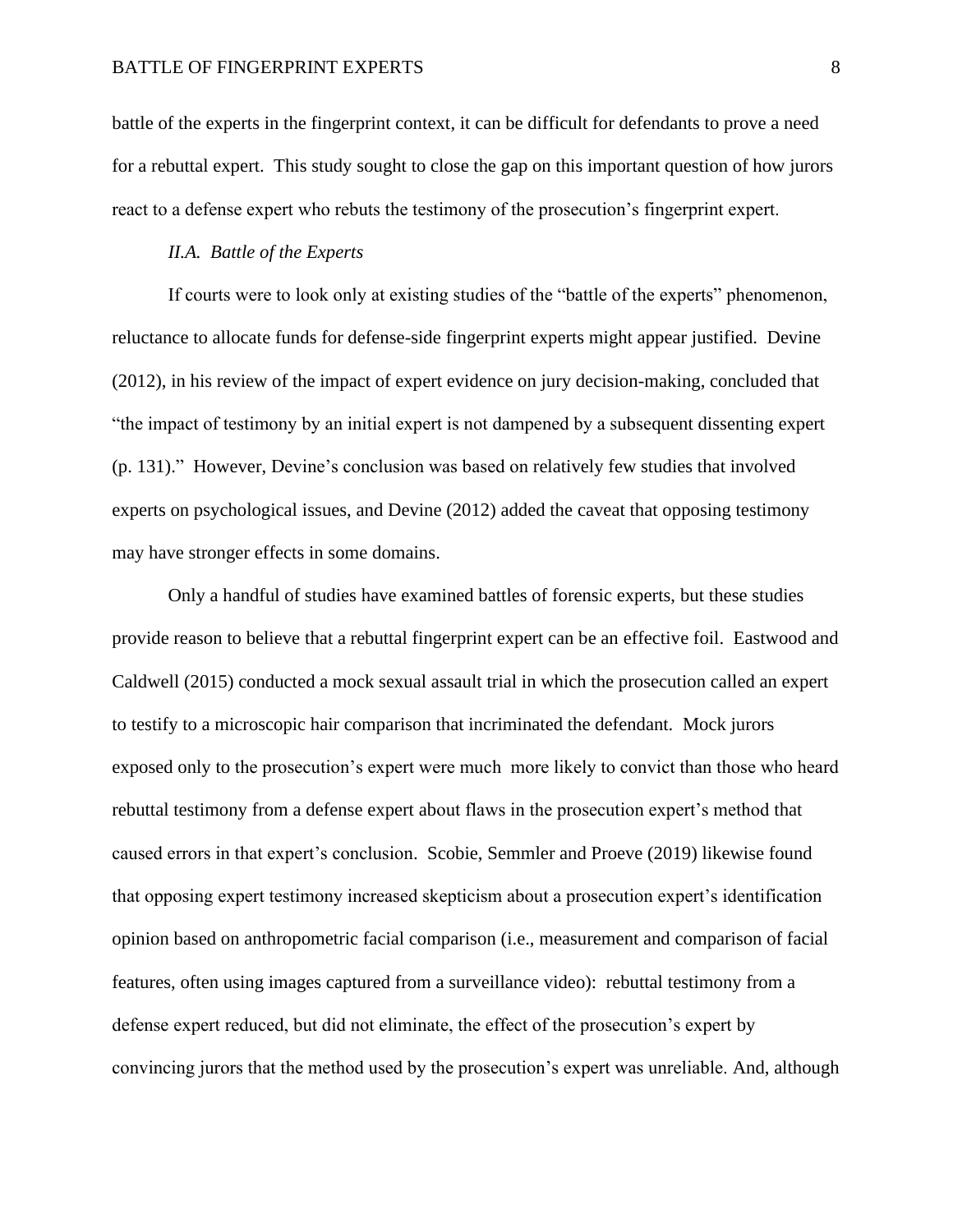no published research has examined a battle of fingerprint experts, Butler's (2013) dissertation research found that mock jurors exposed to a defense expert who explained the susceptibility of latent fingerprint examinations to biasing factors reduced mock juror reliance on the prosecution's fingerprint evidence.

These studies demonstrate that alarms raised by a rebuttal expert can create doubt in the minds of jurors about the reliability of the prosecution's forensic evidence. These alarms can take the form of a critique of the opposing expert's methodology or can involve a substantive disagreement with the conclusions of the opposing expert. In every case, a rebuttal expert can provide testimony that lays out problems inherent in a forensic procedure, but if the rebuttal expert has access to the source materials considered by the opposing expert, then the rebuttal expert may also offer an opinion on whether those source materials do in fact link the defendant to the crime. In the fingerprint context, this substantive rebuttal may take one of two forms: (a) an opinion that the fingerprint comparison proved inconclusive because there were insufficient points of similarity or dissimilarity between the latent and known print (either because of the partial nature or low resolution of the latent print) to reach a conclusion that the defendant was or was not the source of the latent print; (b) an opinion that the comparison excluded the defendant as the source of the latent print (Garrett & Mitchell, 2018; Ulery et al., 2013).

The present study was designed to examine the relative effectiveness of both methodological and substantive rebuttals at creating doubt about a fingerprint-based identification offered by the prosecution. Using a large, national sample of jury-eligible adults who watch realistic expert witness testimony via videotape, we examined the impact of a methodological rebuttal (explaining the risk of error in the ACE-V methodology and summarizing studies showing errors in that process) and both types of substantive rebuttal (an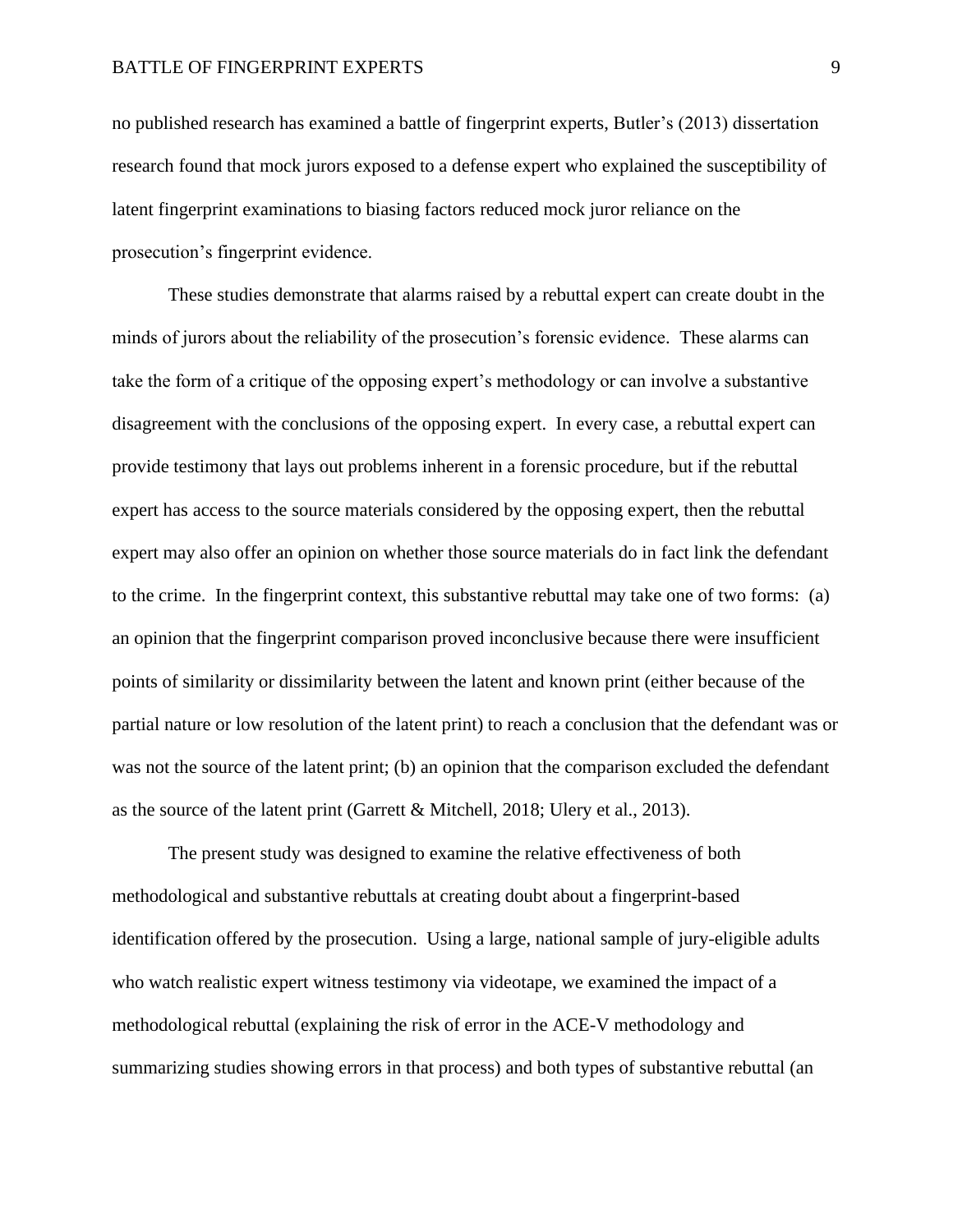opinion that the comparison excluded the defendant or an opinion that the comparison was inconclusive) in a mock trial of a robbery charge where fingerprint evidence was crucial to the government's case. Compared to a baseline condition in which mock jurors only hear from the government's fingerprint expert who attributed a latent fingerprint from the crime scence to the defendant, we predicted that all three types of rebuttal evidence would cause jurors to question their belief in the reliability of fingerprint identifications and adjust downward their estimates of the likelihood that the defendant was the robber. We expected this effect to be greatest when the abstract risk of error discussed in the methodological rebuttal was made concrete by the substantive rebuttals that established error on the part of the government's expert. The methodological rebuttal should raise concerns about the fallibility of the prosecution expert, while the substantive rebuttals provide reason to believe that the prosecution's examiner is not only fallible but has in fact erred in the case at hand.

In addition, we hypothesized that individuals would differ in their openness to the rebuttal evidence as a function of their concerns about the adverse effects of a false conviction versus a false acquittal. Mitchell and Garrett (2019) found, in a large national survey, that most respondents believed that false convictions and false acquittals were equally harmful to society, but substantial minorities believed that either false convictions or false acquittals caused greater societal harm and were thus more worrisome. They also gathered evidence suggesting these error aversions will affect how evidence in a criminal case is perceived. Based on this prior research, we hypothesized that those with stronger aversions to false convictions would be more influenced by the rebuttal evidence because they are motivated to be skeptical of government prosecutions, while those who have a greater aversion to false acquittals would be less influenced by the rebuttal because they are motivated to accept the government's evidence. A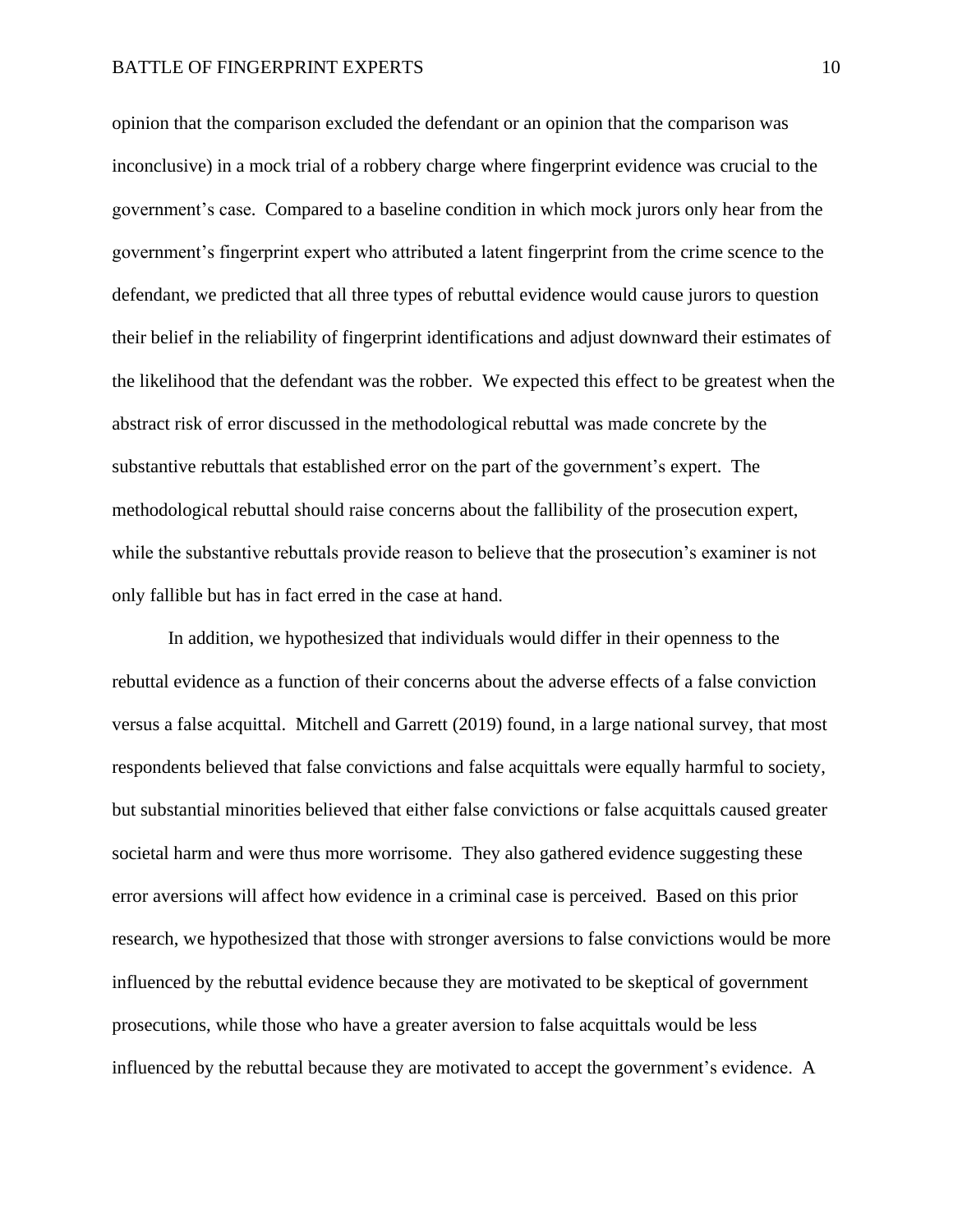battle of the forensic experts is a particularly good context to examine the evidentiary implications of these error aversions because laypersons have no objective basis for evaluating the accuracy of either witness and must choose which side should bear the risk of a mistake about the forensic evidence. We predicted that differentiation between those with opposing error aversions should be greatest in the methodological rebuttal condition, where those inclined to believe the government will likely dismiss the abstract risk of error, while those who worry about false convictions are likely to resolve uncertainties in favor of the criminal defendant.

## *II.B. Inoculation Against Rebuttal Evidence*

A party that expects its expert to be challenged by a rebuttal expert is not defenseless, but rather can elicit testimony from its expert aimed at inoculating her opinions from the coming attack. Just as exposing the body to a weakened virus in the form of a vaccine prepares the immune system to repel the attack of a full-strength virus, exposing an audience to a weakened form of a future persuasive appeal prepares the audience to rebuff that appeal and maintain allegiance to its original belief (McGuire and Papageorgis, 1961, 1962).

The most notable research on inoculation in the context of trial was undertaken by Williams and colleagues, who conducted a series of studies examining the conditions under which pre-emptively disclosing evidence harmful to one's case reduces the impact of that evidence. Williams, Bourgeois and Croyle (1993) contrasted outcomes in trials in which a party brought out damaging evidence on its own, the opposing party brought out the evidence, or a party brought out the damaging evidence but then the opponent discussed that evidence. In one of their experiments, the potentially damaging information concerned an expert who took a position in an earlier case that could be perceived as in conflict with the position taken in the pending case. Pre-emptively disclosing this impeachment evidence reduced its negative impact.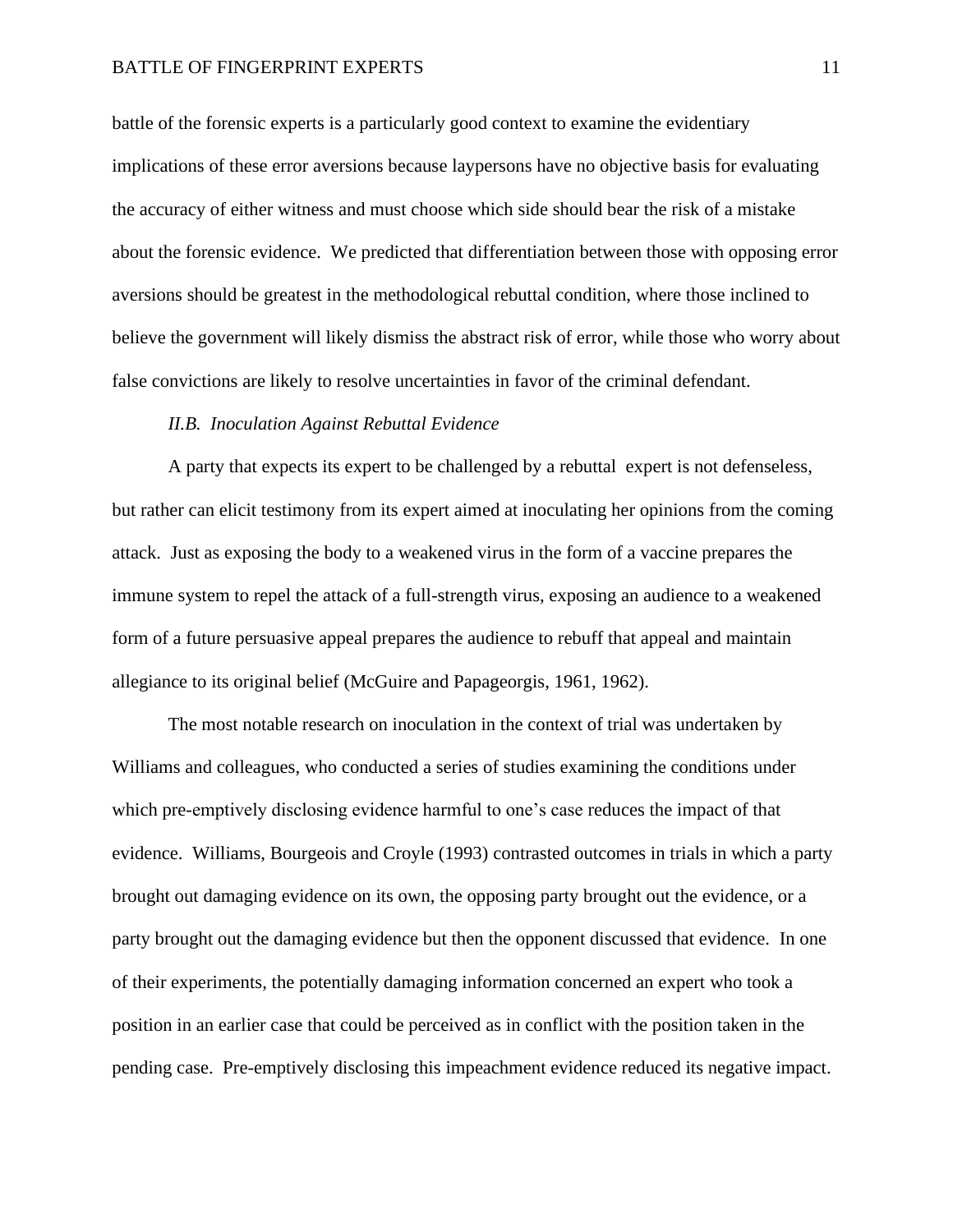In follow-up studies, Dolnik, Case and Williams (2003) and Howard, Brewer and Williams (2006) replicated the inoculation effect, but also delineated limiting conditions. First, they found that to inoculate successfully it was not necessary to frame the damaging evidence in a way that downplayed its importance, but they also found the opponent could overcome the inoculation by revealing to the jury that the first party sought to diminish the impact of the evidence by pre-emptively disclosing it (Dolnik et al., 2003). Second, they found inoculation succeeded only when jurors were not attending closely to the evidence (Howard et al., 2006), suggesting inoculation works best in complex trials or for evidence not central to the case.

In another experiment involving an expert witness, Ziemke and Brodsky (2015) examined whether having a defense expert acknowledge during direct examination that he was being paid and that he often testified for criminal defendants would deflect a prosecution effort to portray the expert as a "hired gun." Ziemke and Brodsky found no beneficial effect from the inoculation and in fact found that the expert who waited to address these facts on crossexamination was viewed as marginally more credible. In contrast, Garrett and Mitchell (2013) found that a fingerprint expert who admitted during direct examination that fingerprint comparisons do pose a small risk of error, but then immediately discounted that risk in the case at hand, successfully avoided the adverse effects associated with merely admitting errors have been found in fingerprint comparisons.

Drawing on Garrett and Mitchell (2013), as well as testimony from transcripts in real trials, we developed inoculation testimony for the prosecution's expert that acknowledged that fingerprint comparisons are not error free but then emphasized the small number of known errors from real cases, asserted that academic studies of fingerprint examiners only find "very low" rates of error, and ended with a statement of confidence that the identification in the case at hand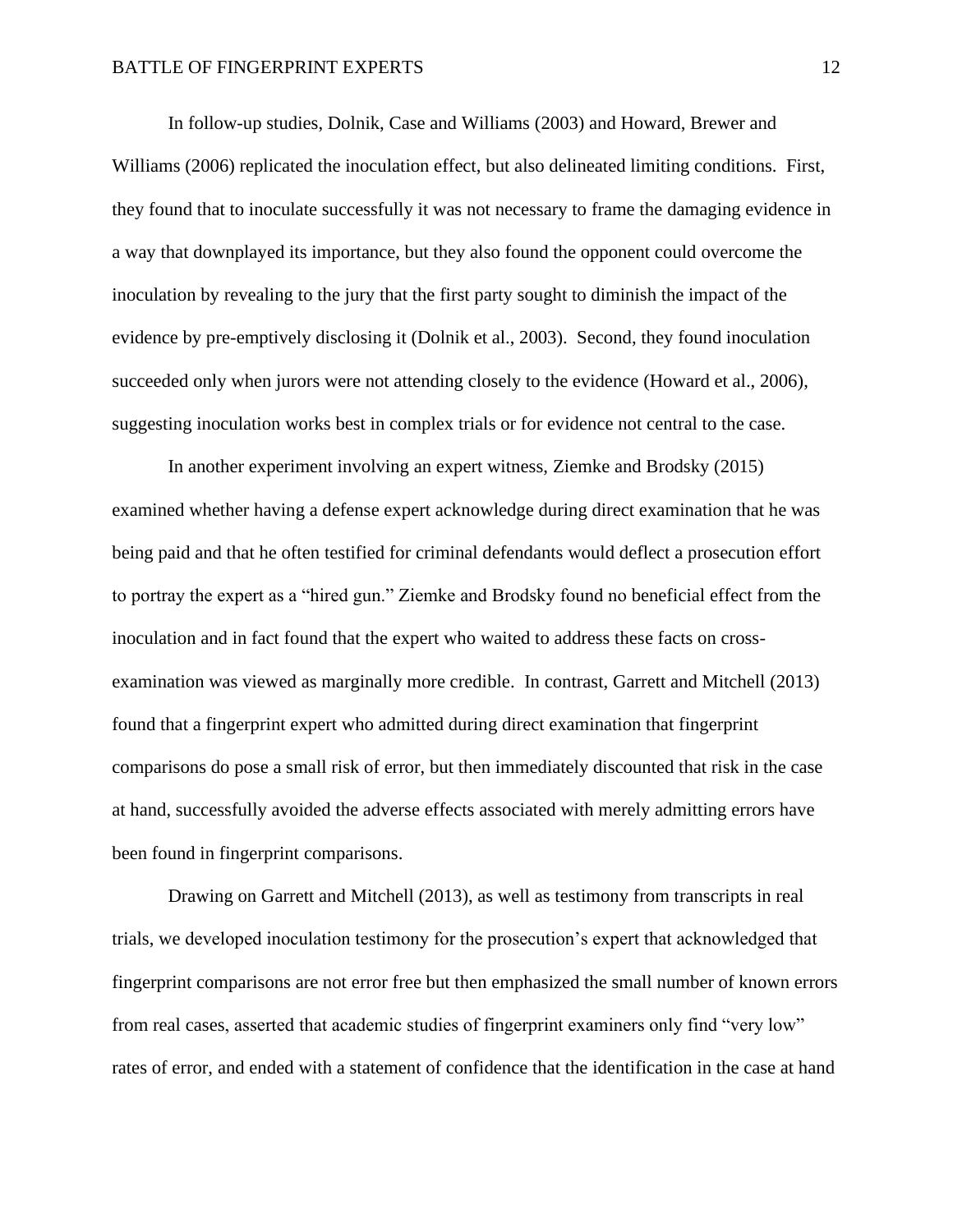was correct. Given the prior success of similar language at preserving the probative value of a fingerprint identification, we expected this inoculation to prevent the defense's methodological rebuttal from reducing the weight of the prosecution's fingerprint evidence. However, we did not expect this inoculation to succeed in blunting the force of a substantive rebuttal because the inoculation did not explain why the rebuttal expert's identification opinion was wrong (i.e., it did not inoculate against the main threat posed by the substantive rebuttals). Moreover, where the defense expert offers a substantive rebuttal, resolving the conflict between the experts' identification opinions will be central to the jurors' task in the case, a condition that makes inoculation less likely to succeed (Howard et al., 2006).

## **III. Method**

#### *III.A. Sample*

We commissioned Qualtrics to recruit participants from the U.S. using quotas designed to create a sample representative of the U.S. population with respect to race/ethnicity, sex, age, income, and geographic location. A total of 1,716 adults passed three attention checks built into the survey at different locations and received approximately \$4 each for their participation, which on average took less than 20 minutes (average time to completion was 18.93 minutes). Nine hundred eleven participants self-identified as female (53.1%) and 803 as male (46.8%). Median participant age was 53, with a range of 18 to 91, which places our sample's median age above the U.S. median age of 38 as reported by the Census Bureau (Rogers, 2019), however, older persons are often disproportionately represented on juries (e.g., Anwar, Bayer & Hjalmarsson, 2014; Shelton, 2010). One thousand eighty-one participants self-identified as White (63%), 228 as Black or African-Americans (13.3%), 281 as Hispanic (16.4%), 92 as Asian (5.4%), six as American Indian or Alaska Native (.3%), three as Pacific Islander or Native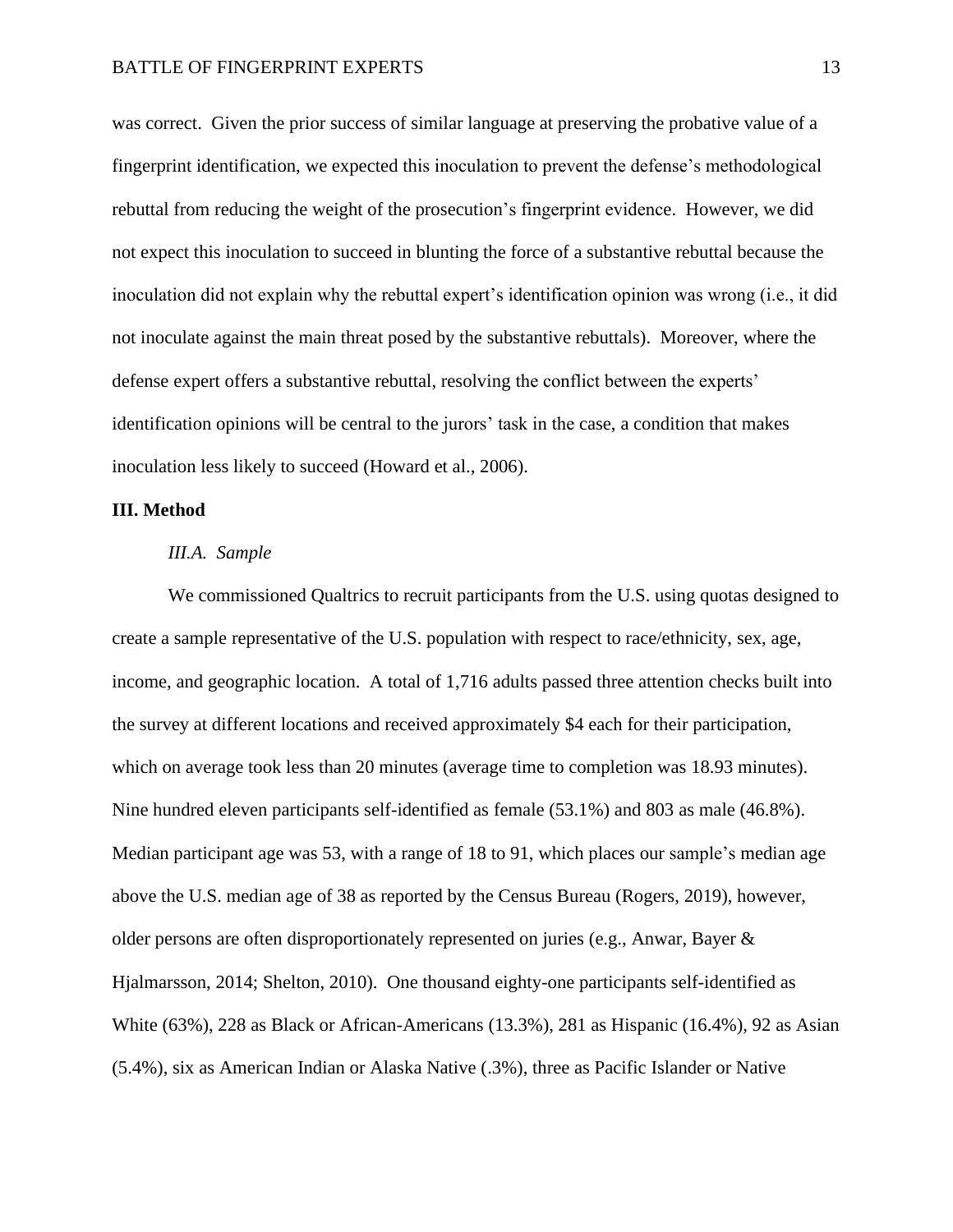Hawaiian (.2%), and 23 as other (1.3%). Participants resided in the West (23.7%), Midwest (21.9%), South (36.2%) and Northeast (18.2%) regions of the U.S. Five and one-half percent of participants reported annual family incomes less than \$10,000; 32.5% reported annual family incomes between \$10,000 and \$39,999; 42.7% reported incomes between \$40,000 and \$99,999; 18% reported incomes of \$100,000 or greater. Approximately 39% of the sample held a two- or four-year college degree, 15% held a post-graduate or professional degree, 24% reported having attended college without receiving a degree, 20% graduated high school and did not attend college, and 2% did not graduate high school. More participants reported consistently voting for Democratic (42.4%) than Republican (29.9%) candidates, with the remainder stating that they have no consistent preference between the two main political parties (27.6%).

#### *III.B. Procedure*

Participants anonymously completed the web-based experiment on their own computers or smart phones. After providing informed consent (as approved by the institutional review board of the corresponding author's institution), participants answered background questions and then were randomly assigned to one of 17 conditions: the factorial combination of our three independent variables—expert actor identity (2 levels), prosecution expert evidence (2 levels: identification of defendant as source of latent print or identification of defendant as source of latent print with inoculation language added), and defense expert rebuttal (4 levels: none, methodological rebuttal, substantive rebuttal based on inconclusiveness of the print comparison, or substantive rebuttal asserting the print comparison excluded the defendant as the latent print source)—produced 16 experimental conditions; the seventheeth condition was the control condition, in which participants were not exposed to any fingerprint evidence from the prosecution or defense. After answering questions about the mock case, participants answered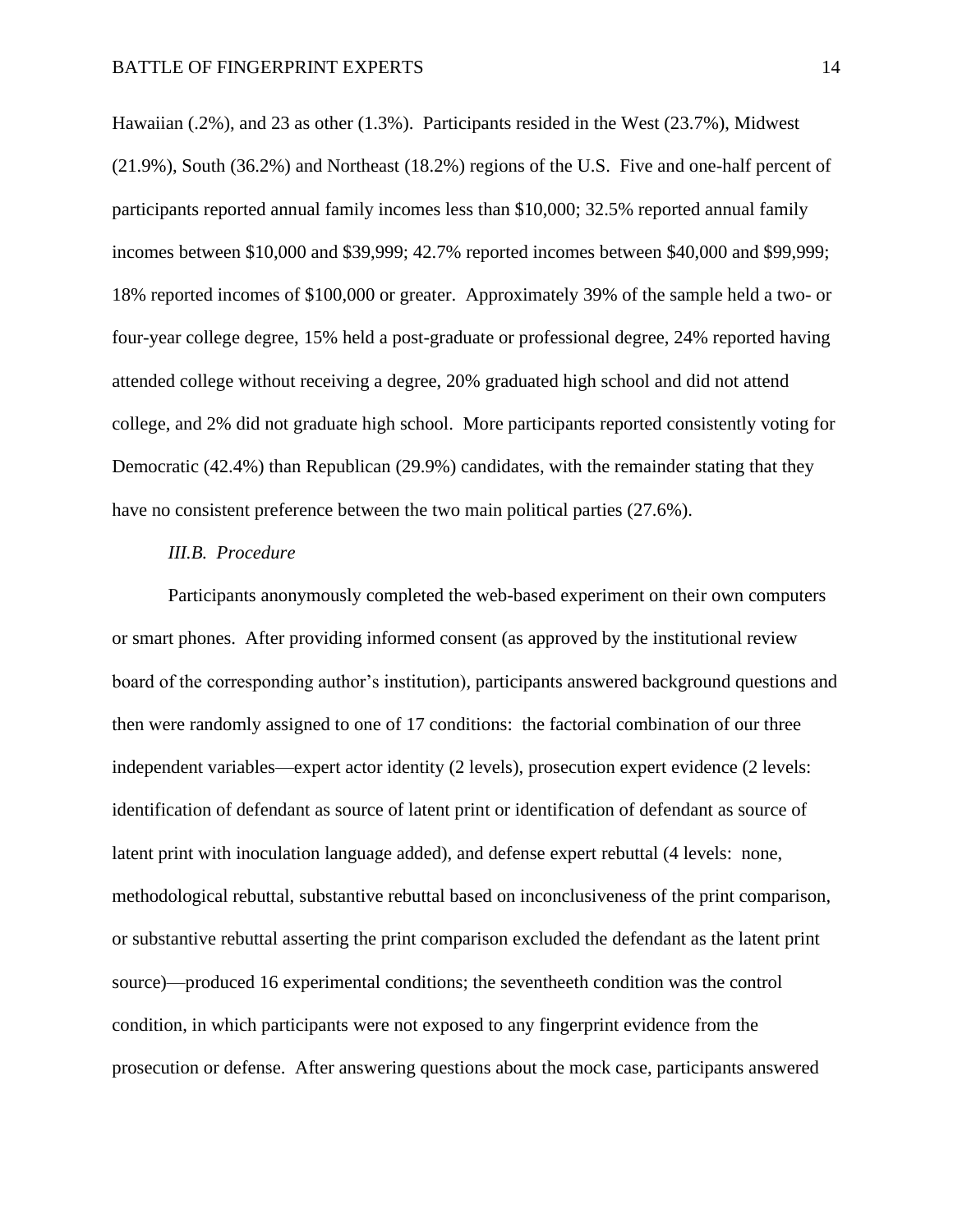final questions asking for their views about the general reliability of fingerpreint and DNA evidence.

To ensure adequate power to detect even small effects, all experimental conditions had a minimum of 100 participants; the control condition had 82 participants. A comparison of two means using a sample size of 182 has an 80% probability of detecting a small effect size (e.g.,  $\eta^2$ )  $= .01$ ) and a 98% probability of detecting a medium effect size (e.g.,  $\eta^2 = .09$ ) (Aberson, 2010; Murphy & Moors, 2004). Most of our comparisons involved samples larger than  $n = 182$ .

#### *III.C. Materials*

The expert witness videos and questionnaire used in this study, as well as the data collected, can be accessed at [https://osf.io/hxr3g/.](https://osf.io/hxr3g/) The questionnaire first asked participants to provide background information concerning demographics (age, sex, race/ethnicity, family income, education, and area of residence) and political views (placement on liberal-conservative continuum and political party support). Participants were also asked to indicate whether they believed that false acquittals or false convictions caused more harm to society or were equally harmful.

After these background questions, participants received a description of a criminal case in which the defendant had been charged with robbery and was now standing trial. Participants assigned to the control condition received the following case information:

A convenience store was robbed. The robber wore a mask and showed a gun but did not fire the gun. When running from the store, the robber's hand caught on the door, causing him to drop the gun. No other person handled the gun before it was secured by the police. The police arrested a person who was found in the vicinity shortly after the robbery. No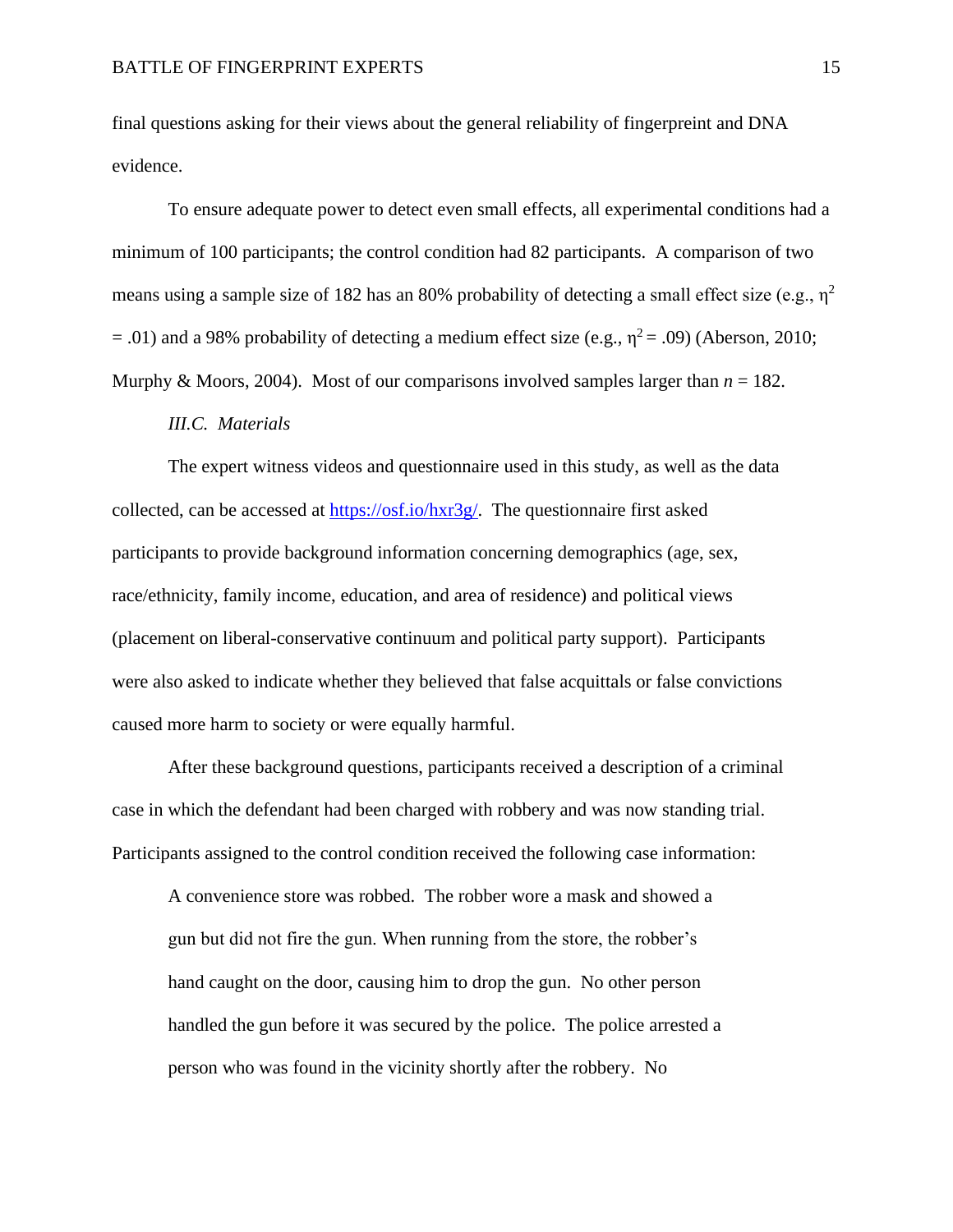proceeds of the crime were found on this person, and the clerk at the convenience store has not been able to identify this person as the robber because the robber wore a mask.

Participants assigned to one of the conditions involving fingerprint evidence were additionally told that a fingerprint was recovered from the gun dropped by the assailant and were then shown videotaped testimony of the prosecution's fingerprint examiner. If the participant was assigned to one of the battle-of-the-expert conditions, the participants was then shown videotaped testimony of the defense's fingerprint examiner. (The appendix contains the full scripts of the testimony used by the prosecution and defense experts in the different trial conditions.)

All videos were closed captioned, and participants were not allowed to proceed to the next webpage until sufficient time had passed for each video to have been fully viewed. Because the battle-of-expert conditions required videotaped testimony from both a prosecution and defense expert, we trained two experienced actors to play both roles using scripted language for each role, and we ran every battle-of-experts condition with each expert serving as either the prosecution or defense expert. Two white, male experts were used to control for possible race and gender effects.

Participants assigned to one of the fingerprint evidence conditions first watched videotaped testimony from the prosecution's fingerprint examiner. In this video, the prosecution's expert first answers questions about his qualifications and the method he used to compare the defendant's fingerprints to a latent fingerprint recovered from the handgun dropped at the scene of the crime. The prosecution expert then explains that the defendant was determined to be the source of the print found on the handgun. If a participant was assigned to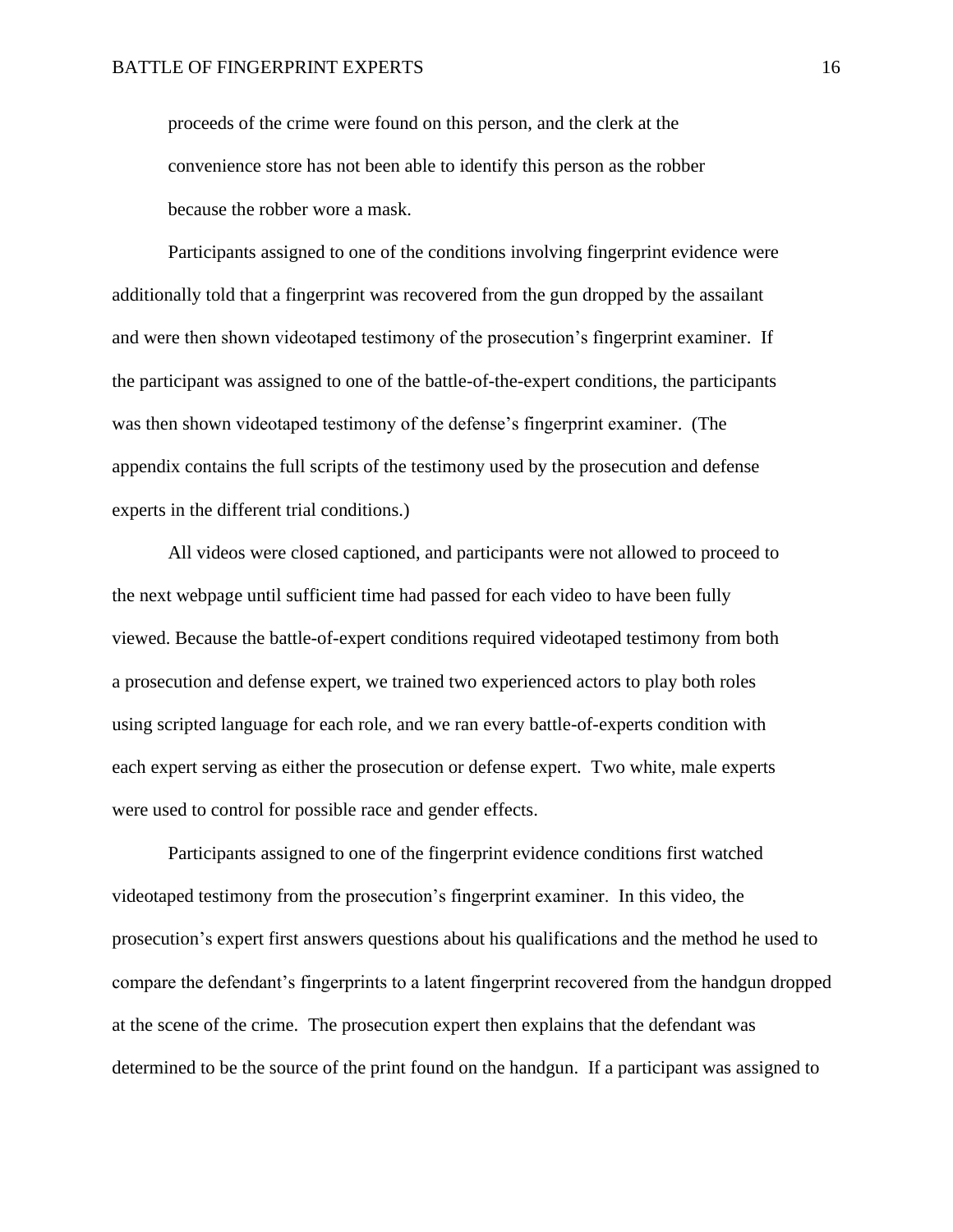the condition in which the prosecution attempts to inoculate against concerns that may arise about the accuracy of their expert's attributing the print to the defendant, then the participants saw additional testimony in which the procesution's expert acknowledges that some studies have found errors in fingerprint examinations but asserts that the observed error rates were very low and that he is confident in his conclusion in this particular case.

If the participant was assigned to one of the battle-of-experts conditions, then, after watching the video of the prosecution expert, the participant was shown one of three defense expert videos. In all of these videos, the defense expert first answers questions setting out the expert's qualifications and experience as a fingerprint examiner.

In the methodological rebuttal, the defense expert then discusses two studies that have established error rates for latent fingerprint identifications and emphasizes the subjectivity surrounding fingerprint examinations and the difficulty of making comparisons if the latent print is of poor quality. In the condition with only the methodological rebuttal, the defense's expert ends his testimony by explaining that he did not have an opportunity to examine the latent fingerprint involved in this case.

In the substantive rebuttal/inconclusive comparison condition, participants see the same testimony as in the methodological rebuttal until the end, when the defense expert explains that he did have an opportunity to examine the latent print in this case and found the latent print not to be suitable for comparison due to its poor quality. In the substantive rebuttal/defendant not the source condition, the defense expert testifies that he compared the latent print to the defendant's prints and concluded that the defendant was not the source of the latent fingerprint and therefore the fingerprint must have come from a different person.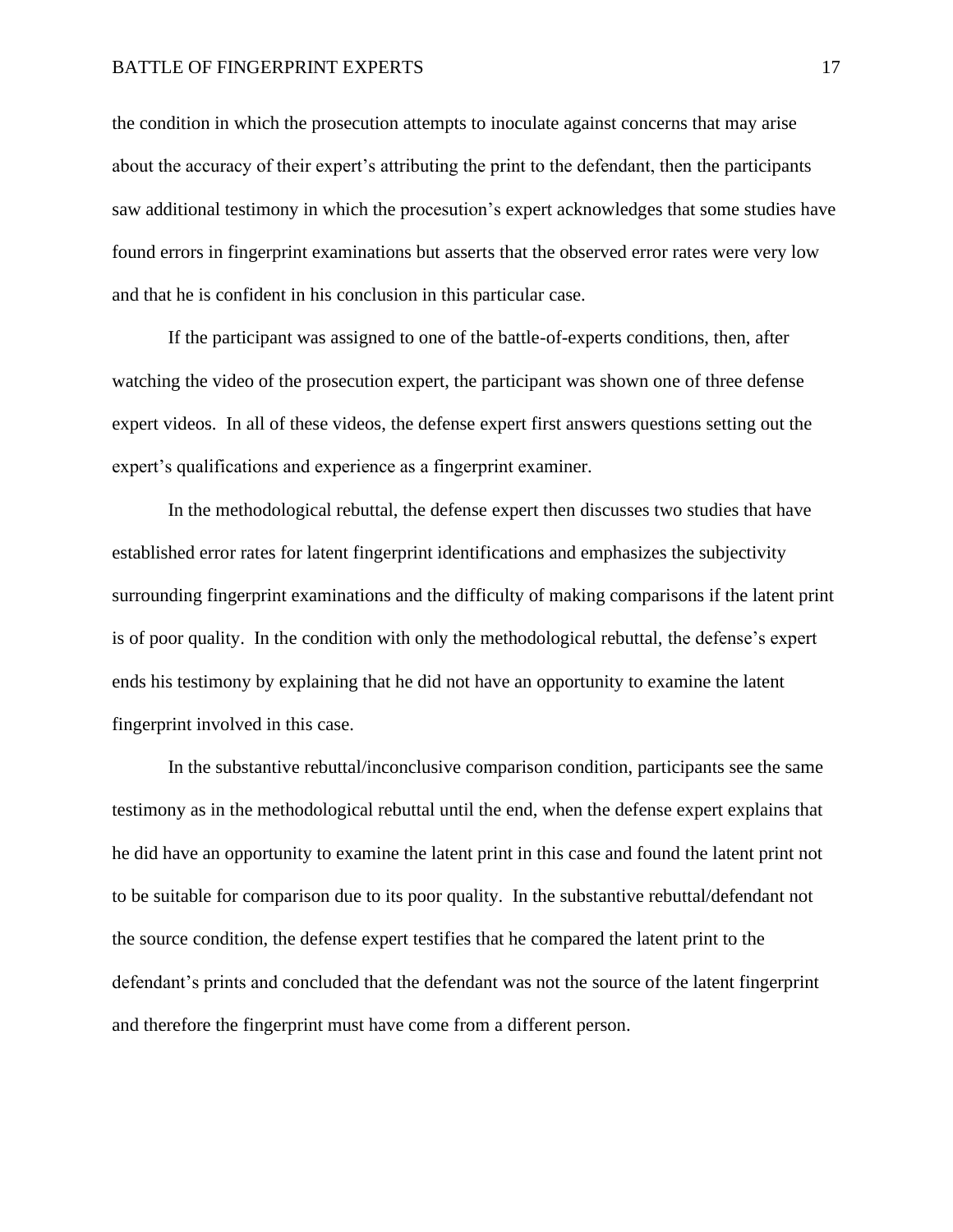After reading the case description and watching any applicable expert testimony, participants completed the primary dependent measures: (a) What is the likelihood that the defendant committed the robbery? (answered on a scale ranging from 0% to 100% likely); (b) Based on the evidence in this case, would you convict the defendant? (answered yes or no). Finally, participants were asked to rate the reliability of fingerprint evidence and DNA evidence in general (both rated on six-point scales ranging from very reliable to very unreliable).

# **IV. Results**

#### *IV.A. Analytic Plan*

We followed an analytic plan in which we first examined whether participants responded differently to the two actors playing the role of the prosecution and defense expert witnesses. If the actors were not viewed as equivalents when testifying for the prosecution or defense, then we planned to conduct separate tests for expert testimony effects for each actor (i.e., we would control for actor identity and examine testimony effects). If the actors were viewed as equivalents, then we planned to disregard actor identity for the remaining statistical tests.

After examining possible actor effects, we planned to examine whether the prosecution's attempt to inoculate its expert from the rebuttal testimony affected reception of the prosecution expert's testimony (i.e., we plan to examine the effects of the prosecution testimony with and without the inoculation language). If the inoculation variable affected participant responses, then we planned to examine separately the effects of the rebuttal testimony in the presence and absence of the inoculation language; if the inoculation variable had no effect, this variable would be disregarded in comparisons of the effects of the prosecution expert's testimony in the presence and absence of rebuttal expert testimony.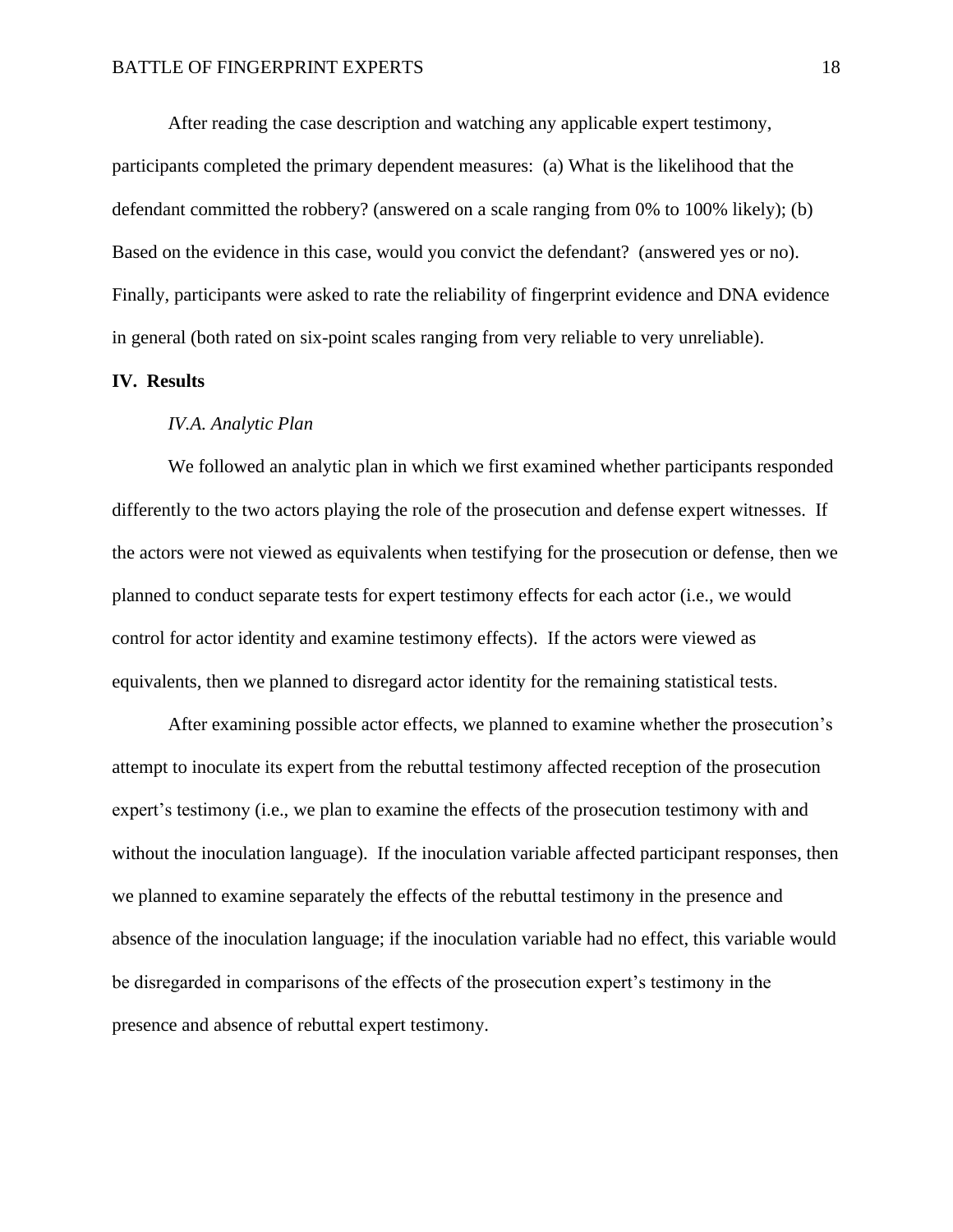The third step in our analytic plan involved examination of the effect of the prosecution testimony alone and in the presence of rebuttal testimony: (a) participant judgments about the defendant's guilt in the control (no expert) condition were contrasted with judgments in the prosecution expert only condition to determine whether the prosecution expert's testimony impacted mock jurors' judgments; (b) if so, then the control and prosecution expert only conditions would be compared to the conditions in which rebuttal expert testimony was offered using post hoc tests employing adjustments for the heightened risk of Type I errors due to multiple comparisons.

Finally, we planned to contrast the responses of participants with different aversions to false convictions and false acquittals within each experimental condition, to determine whether these value differences affected how the prosecution or defense expert testimony was received. An exploratory analysis using demographic information about participants was also planned to examine whether participant age, race, gender, income, or political views related to views of the case.

# *IV.B. Test for Equivalence of Expert Actors*

We began our analyses by examining whether either actor was more convincing when playing the role of the prosecution or defense expert. Overall mean estimates of the likelihood that the defendant committed the robbery were virtually identical whether Actor 1 or Actor 2 played the role of the prosecution expert ( $M = 63.8$  vs. 62.23),  $t(1632) = .73$ ,  $p = .47$ , or the role of the defense expert ( $M = 57.48$  vs. 58.40),  $t(1223) = .63$ ,  $p = .53$ , and actor identity did not interact with the expert testimony content variables (i.e., the content of the prosecution or defense expert's testimony) (all *t's* < 1 and *p*'s > .35 for tests of actor identity effects on all expert testimony variables). The percentage voting for conviction likewise did not depend on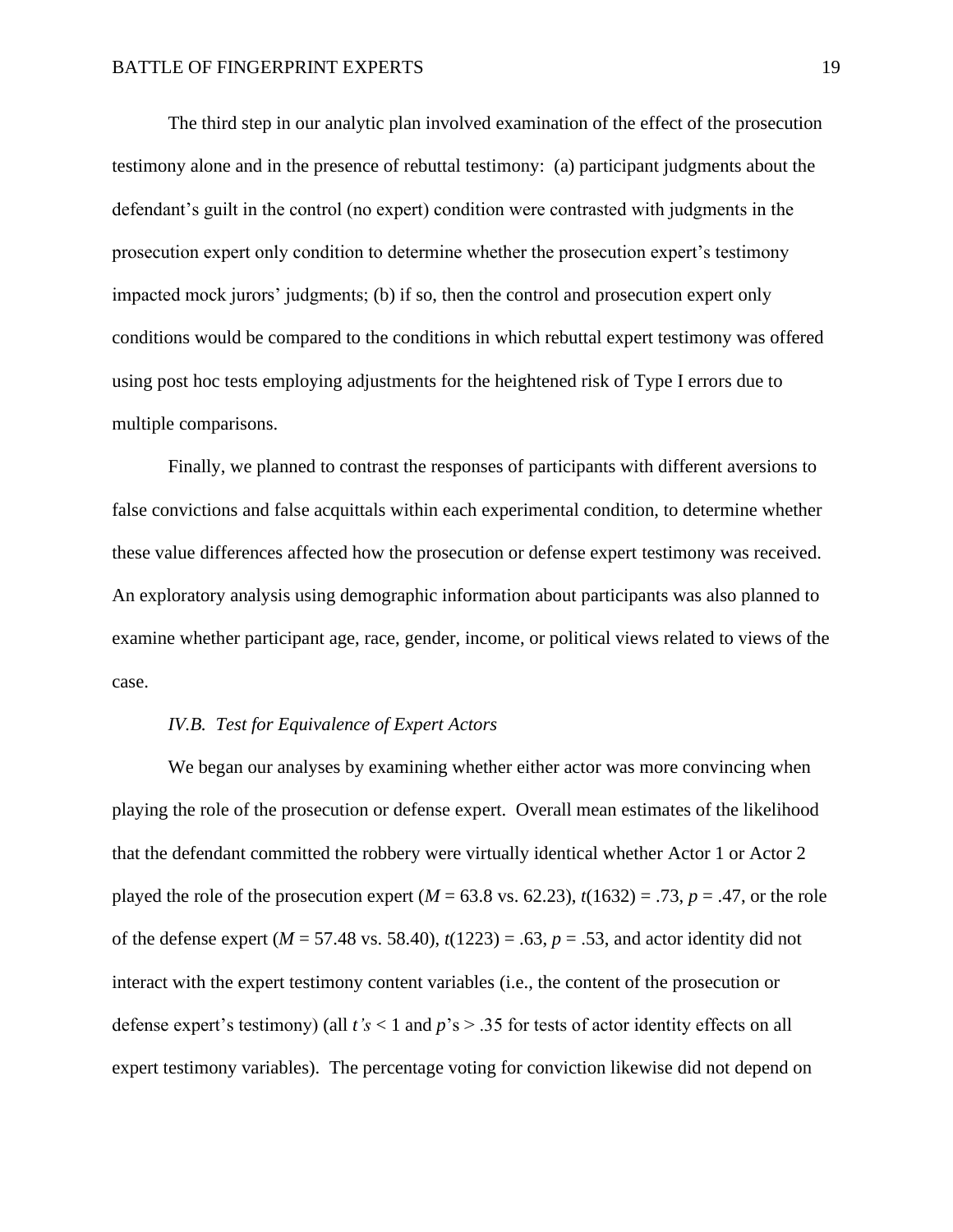which actor played the role of the prosecution expert,  $\chi^2(1) = .01$ ,  $p = .93$ , or defense expert,  $\gamma$ 2(1) = .03, p = .88. These results indicate that the actors were equally persuasive when playing the role of either expert. Therefore, any observed differences in the probability of conviction across experimental conditions can be attributed to the content of the experts' testimony rather than the acting ability or personal appeal of the actor playing the respective experts.

## *IV.C. Test for Inoculation Effects*

Turning to the effects of the content of the expert testimony, we first examined whether jurors responded differently to the prosecution expert when the expert acknowledged the risk of error but then discounted that risk as part of the expert's direct testimony. Our prediction that this language would inoculate against the effects of the methodological rebuttal turned out to be wrong: estimates of guilt when the prosecution expert added inoculation language before the methodological rebuttal  $(M = 66.90)$  did not differ from estimates when the prosecution expert did not inoculate against the coming methodological rebuttal  $(M = 65.77)$ ,  $t(406) = .46$ ,  $p = .65$ . We then examined the remaining experimental conditions and found that adding the inoculation language never affected estimates of the likelihood that the defendant committed the crime (comparison of the inoculation and no-inoculation testimony in the trial without a defense rebuttal,  $t[407] = .20$ ,  $p = .84$ ; comparison versus inconclusive-comparison rebuttal,  $t[407] = .05$ ,  $p = .96$ ; with the exclusion rebuttal,  $t[406] = 1.50$ ,  $p = .13$ ). The percentage voting for conviction also did not differ significantly whether the prosecution expert added the inoculation language to his testimony or not (comparison of the inoculation and no-inoculation testimony in the trial without a defense rebuttal,  $\chi^2[1] = 1.04$ ,  $p = .31$ ; versus the methodological rebuttal,  $\chi^2[1] = 1.62$ ,  $p = 0.20$ ; versus the inconclusive-comparison rebuttal,  $\chi^2[1] = 1.12$ ,  $p = 0.29$ ; versus the exclusion rebuttal,  $\chi^2[1] = .41$ ,  $p = .52$ ). In sum, the inoculation tactic did not succeed, but using it did not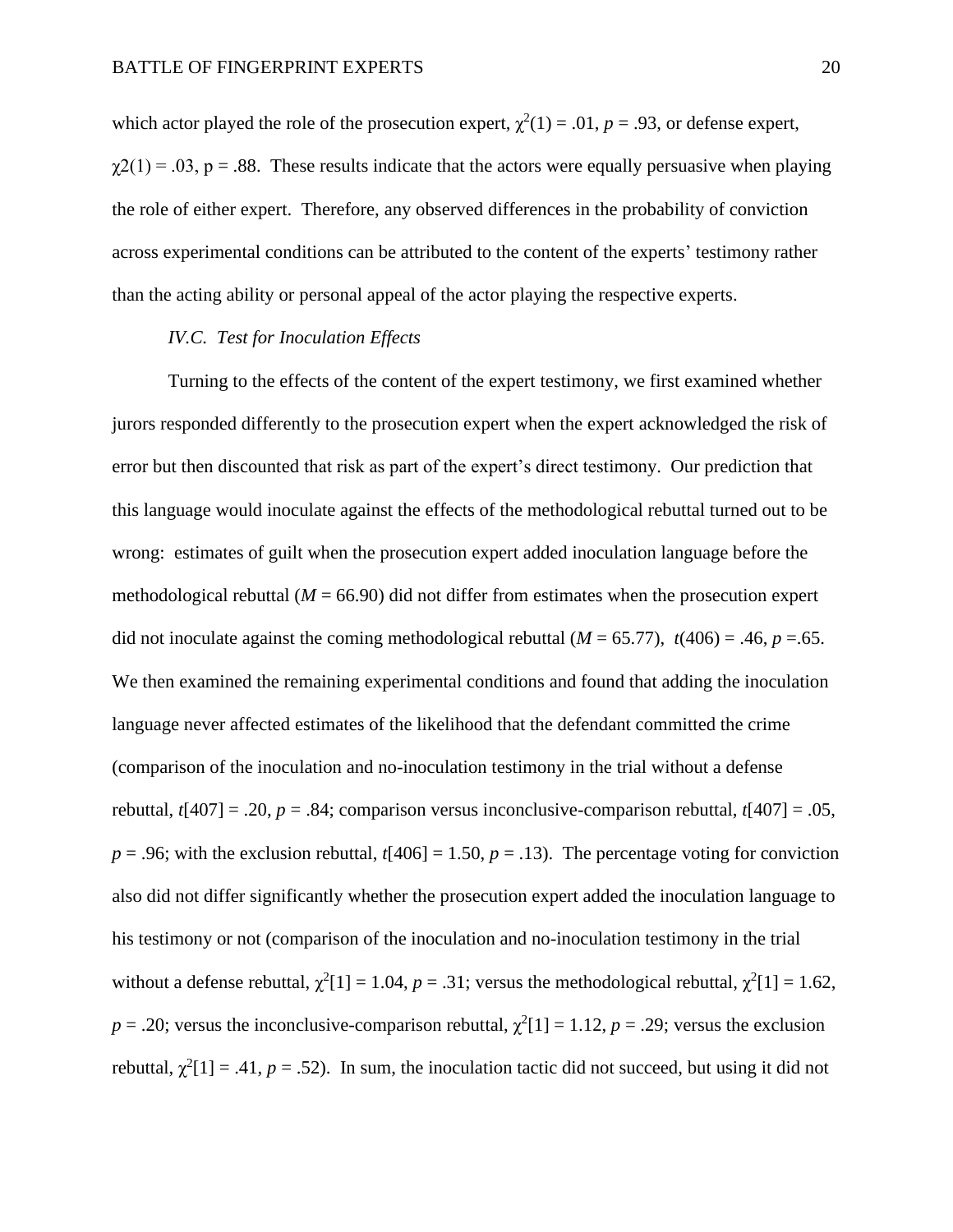harm the prosecution's case, either. Because the inoculation language had no positive or negative effects, we did not distinguish between the two variants of the prosecution expert's testimony in subsequent analyses.

# *IV.D. Tests for Effects of Testimony by Prosecution Expert and Rebuttal Expert*

Figure 1 displays mean estimates of the likelihood that the defendant committed the robbery and the percentage of jurors voting for conviction across the different trials. Compared to the control condition, in which no fingerprint evidence was presented, hearing testimony fron only the prosecution expert increased average ratings of the likelihood that the defendant committed the crime by more than 25 percentage points,  $t(489) = 9.94$ ,  $p < .0001$ ,  $\eta_p^2 = .17,95\%$ CI [23.67, 35.34], and increased the number of jurors voting for conviction by more than 50 percentage points,  $\chi^2(1) = 84.01$ ,  $p < .001$ ,  $\varphi = .41$ . Mock jurors found the prosecution expert's testimony to be strong evidence of the defendant's guilt.

# Insert Figure 1 about here

--------------------

--------------------

However, all three defense rebuttals proved effective in creating doubt about the government's case, with the substantive rebuttals proving most effective. Table 1 presents the results of all pairwise comparisons of the control and expert testimony conditions for the likelihood of guilt dependent variable using Tukey's HSD test, which controls for increased risk of Type I errors due to multiple comparisons. Table 2 presents the results of pairwise Chi-square tests among the control and experimental conditions, with a Bonferroni correction applied to account for multiple comparisons. Estimates of the likelihood that the defendant committed the robbery were significantly lower in the presence of the defense expert's methodological rebuttal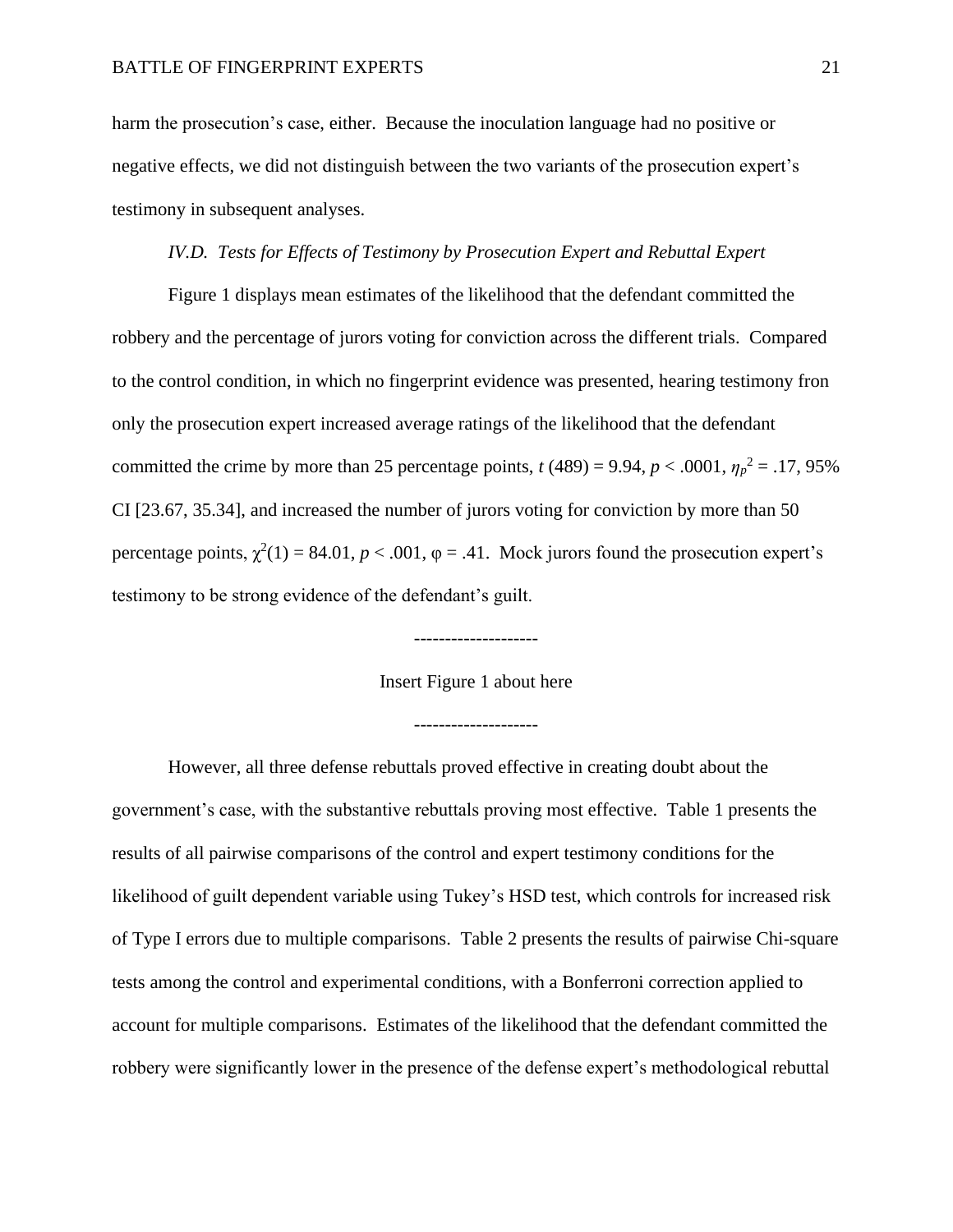as compared to estimates when jurors heard only from the prosecution's expert, and the number voting for conviction dropped significantly—from 76% to 58%—when jurors heard the methodological rebuttal. Adding either substantive rebuttal led to significantly lower estimates that the defendant committed the crime as compared to when only the methodological rebuttal was heard, and significantly lower numbers voting for conviction. Indeed, both of the substantive rebuttals produced conviction vote rates statistically indistinguishable from the conviction vote rate observed in the control condition, where no fingerprint evidence was presented. In sum, all of the rebuttals substantially reduced perceptions of the defendant's guilt, but the substantive rebuttals completely neutralized the effect of the prosecution's fingerprint evidence on the willingness of jurors to vote for conviction.

Insert Tables 1 and 2 about here

--------------------

--------------------

In order to understand the relationship between mock jurors' level of certainty that the defendant committed the crime and their willingness to vote for conviction, we grouped votes for conviction as a function of the estimated likelihood that the defendant committed the crime, using Chi-square automatic interaction detection (CHAID) decision tree analysis in SPSS. As shown in Figure 2, whenever estimates of the likelihood that the defendant committed the crime dropped below 60%—as happened on average whenever the defense expert provided substantive rebuttal testimony—participants were more likely to vote for acquittal than conviction. In addition to demonstrating the importance of the rebuttal testimony, the decision tree illustrates the willingness of a number of jurors to vote for conviction with surprisingly low levels of certainty, with some willing to convict on estimates below 50%.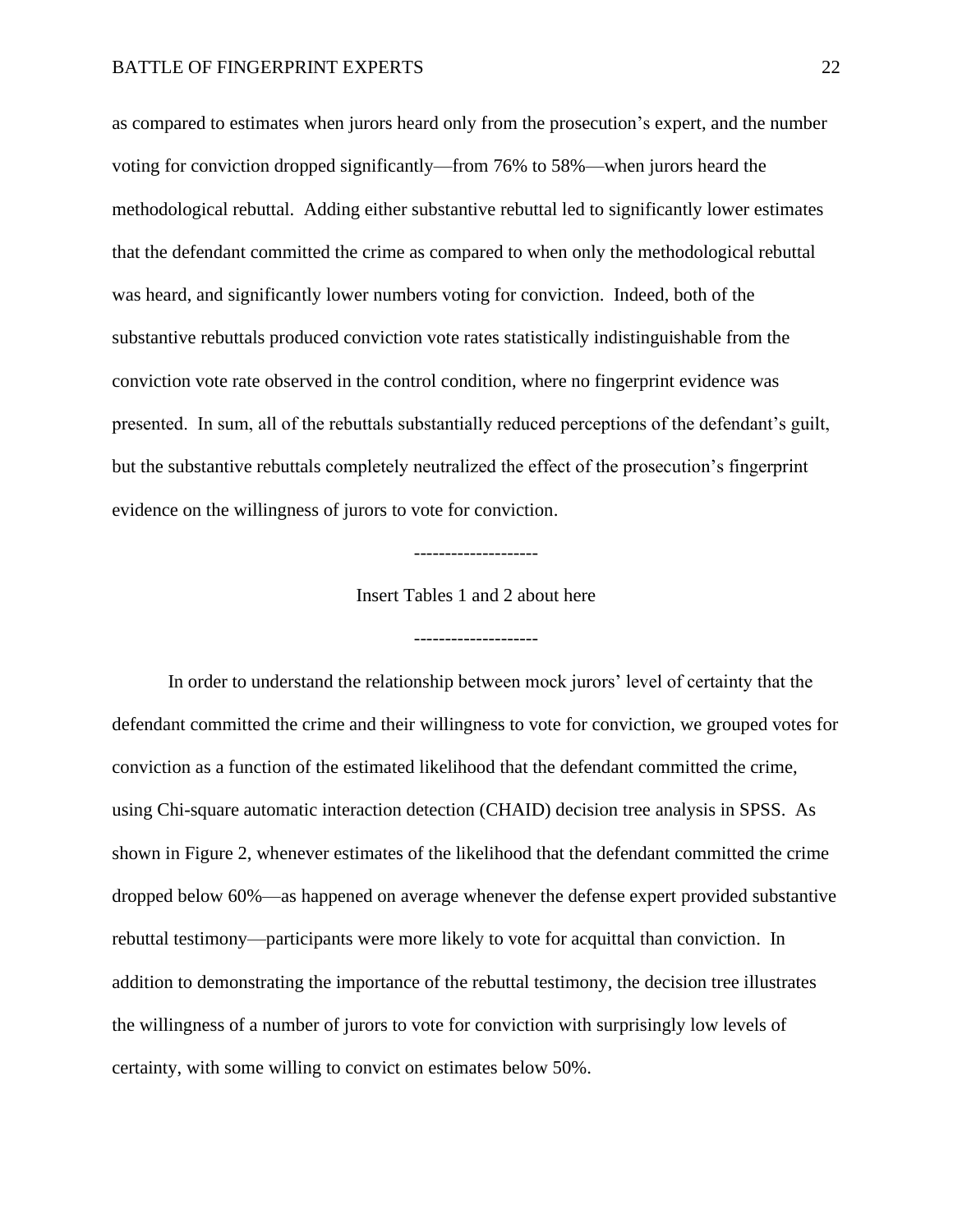Insert Figure 2 about here

--------------------

--------------------

To test our prediction that exposure to the rebuttal testimony would shake jurors' belief in the infallibility of fingerprint evidence, we examined participants' judgments about the general reliability of fingerprint evidence and DNA evidence, judgments that were made after participants had been exposed to the mock trial evidence. Participants in the control condition, who were not exposed to any expert testimony on fingerprint evidence, rated both fingerprint evidence and DNA evidence near the top of the general reliability scale  $(M = 5.09$  and 5.48, respectively, which placed both between Reliable and Very Reliable on the scale). Compared to those in the control condition, participants who heard from only the prosecution's fingerprint expert rated the general reliability of fingerprint evidence to be significantly higher  $(M = 5.35)$ ,  $t(489) = 2.75$ ,  $p = .006$ ,  $\eta_p^2 = .02$ , 95% CI [.08, .45]. Those exposed to a methodological rebuttal rated the general reliability of fingerprint evidence significantly lower ( $M = 4.88$ ) than those who heard only from the prosecution expert,  $t(815) = 7.75$ ,  $p < .001$ ,  $\eta_p^2 = .07$ , 95% CI [.35, .59]. However, the methodological rebuttal did not produce ratings lower than those observed in the control condition,  $t(488) = 1.83$ ,  $p = .07$ . Viewing the substantive rebuttals did adversely affect perceptions of fingerprint evidence relative to the baseline set by the control condition: inconclusive rebuttal (*M* = 4.68) compared to control (*M* = 5.09, *t*(489) = 3.55, *p* < .001,  $\eta_p^2$  = .03, 95% CI [.18, .62]; exclusion rebuttal (*M* = 4.67) compared to control, *t*(488) = 3.77, *p* < .001,  $\eta_p^2$  = .03, 95% CI [.20, .64]. Hearing testimony about fingerprint evidence from a fingerprint expert for the prosecution or defense had no effect on ratings of the general reliability of DNA evidence (all  $t$ 's < 1).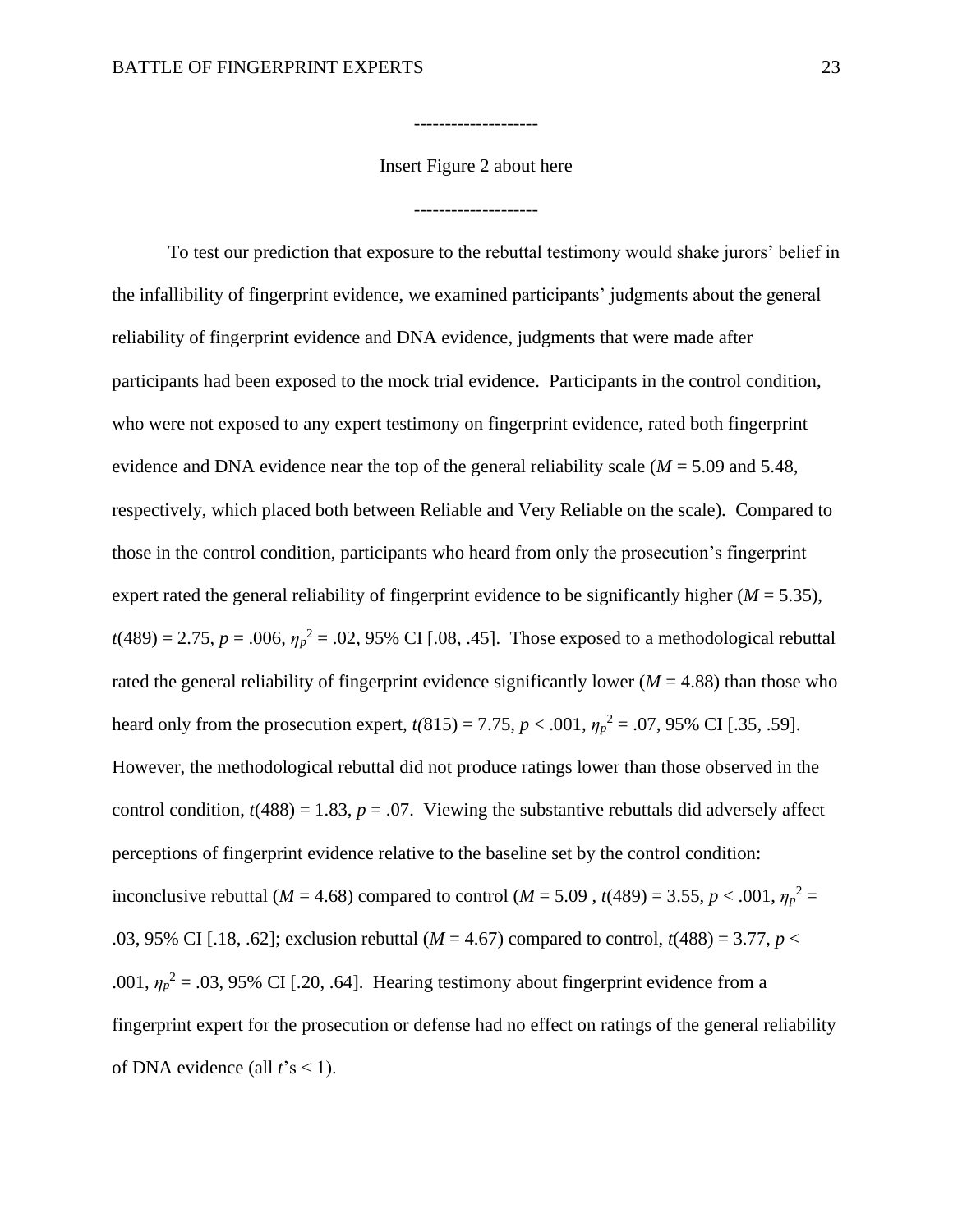# *IV.E. Test for Error Aversion Effects and Demographic Effects*

Our final analyses examined possible individual differences in receptivity to the expert evidence on fingerprints. First, we tested our prediction that persons with stronger aversions to false acquittals than false convictions would be less receptive to the defendant's rebuttal testimony. In our sample, the majority of participants (1117 or 65%) stated that they view false convictions and false acquittals to be equally harmful to society, but substantial minorities believed either that false convictions are worse (373 or 22%) or that are false acquittals are worse (226 or 13%). As shown in Figure 3, the latter two groups responded differently to rebuttal testimony that raised methodological concerns,  $t(143) = 2.97$ ,  $p = .003$ ,  $\eta_p^2 = .06$ , 95% CI [4.43, 22.02], and to rebuttal testimony that the fingerprint comparison was inconclusive, *t*(141) = 3.38,  $p = .001$ ,  $\eta_p^2 = .08$ , 95% CI [5.87, 22.39]. In addition to these differences in estimates of guilt, those averse to false acquittals convicted at significantly higher rates than those averse to false convictions in the methodological rebuttal condition,  $\chi^2(1) = 11.07$ , p = .001,  $\varphi = .28$ , and in the inconclusive-comparsion rebuttal condition,  $\chi^2(1) = 6.92$ , p = .009,  $\varphi = .22$ .

We successfully predicted that these two groups would resolve doubts about fingerprint evidence differently in the methodological rebuttal condition, but we failed to predict a similar effect where the defense expert opined that the print comparison was inconclusive. Those with strong aversions to false acquittals apparently reconciled the inconclusive rebuttal with the prosecution's identification opinion, because they maintained high estimates of guilt, while other jurors appear to have seen the opinons as irreconcilable and accordingly had greater doubt about guilt. However, once the prosecution and defense expert conclusions were directly opposed—as happened in the exclusion rebuttal condition—those averse to false acquittals no longer exhibited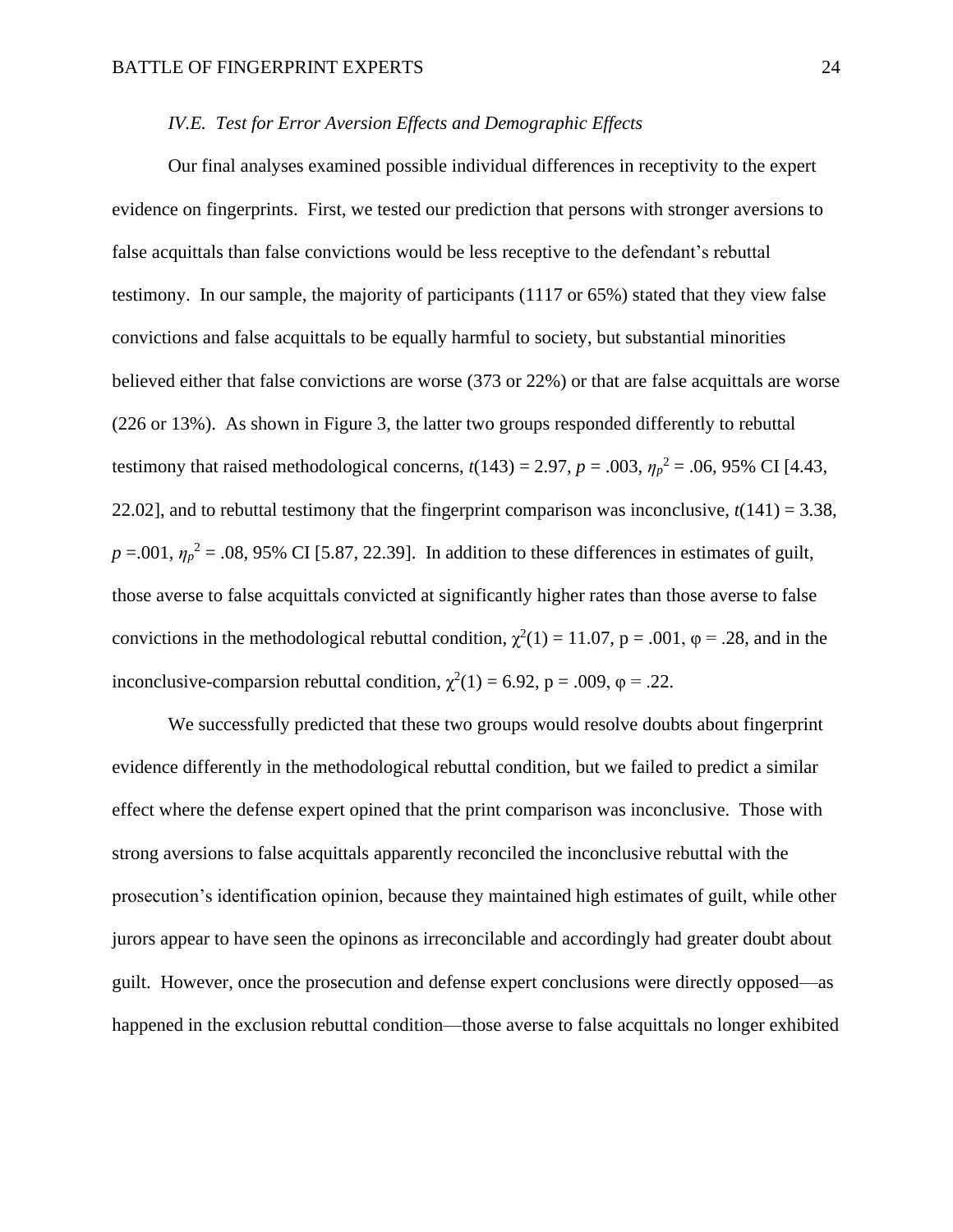significantly higher estimates of guilt than those averse to false convictions,  $t(146) = 1.06$ ,  $p =$ .32, nor did they vote for conviction at a significantly higher rate,  $\chi^2(1) = 3.25$ , p = .07.

Insert Figure 3 about here

--------------------

--------------------

Finally, we examined whether demographic groups differed in their reactions to the expert testimony using a regression analysis in which participant age, income, education, gender, race, and political views, as well as expert testimony content, served as predictors of estimates of the likelihood that the defendant committed the robbery.<sup>1</sup> Collectively, these variables explained 16% of the variance in responses (*R* = .40), with age (*β* = .09, *p* < .01), race (*β* = -0.08, *p* < .01), and income ( $\beta = 0.12$ ,  $p < 0.01$ ), significantly improving model estimates of the likelihood that the defendant committed the crime compared to a model using only expert testimony content as the predictor. Increasing age and income were associated with increased estimates of the likelihood that the defendant committed the crime, while Hispanic and African-American participants tended to give lower estimates of the likelihood that the defendant committed the crime. Although none of these individual difference variables exerted tremendous influence on judgmetns about the case, these results suggest that, all things being equal, younger, lowerincome minorities will likely be more skeptical of the prosecution's case, and more open to rebuttal evidence, than other potential jurors.

# **V. Discussion**

Fingerprint evidence is more often collected and analyzed in serious cases, such as homicides and rapes (Baskin & Sommers, 2012; McEwen & Regoeczi, 2015; Sommers &

<sup>&</sup>lt;sup>1</sup> We excluded participants in the control condition from these analyses because they were not exposed to any expert evidence.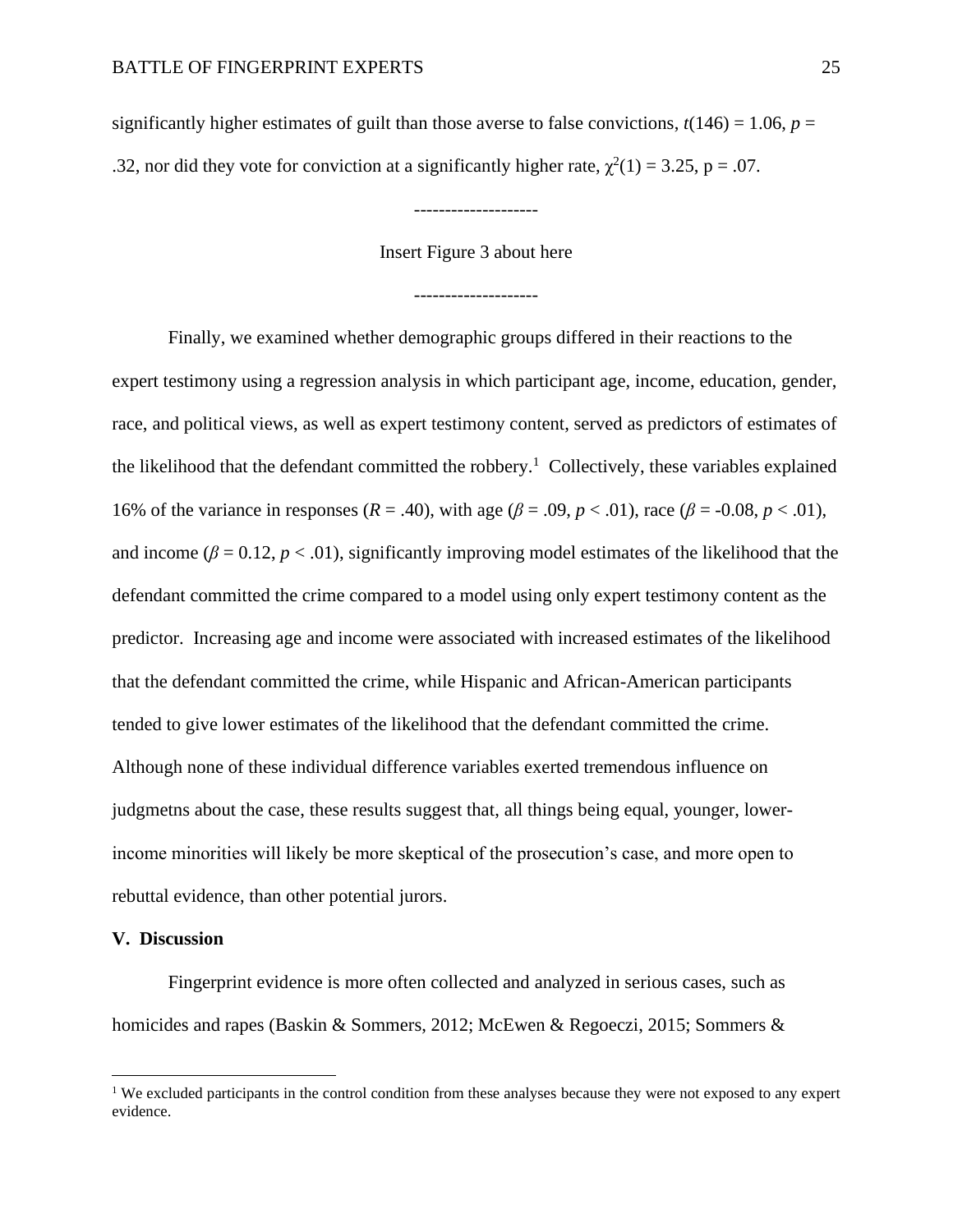Baskin, 2011). Therefore, when the government plans to use fingerprint evidence to help prove its case, the stakes of the case are likely to be high. The present study demonstrated that criminal defendants may benefit greatly from waging a battle of experts at trial. We found the greatest benefit from an expert rebuttal that paired information about errors in the fingerprint-comparison process with testimony that the prosecution's expert had made an error in this case, particularly testimony that the fingerprint comparison excluded the defendant or that the print comparison proved inconclusive. But a methodological rebuttal alone, which discussed the subjective nature of fingerprint comparisons and summarized academic studies on error rates in fingerprint identification, caused many mock jurors to view the prosecution's case as substantially weaker and significantly reduced the number of persons voting for conviction.

The study advances our understanding of how jurors perceive fingerprint evidence and how to alter those perceptions. Consistent with prior research (e.g., Mitchell & Garrett, 2019), we found that jurors come to trial believing that fingerprint evidence is generally reliable evidence, and hearing testimony only from an expert for the prosecution fortifies that belief. Accordingly, when given no reason to question the accuracy of a fingerprint-based identification, our jurors found the government's fingerprint evidence to be compelling evidence of guilt and left the trial with an even stronger belief in the general reliability of fingerprint evidence. Yet when jurors learned details about fingerprint comparison methods and about academic studies finding errors in this process from a credible expert source, significant numbers of jurors were no longer willing to convict and adjusted their confidence in fingerprint evidence downward. And when jurors were given specific reasons to believe that the prosecution's expert had erred from hearing the substantive rebuttal testimony, conviction rates dropped near or to the same level observed in the absence of any fingerprint evidence. Jurors left these trials with worse views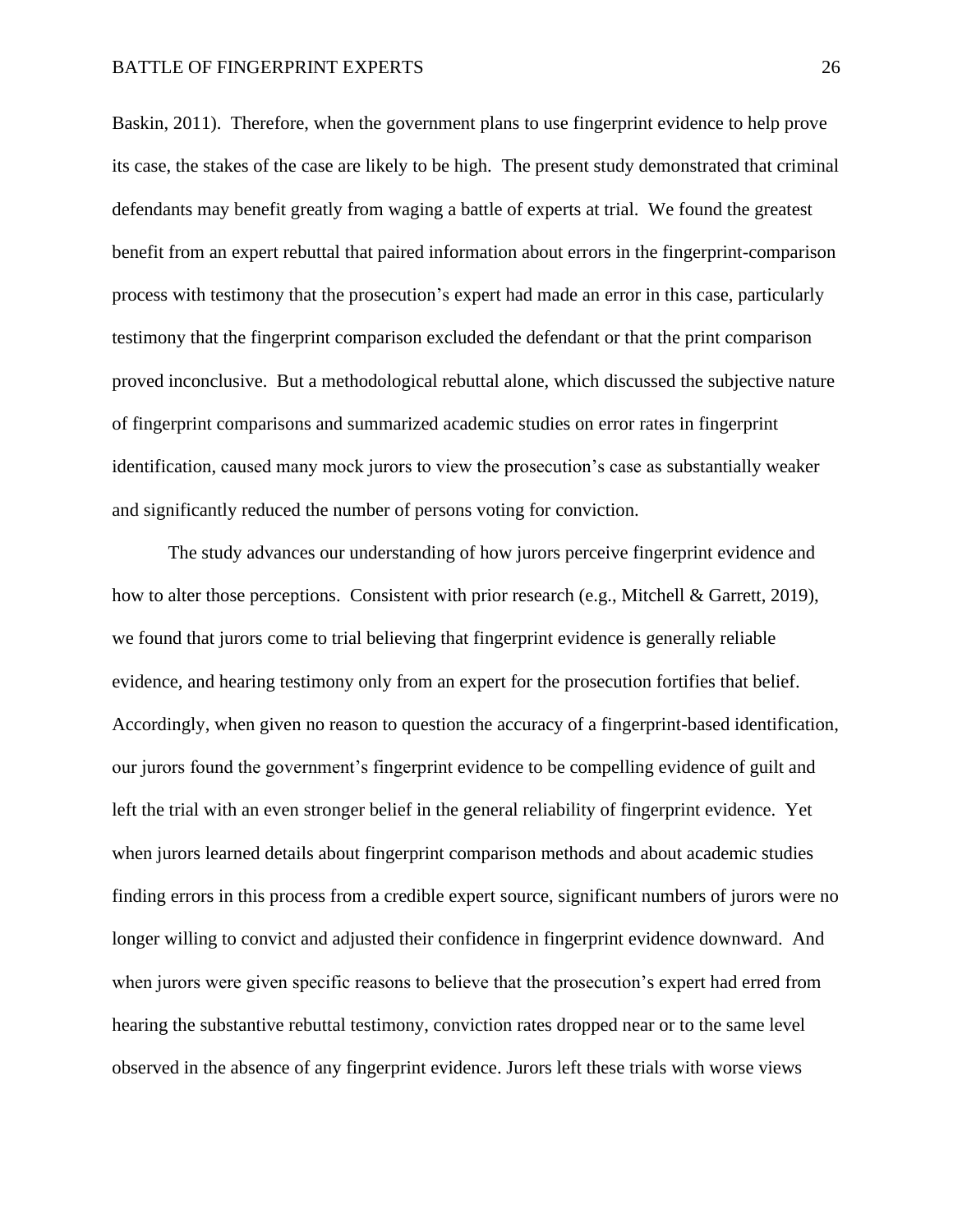about the general reliability of fingerprint evidence. Educating jurors on general problems with fingerprint identifications increases caution about the government's case, but demonstrating the fallibility of the process by presenting conflicting conclusions from two experts who supposedly used the same procedure makes the risk of error inescapable: one of these experts must be wrong.

Past research has found quite limited effects from cross-examining fingerprint experts about possible errors and educating jurors on the general risks of the ACE-V methodology (e.g., Garrett & Mitchell, 2013; Crozier et al., 2020). A much more powerful way to create doubt is to inform jurors that the testifying fingerprint examiner exhibited poor performance on a recent proficiency test (Mitchell & Garrett, 2019). Our results demonstrated that a rebuttal expert can also have very powerful effects, especially where the rebuttal expert discusses likely errors in the identification at issue in the case.

This research also demonstrated that the effects of the rebuttal will depend not only on the content of the rebuttal testimony, but also the values that jurors bring to trial. We found that jurors who believe that false acquittals cause more harm to society than false convictions showed little concern about the government's fingerprint evidence after hearing testimony about method limtations, and even after testimony that the latent fingerprint should not have been used in the fingerprint comparison. However, once the rebuttal expert testified that the fingerprint comparison excluded the defendant, those averse to false acquittals revised their perceptions of guilt in line with the behavior of those who worry less about false acquittals.

These results suggest an important role for trial error aversions in motivated reasoning about ambiguities in evidence presented at trial, but only for those who see one trial error as clearly worse than the other. A common measurement approach assumes that jurors deem one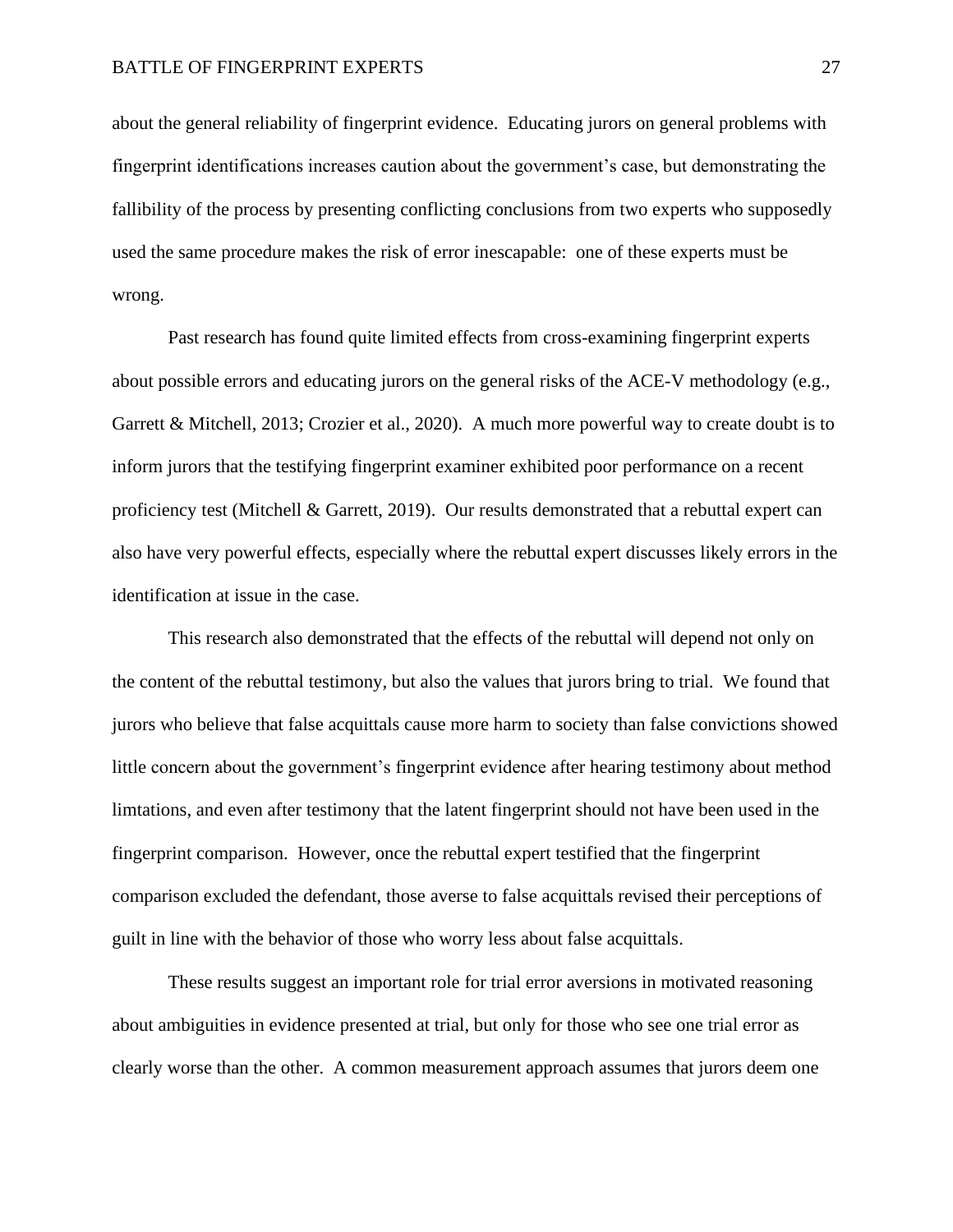trial error worse than the other (e.g., Givatti, 2019), but the great majority of our participants were equally concerned about false convictions and false acquittals. Studies that force respondents to choose between the two errors may inadvertently obscure persons for whom these values are much more important and more behaviorally potent. If further research shows that error aversions have robust consequences for juror expectancies (cf. Lecci & Myers, 2002; Myers & Lecci, 1998) and juror behavior, then these value differences could be an important consideration in jury selection given that it should be possible to uncover these aversions during voire dire, without the aid of a pretrial jury questionnaire.

The results also suggest that greater attention should be given to battles of experts and the conditions under which such battles matter to the outcome of a case. Most of the prior research on expert battles involved psychological experts whose testimony often addressed disputes over the defendant's mental state or eyewitness reliability with minimal impact whether there was a rebuttal expert or not (see Devine, 2012; Nietzel, McCarthy & Kern, 1999). Debates among forensic experts often involve core factual issues in a case and involve techniques about which jurors often have misconceptions (e.g., Martire et al., 2019), conditions that should allow rebuttal experts to have a greater influence. These conditions also make inoculation against a rebuttal less likely to succeeed. Consistent with the findings of Dolnik et al. (2003), our results demonstrate the limited role inoculation is likely to play when experts battle over key evidence in a case. This line of research suggests that it will be difficult to inoculate against salient, important evidence that may be damaging to one's case.

However, we observed no backfire effect from the prosecution's inoculation effort, suggesting that prosecution attorneys may suffer no harm from seeking to develop a more effective inoculation statement. Our inoculation testimony acknowledged the risk of error but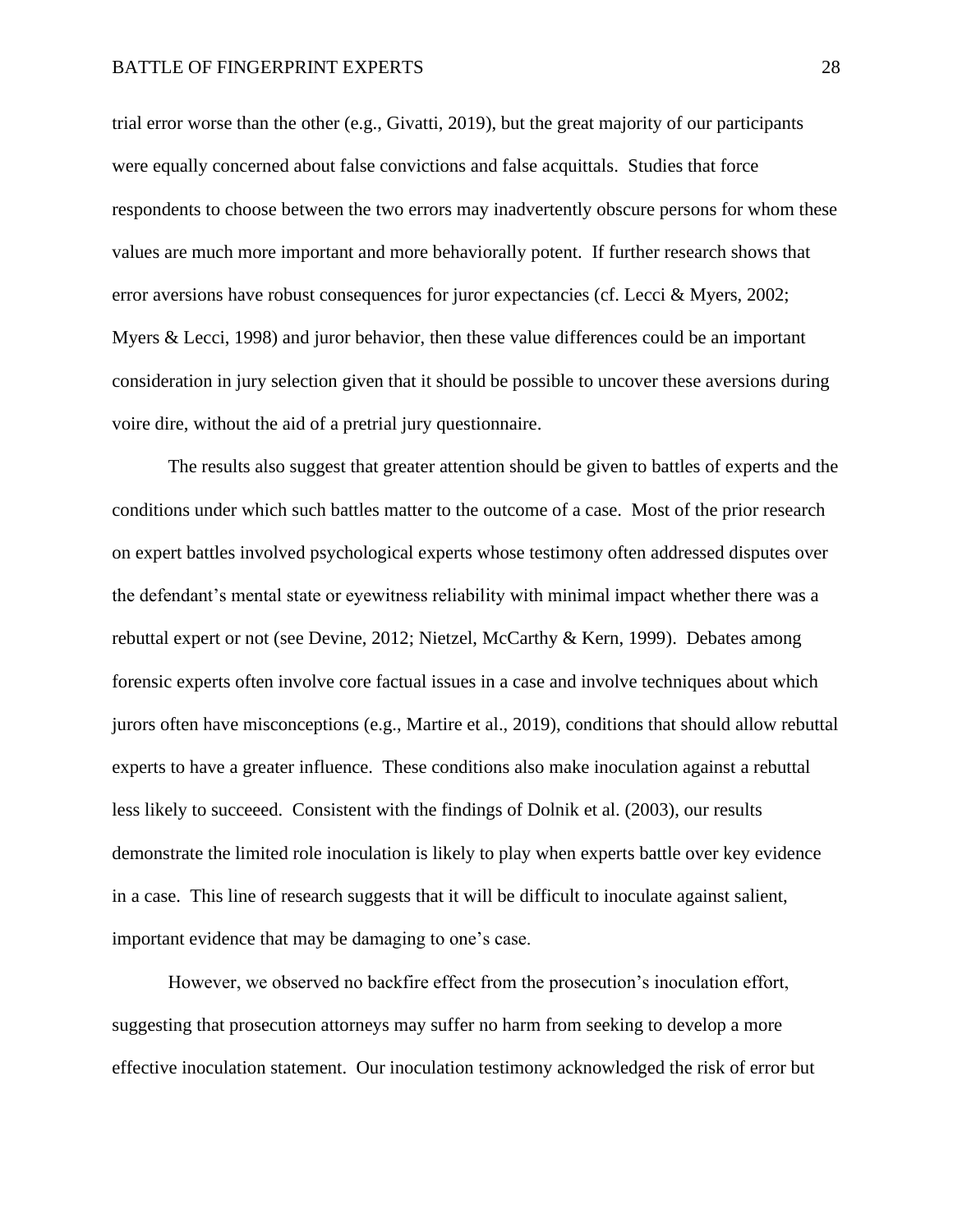explained why that risk was not present here; one alternative approach would be to seek to undercut the credibility of the anticipated rebuttal expert, perhaps by characterizing that expert as a "hired gun" or with evidence of that expert's own prior mistakes. Given the potential impact of rebuttal testimony on juror perceptions of forensic evidence, the parties have a strong interest in developing effective counter-measures.

Ambiguities in application of the ACE-V methodology open the door for disagreements among fingerprint examiners about the proper conclusion to reach from the same sets of fingerprints (e.g., Dror & Rosenthal, 2008). When disagreement exists, a rebuttal expert can give substantive testimony about the probative value of the latent fingerprints in case, and our results suggest that testimony will be more impactful than a methodological rebuttal. Nevertheless, it it is important to emphasize that even the methodological rebuttal alone created significant doubt in the minds of many of our mock jurors. In light of the recent U.S. Supreme Court decision declaring that the Sixth Amendment requires unanimous jury verdicts in all trials of serious offenses (*Ramos v. Louisiana*, 2020), any rebuttal that creates reasonable doubt in the mind of just one juror may be sufficient to avoid conviction.

The chance to create this doubt should not depend on the financial resources of the defendant. In *Ake v. Oklahoma* (1985), the Supreme Court held that the Due Process Clause of the Fourteenth Amendment requires the government to provide funds to retain a psychiatric expert if that expert necessary to a defense. Most courts have extended the holding of *Ake* to cover any expert who may be crucial to a defense (Giannelli, 2003). Our study shows that using a rebuttal expert will provide jurors with information that may not be easily elicited through cross-examination and that may greatly alter jurors' views of the government's case. Our results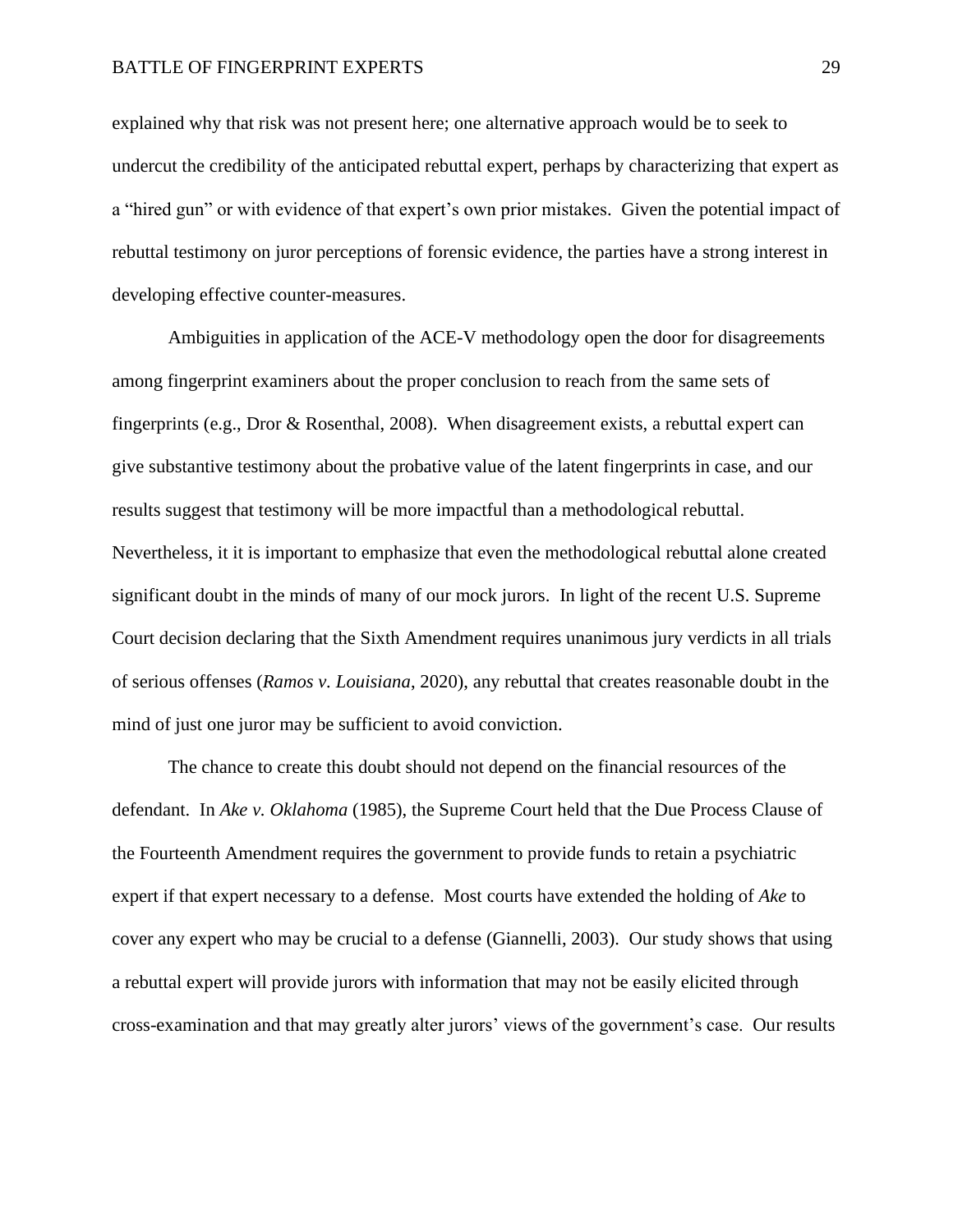thus support the view that a rebuttal fingerprint expert should be deemed necessary to the defense whenever fingerprint evidence is an important part of the government's proof.

Our findings likewise have implications for convicted defendants who seek a new trial on grounds that their Sixth Amendment right to counsel has been violated. To obtain a new trial on grounds of ineffective assistance, a defendant must show that her counsel failed to take reasonable steps to challenge important evidence in the government's case, such as inculpatory fingerprint evidence, and that the defendant suffered prejudice as a result (*Strickland v. Washington*, 1984). First, in light of the demonstrated effectiveness of the various rebuttals from our study, a defense lawyer who relies on cross-examination rather than a rebuttal expert especially a lawyer who lacks experience dealing with forensic evidence—to impeach the government's fingerprint evidence has arguably acted unreasonably. Second, our results support the inference that calling a rebuttal expert would have altered the jury's view of the fingerprint evidence. Whether a defendant suffered prejudice from a lack of a rebuttal expert will depend on other evidence in the case, but our results supports an inference of prejudice whenever a fingerprint identification serves as the government's main inculpatory evidence.

#### **VI. Limitations and Directions for Future Research**

Although we employed highly realistic expert evidence and utilized a national sample of adults to serve as mock jurors, we did not utilize deliberating juries and did not allow crossexamination of the two fingerprint experts. The results from deliberating jurors often correlate highly with those of non-deliberating jurors, but deliberation does occasionally alter the results on outcome variables (Bornstein & McCabe, 2005), and cross-examination can increase skepticism about expert testimony (e.g., Garrett & Mitchell, 2013). We simply cannot say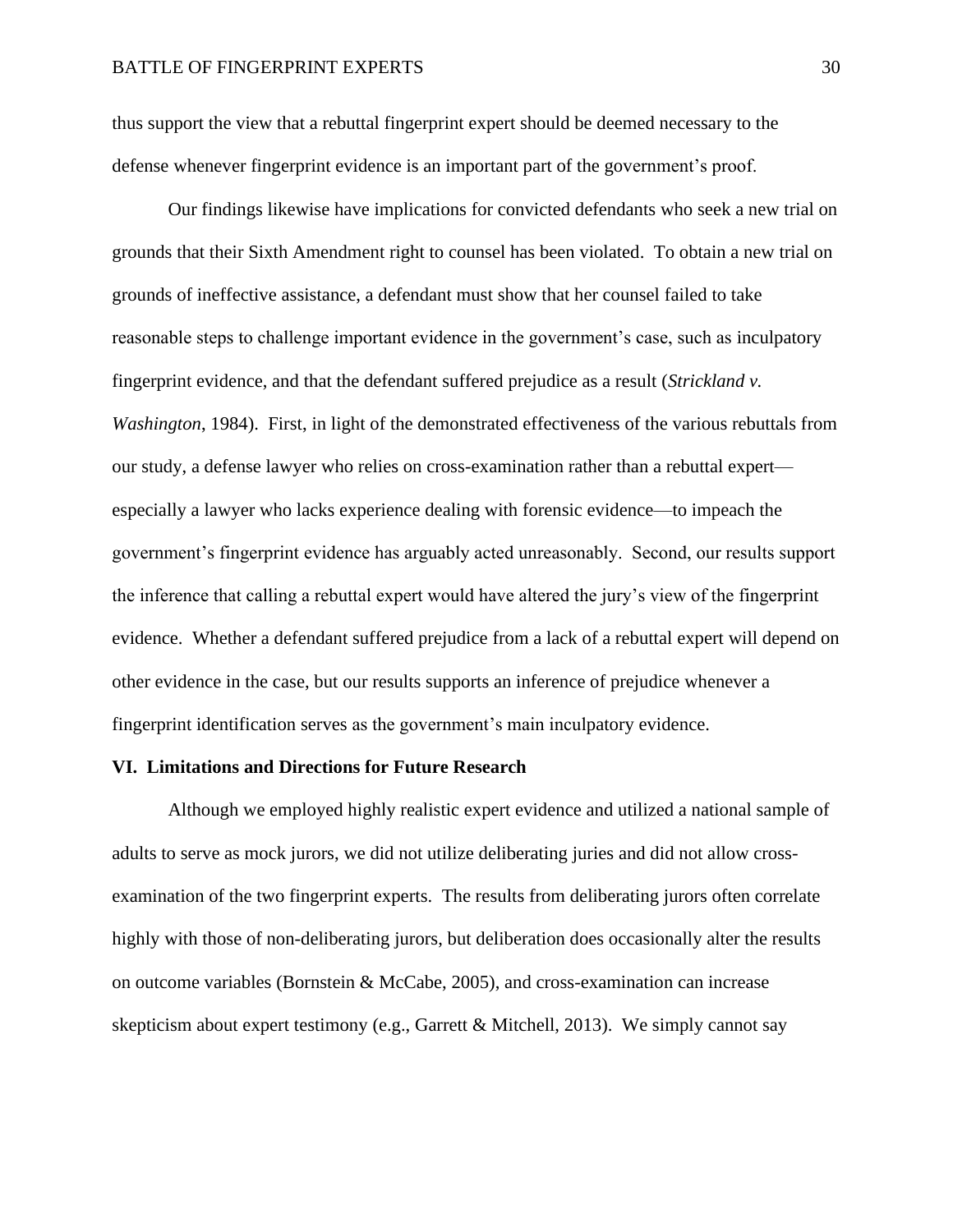whether jury deliberation or cross-examination of the experts would have altered any of our results, and these possibilities deserve attention to determine the robustness of our results.

Also, as is common within mock juror studies involving forensic evidence (e.g., McQuiston-Surrett & Saks, 2009; Schklar & Diamond, 1999; Scurich & John, 2013; Thompson, Kaasa & Peterson, 2013), we employed a simple case where fingerprint evidence was crucial to the prosecution's case. We purposefully provided little other incriminating evidence to avoid bolstering the prosecution's fingerprint evidence through corroboration; corroborating evidence can lend credibility to the fingerprint identification and allay concerns jurors might otherwise have about the reliability of the fingerprint identification process. Where credible evidence corrobates the fingerprint identification, a critique from a rebuttal expert may be less persuasive. Future research should examine the impact of rebuttal testimony in the presence of evidence that corroborates the government's case. It is possible that doubts raised about the government's fingerprint evidence will spread to other evidence in the case, but this possibility awaits testing.

A related concern, given the focus of our trial on fingerprint evidence, is that jurors responded to cues in the experiment about when to give more and less weight to the prosecution's fingerprint identification. The design of the experiment and pattern of results cast doubt on the view that merely a demand effect was at work. First, we used a between-subjects design, which made it less likely that participants would infer the researchers' hypothesized effects because participants were not aware of changes in the variables across the experimental conditions. Second, the ordering of effects we observed—with jurors differentiating among all three types of rebuttals in their perceptions of guilt—paired with the different effects of the rebuttals on perceptions of the general reliability of fingerprint evidence, indicates that jurors responded to the content of the testimony, and not simply experimenter demands. Third,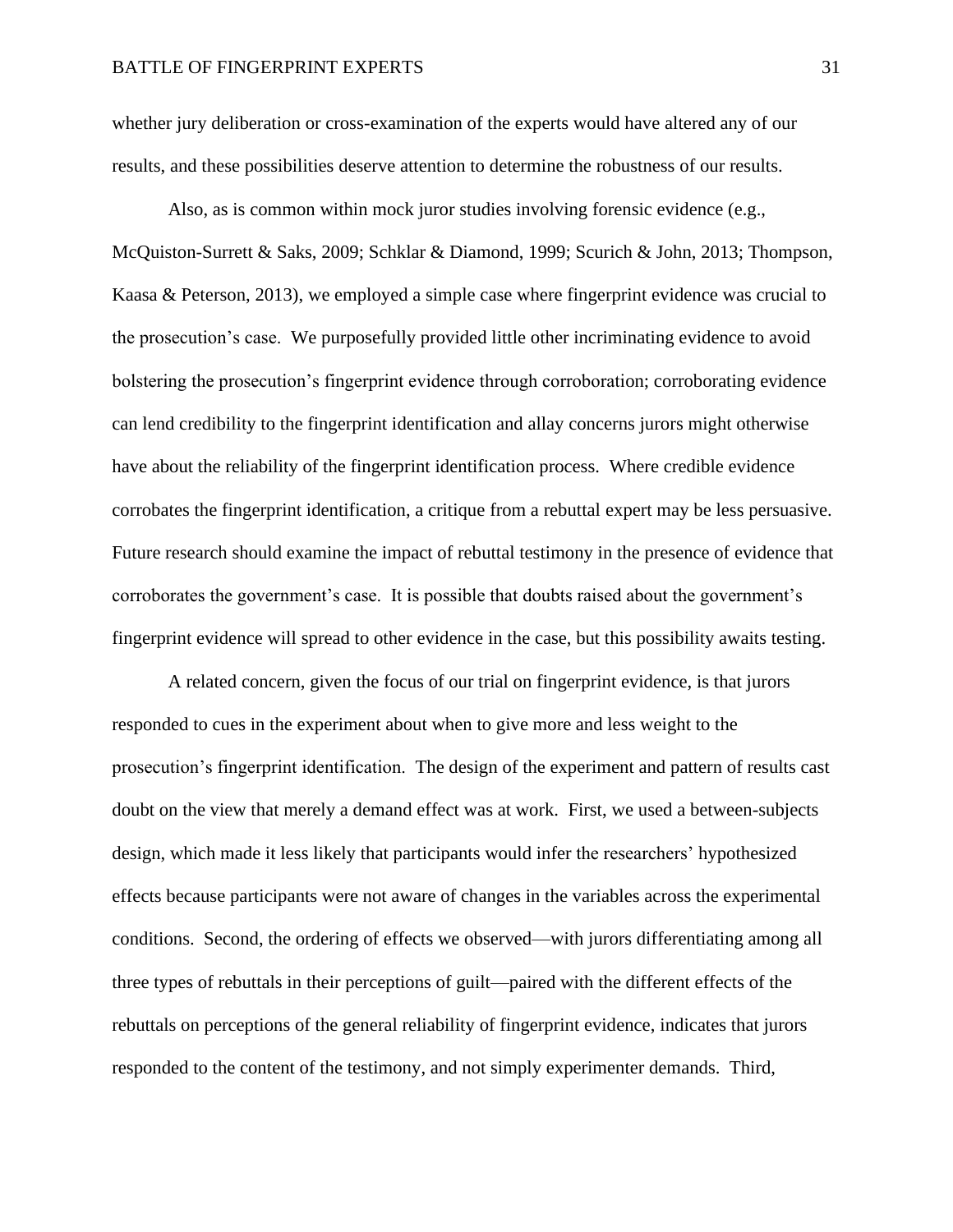differences in responses to the rebuttal evidence among the error aversion groups suggest that many jurors either did not perceive demand effects, or did not feel obliged to respond to those demands. Finally, even if some jurors merely exhibited a demand effect, we would argue that such responsiveness to the evidence would not undercut the significance of the results, because we were testing to see if jurors would respond to relevant information that should impact their decisions.

An important avenue for future research is exploring whether our results generalize to other types of forensic evidence. A common thread running through studies of the impact of forensic evidence on juror decision-making is that jurors give great weight to whether the forensic evidence incriminates the defendant or not and to the likelihood that someone else may be the source of that evidence, while variations in how this information is presented to jurors and even statistical information that should affect the weight of the evidence have little impact (Devine, 2012). We framed our rebuttals with this theme in mind to focus jurors on the likelihood that the incriminating evidence could have been supplied by someone else, and this approach may well bear fruit in any forensic science domain where jurors are prepared to defer to the experts' judgment about whether the evidence incriminates the defendant or not. The few existing studies of forensic expert battles suggest that this approach will generalize. Scobie et al. (2019) found a positive but limited effect of a methodological rebuttal in a case involving anthropometric face comparison, and Eastwood and Caldwell (2015) found a stronger effect from a substantive rebuttal in a case involving microscopic hair comparison. Jurors believe that many forms of forensic evidence are accurate and reliable, and as a result tend to find forensic evidence to be quite persuasive (Lieberman et al., 2008; Martire et al., 2019). Given the uncertainties surrounding the identification procedures that underlie several common forms of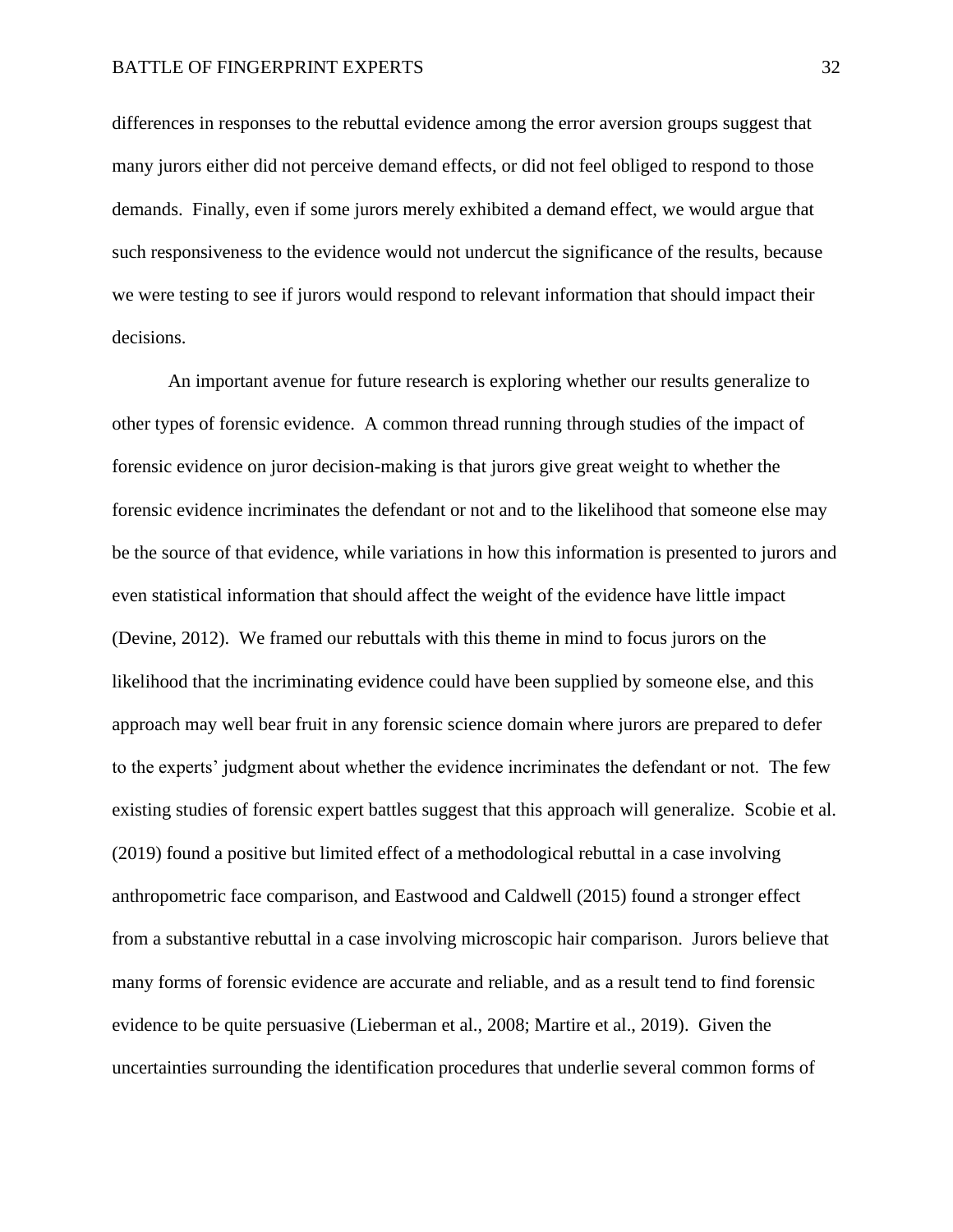forensic evidence (NRC, 2009), finding effective ways to educate jurors about the risk of identification errors should be a priority for jury researchers.

## **VII. Conclusion**

Many defense counsel rely solely on cross-examination to attack the prosecution's fingerprint evidence. Our results cast doubt on the wisdom of that approach. Providing jurors with an alternative perspective on fingerprint evidence through a rebuttal expert, especially one who identifies specific errors made by the prosecution's expert, can have a tremendous impact on juror acceptance of a fingerprint identification. Where a fingerprint identification is key to the case, defendants should retain their own fingerprint experts to scrutinize the government's fingerprint evidence, and courts should provide funding for such expert assistance if necessary.

## **References**

Aberson, C. L. (2010). *Applied power analysis for the behavioral sciences*. New York: Routledge.

Ake v Oklahoma, 470 US 68 (1985).

Baskin, D., & Sommers, I. (2012). The influence of forensic evidence on the case outcomes of assault and robbery incidents. *Criminal Justice Policy Review*, *23*, 186-201. <https://doi.org/10.1177%2F0887403410395576>

Bornstein, B. H. (1999). The ecological validity of jury simulations: Is the jury still out? *Law and Human Behavior, 23*, 75–91. [https://doi.org/10.1023/A:1022326807441](https://psycnet.apa.org/doi/10.1023/A:1022326807441)

Bornstein, B. H., & McCabe, S. G. (2005). Jurors of the absurd? The role of consequentiality in jury simulation research. *Florida State Law Review*, *32*, 443–467.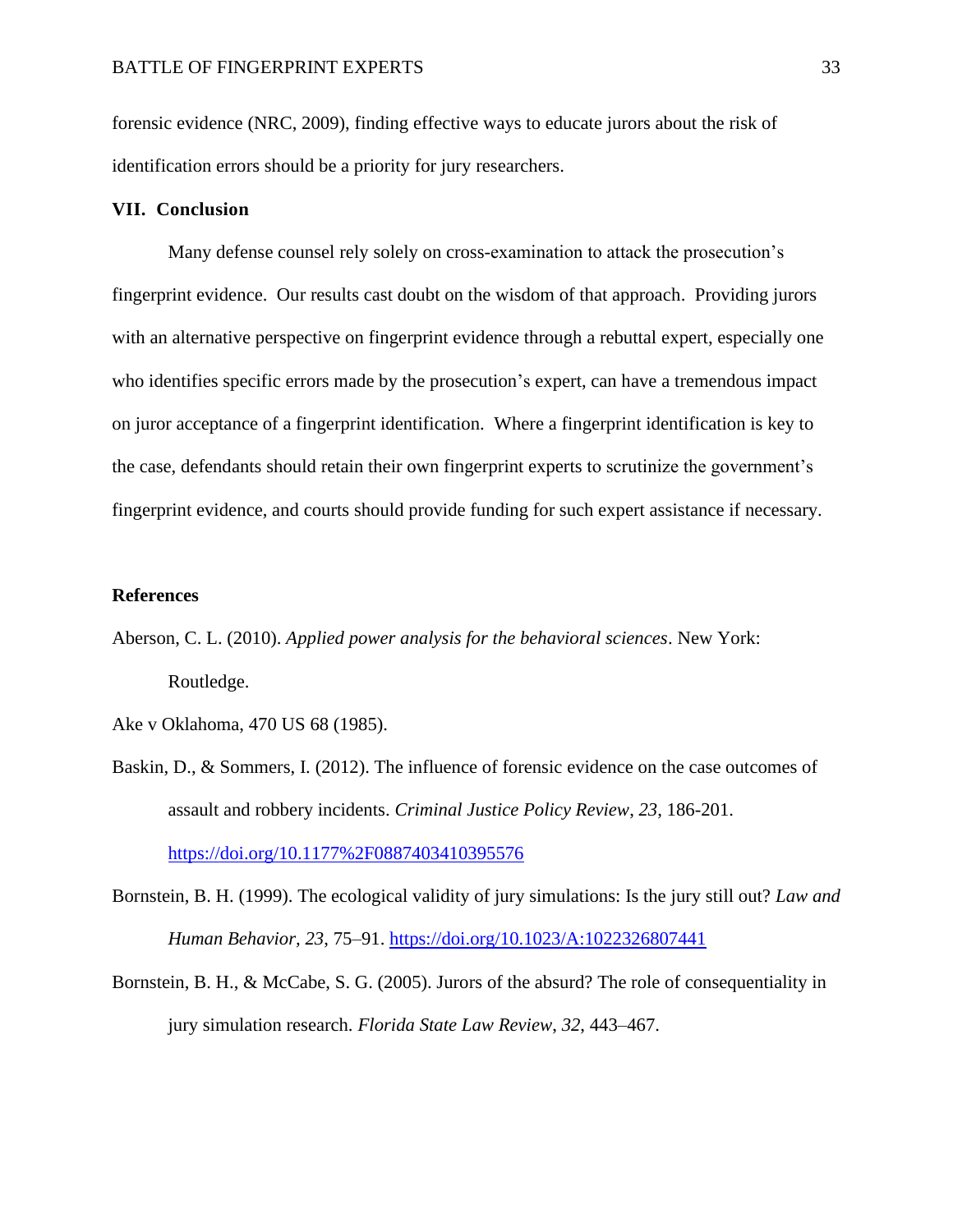- Bornstein, B. H., Golding, J. M., Neuschatz, J., Kimbrough, C., Reed, K., Magyarics, C., & Luecht, K. (2017). Mock juror sampling issues in jury simulation research: A metaanalysis. *Law and Human Behavior, 41*, 13–28. [https://doi.org/10.1037/lhb0000223](https://psycnet.apa.org/doi/10.1037/lhb0000223)
- Butler, H. A. (2014). Debiasing juror perceptions of the infallibility of forensic identification evidence: The utility of educational and perspective-taking debiasing methods. *Dissertation Abstracts International: Section B: The Sciences and Engineering, 74*(11-B(E)).
- Cherry, M., Imwinkelried E. J., & Schenk, M. (2011). Another "view" of fingerprint evidence. *Judicature*, *94*, 306-308.
- Chorn, J. A., & Kovera, M. B. (2019). Variations in reliability and validity do not influence judge, attorney, and mock juror decisions about psychological expert evidence. *Law and Human Behavior, 43*, 542–557. [https://doi.org/10.1037/lhb0000345](https://psycnet.apa.org/doi/10.1037/lhb0000345)
- Cole, S. A. (2001). *Suspect identities: A history of fingerprinting and criminal identification*. Cambridge, MA: Harvard University Press.
- Cole, S. (2009). Forensics without uniqueness, conclusions without individualization: The new epistemology of forensic identification. *Law, Probability and Risk*, *8*, 233-255. <https://doi.org/10.1093/lpr/mgp016>
- Cole, S. (2018). A discouraging omen: A critical evaluation of the approved uniform language for testimony and reports for the forensic latent print discipline. *Georgia State University Law Review*, *34*, 1103-1128.

Commonwealth v. Patterson, 445 Mass. 626 (Mass. Sup. Jud. Ct. 2005).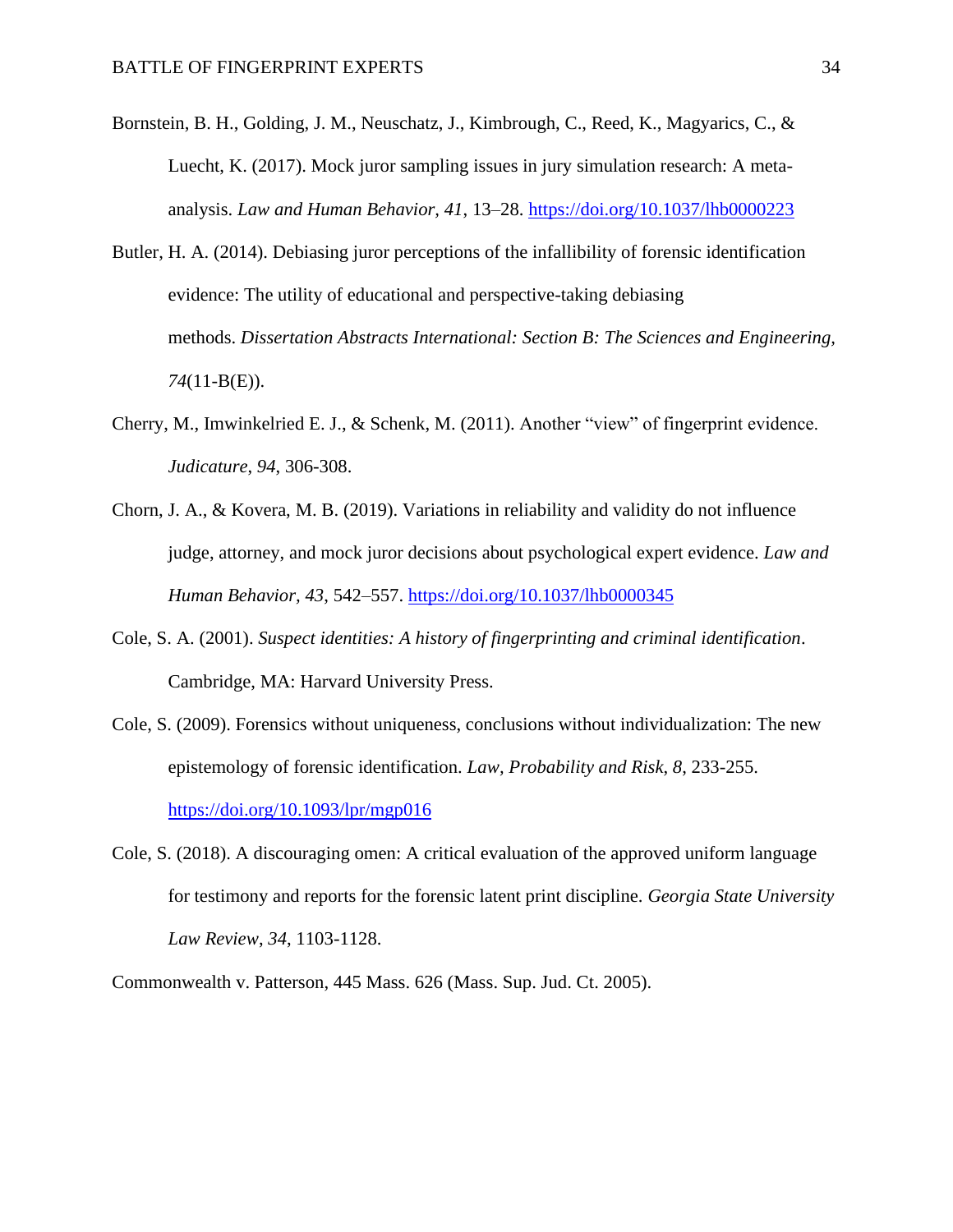- Compton, J. (2013). Inoculation theory. In J. P. Dillard & L. Shen (Eds.), *The Sage handbook of persuasion: Developments in theory and practice*, 2nd ed. (pp. 220-237). Los Angeles, CA: Sage.
- Cooper, S.L. (2013). The collision of law and science: American court responses to developments in forensic science. *Pace Law Review*, 33, 234-301.
- Crozier, W., Grady, R. & Garrett, B. L. (2020). *Error rates, likelihood ratios, and jury evaluation of forensic evidence*. Journal of Forensic Sciences, 65(4), 1199-1209.
- Devine, D. J. (2012). *Jury decision making: The state of the science*. New York, NY: New York University Press.
- Dolnik, L., Case, T. I., & Williams, K. D. (2003). Stealing thunder as a courtroom tactic revisited: Processes and boundaries. *Law and Human Behavior*, *27*, 267–287. [https://doi.org/10.1023/A:1023431823661](https://psycnet.apa.org/doi/10.1023/A:1023431823661)
- Dror, I. E. (2016). A hierarchy of expert performance. *Journal of Applied Research in Memory and Cognition, 5*, 121–127. [https://doi.org/10.1016/j.jarmac.2016.03.001](https://psycnet.apa.org/doi/10.1016/j.jarmac.2016.03.001)
- Dror, I., & Rosenthal, R. (2008). Meta-analytically quantifying the reliability and biasability of forensic experts. *Journal of Forensic Sciences, 53*, 900-903. [https://doi.org/10.1111/j.1556-4029.2008.00762.x](https://psycnet.apa.org/doi/10.1111/j.1556-4029.2008.00762.x)
- Eastwood, J., & Caldwell, J. (2015). Educating jurors about forensic evidence: Using an expert witness and judicial instructions to mitigate the impact of invalid forensic science testimony. *Journal of Forensic Sciences, 60*, 1523–1528. [https://doi.org/10.1111/1556-](https://psycnet.apa.org/doi/10.1111/1556-4029.12832) [4029.12832](https://psycnet.apa.org/doi/10.1111/1556-4029.12832)
- Garrett, B.L. (2011). Convicting the Innocent: Where Criminal Prosecutions Go Wrong. Harvard University Press, Cambridge, MA, 9, 113.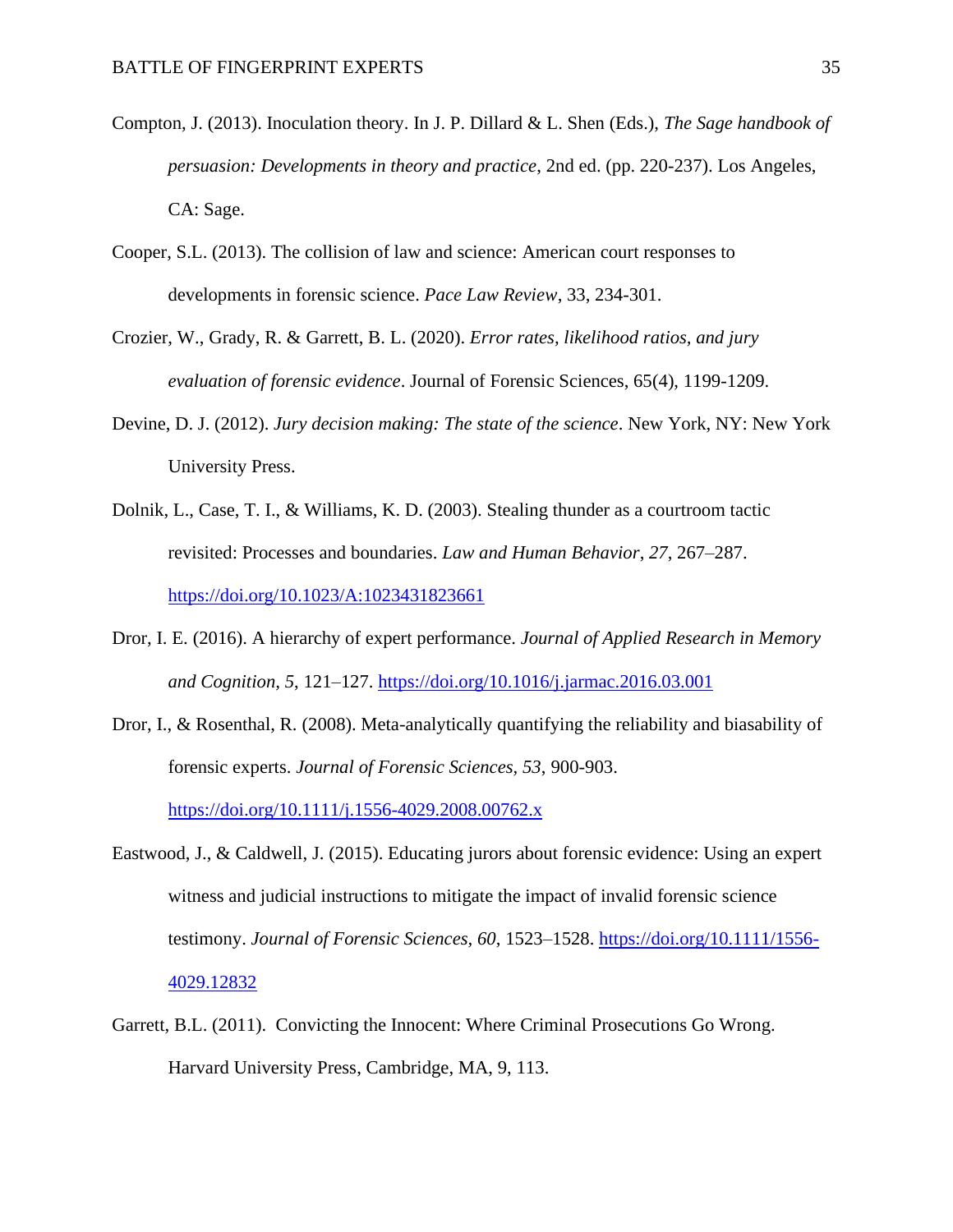- Garrett, B. L., & Mitchell, G. (2013). How jurors evaluate fingerprint evidence: the relative importance of match language, method information and error acknowledgement. *Journal of Empirical Legal Studies*, *10*, 484. <https://doi.org/10.1111/jels.12017>
- Garrett, B. L., & Mitchell, G. (2016). Forensics and fallibility: Comparing the views of lawyers and jurors. *West Virginia Law Review*, *119*, 621-637.
- Garrett, B. L., & Mitchell, G. (2018). The proficiency of experts. *University of Pennsylvania Law Review*, *166*, 901-960.
- Garrett, B. L., Mitchell, G., & Scurich, N. (2018). Comparing categorical and probabilistic fingerprint evidence. *Journal of Forensic Science*, *63*, 1712-1717.

<https://doi.org/10.1111/1556-4029.13797>

- Gary v. Schofield, 336 F.Supp.2d 1337 (M.D. Ga. 2004).
- Giannelli, P. C. (2003). The right to defense experts. *Criminal Justice*, *18*, 15-22.
- Givati, Y. (2019). Preferences for criminal justice error types: Theory and evidence. *Journal of Legal Studies*, *48*, 307-339.<https://doi.org/10.1086/704362>
- Haber, R. N. & Haber, L. (2014). Experimental results of fingerprint comparison validity and reliability: A review and critical analysis. *Science & Justice*, *54*, 375-389. <https://doi.org/10.1016/j.scijus.2013.08.007>
- Howard, M. V. A., Brewer, N., & Williams, K. D. (2006). How processing resources shape the influence of stealing thunder on mock-juror verdicts. *Psychiatry, Psychology and Law*, *13*, 60–66.<https://doi.org/10.1375/pplt.13.1.60>
- International Association for Identification. (2010). IAI Resolution 2010-18, July 16, 2010. Retrieved from [http://clpex.com/swgfast/Resources/100716\\_IAI\\_Resolution\\_2010-](http://clpex.com/swgfast/Resources/100716_IAI_Resolution_2010-18.pdf) [18.pdf.](http://clpex.com/swgfast/Resources/100716_IAI_Resolution_2010-18.pdf)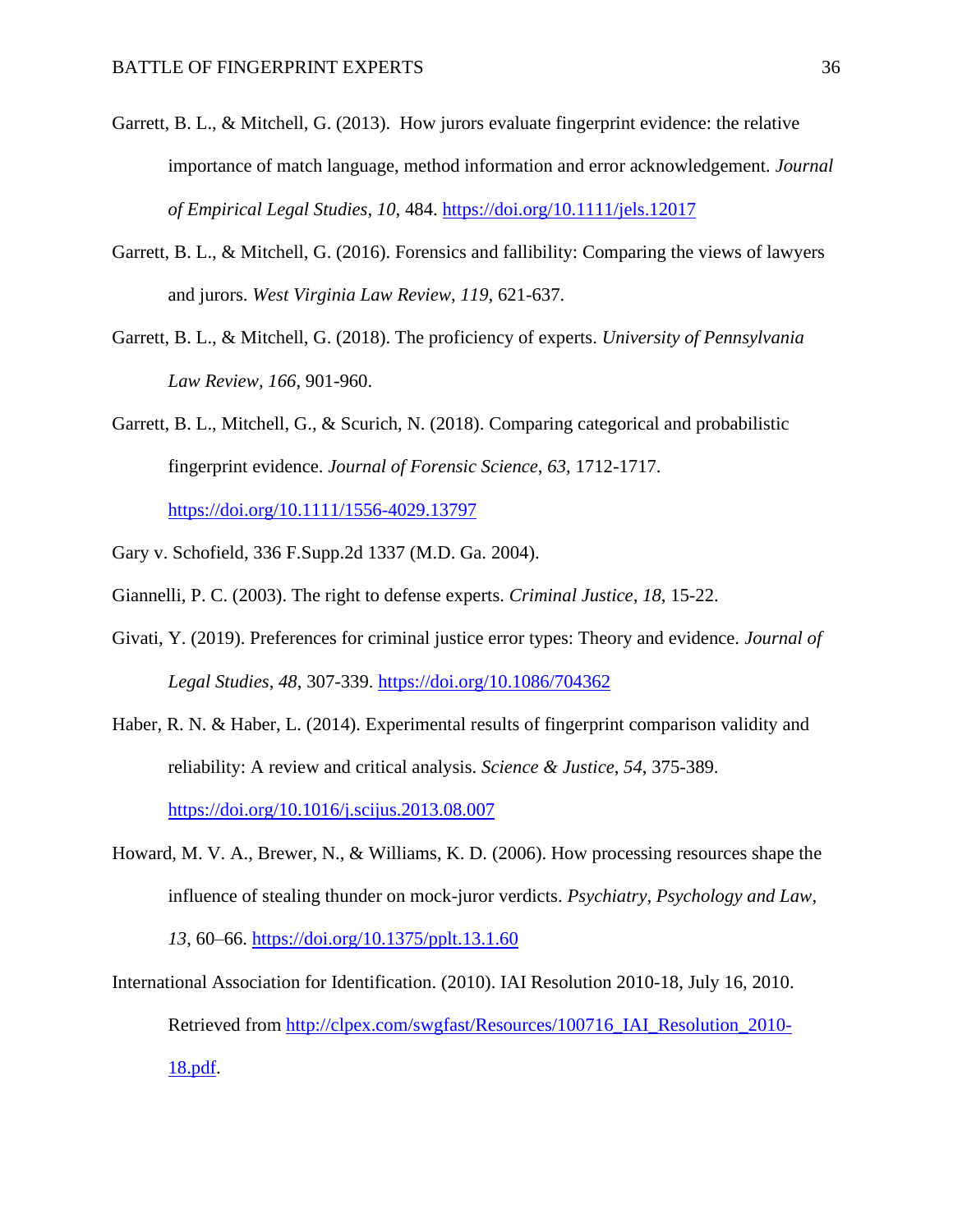- Kadane, J. B., & Koehler, J. J. (2018). Certainty and uncertainty in reporting fingerprint evidence. *Daedalus*, *147*, 119-134. [https://doi.org/10.1162/daed\\_a\\_00524](https://doi.org/10.1162/daed_a_00524)
- Koehler, J., Schweitzer, N. J., Saks, M., & McQuiston, D. (2016). Science, technology or the expert witness: What influences judgments about forensic science testimony? *Psychology, Public Policy, and Law*, *22*, 401-413. [https://doi.org/10.1037/law0000103](https://psycnet.apa.org/doi/10.1037/law0000103)
- Koehler, J. J. (2011). If the shoe fits they might acquit: The value of forensic science testimony. *Journal of Empirical Legal Studies*, *8,* 21-48. [https://doi.org/10.1111/j.1740-](https://doi.org/10.1111/j.1740-1461.2011.01225.x) [1461.2011.01225.x](https://doi.org/10.1111/j.1740-1461.2011.01225.x)
- Lawson, T. F. (2003). Can fingerprints lie?: Re-weighing fingerprint evidence in criminal jury trials. *American Journal of Criminal Law*, *31*, 1-66.
- Lecci, L., & Myers, B. (2002). Examining the construct validity of the original and revised JBS: A cross-validation of sample and method. *Law & Human Behavior*, *26*, 455-63. [https://doi.org/10.1023/A:1016335422706](https://psycnet.apa.org/doi/10.1023/A:1016335422706)
- Lieberman, J. D., Carrell, C. A., Miethe, T. D., & Krauss, D. A. (2008). Gold versus platinum: Do jurors recognize the superiority and limitations of DNA evidence compared to other types of forensic evidence? *Psychology, Public Policy, and Law, 14*, 27– 62. [https://doi.org/10.1037/1076-8971.14.1.27](https://psycnet.apa.org/doi/10.1037/1076-8971.14.1.27)
- Martire, K. A., Ballantyne, K. N., Bali, A., Edmond, G., Kemp, R. I., & Found, B. (2019). Forensic science evidence: Naïve estimates of false positive error rates and reliability. *Forensic Science International*, *302*, 109877.

<https://doi.org/10.1016/j.forsciint.2019.109877>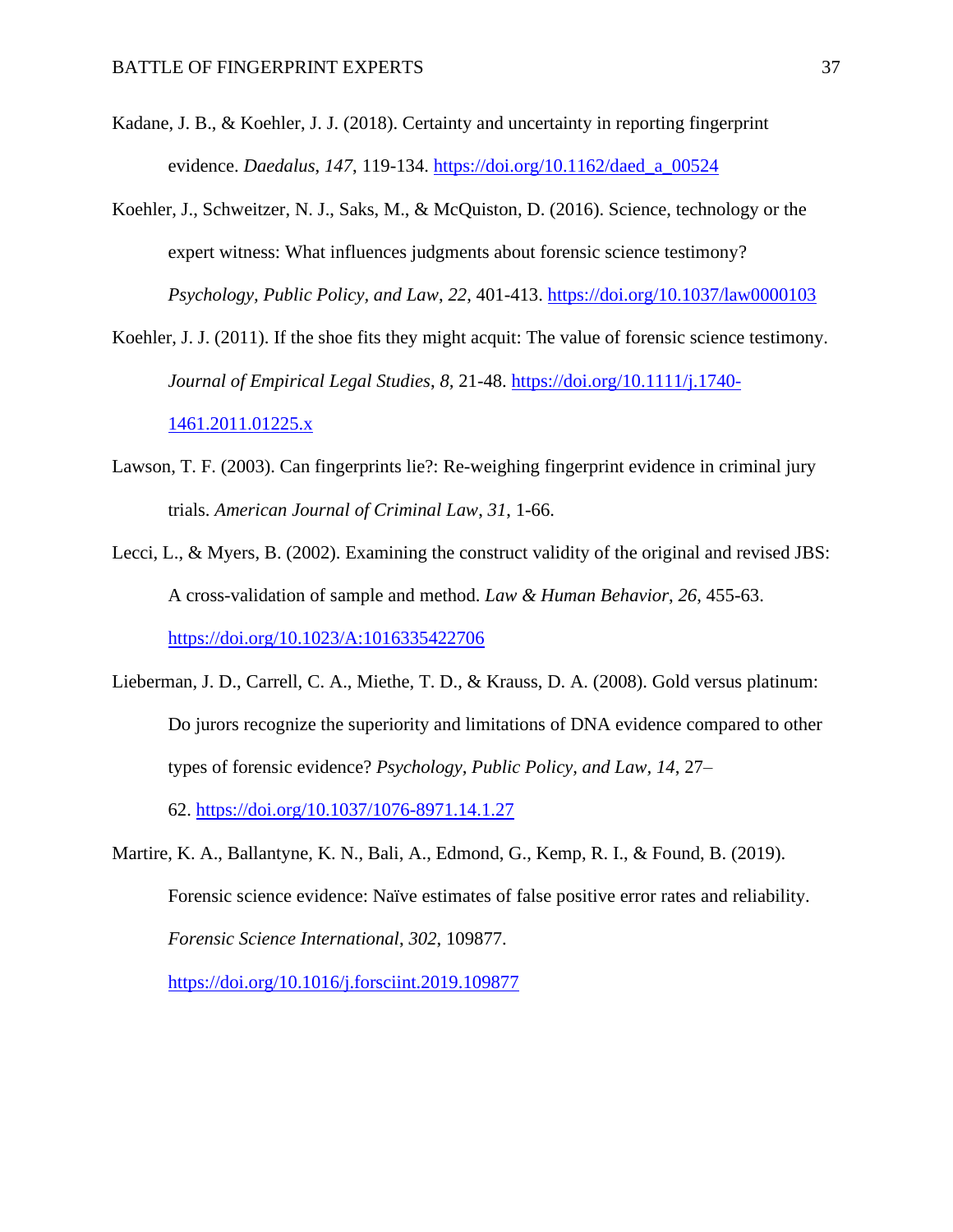- McEwen, T., & Regoeczi, W. (2015). Forensic evidence in homicide investigations and prosecutions. *Journal of Forensic Sciences*, *60*, 1188-1198. [https://doi.org/10.1111/1556-](https://doi.org/10.1111/1556-4029.12787) [4029.12787](https://doi.org/10.1111/1556-4029.12787)
- Mitchell, G., & Garrett, B. L. (2019). The impact of proficiency testing information and error aversions on the weight given to fingerprint evidence. *Behavioral Sciences & the Law*, *37*, 195-210. <https://doi.org/10.1002/bsl.2402>
- McGuire, W. J., & Papageorgis, D. (1961). The relative efficacy of various types of prior beliefdefense in producing immunity against persuasion. *The Journal of Abnormal and Social Psychology, 62*, 327–337. [https://doi.org/10.1037/h0042026](https://psycnet.apa.org/doi/10.1037/h0042026)
- McGuire, W. J., & Papageorgis, D. (1962). Effectiveness of forewarning in developing resistance to persuasion. *Public Opinion Quarterly*, *26*, 24-34. <https://doi.org/10.1086/267068>
- McQuiston-Surrett, D., & Saks, M. (2009). The testimony of forensic identification science: what expert witnesses say and what factfinder hear. *Law and Human Behavior*, *33*, 436– 53. [https://doi.org/10.1007/s10979-008-9169-1](https://psycnet.apa.org/doi/10.1007/s10979-008-9169-1)
- Murphy, K. R., & Myors, B. (2004). *Statistical power analysis* (2nd ed.).
- Murrie, D. C., & Boccaccini, M. T. (2015). Adversarial allegiance among expert witnesses. *Annual Review of Law and Social Science*, *11*, 37-55. [https://doi.org/10.1146/annurev](https://doi.org/10.1146/annurev-lawsocsci-120814-121714)[lawsocsci-120814-121714](https://doi.org/10.1146/annurev-lawsocsci-120814-121714)
- Myers, B., & Lecci, L. (1998). Revising the factor structure of the Juror Bias Scale: A method for the empirical validation of theoretical constructs. *Law & Human Behavior*, *22*, 239- 256. [https://doi.org/10.1023/A:1025798204956](https://psycnet.apa.org/doi/10.1023/A:1025798204956)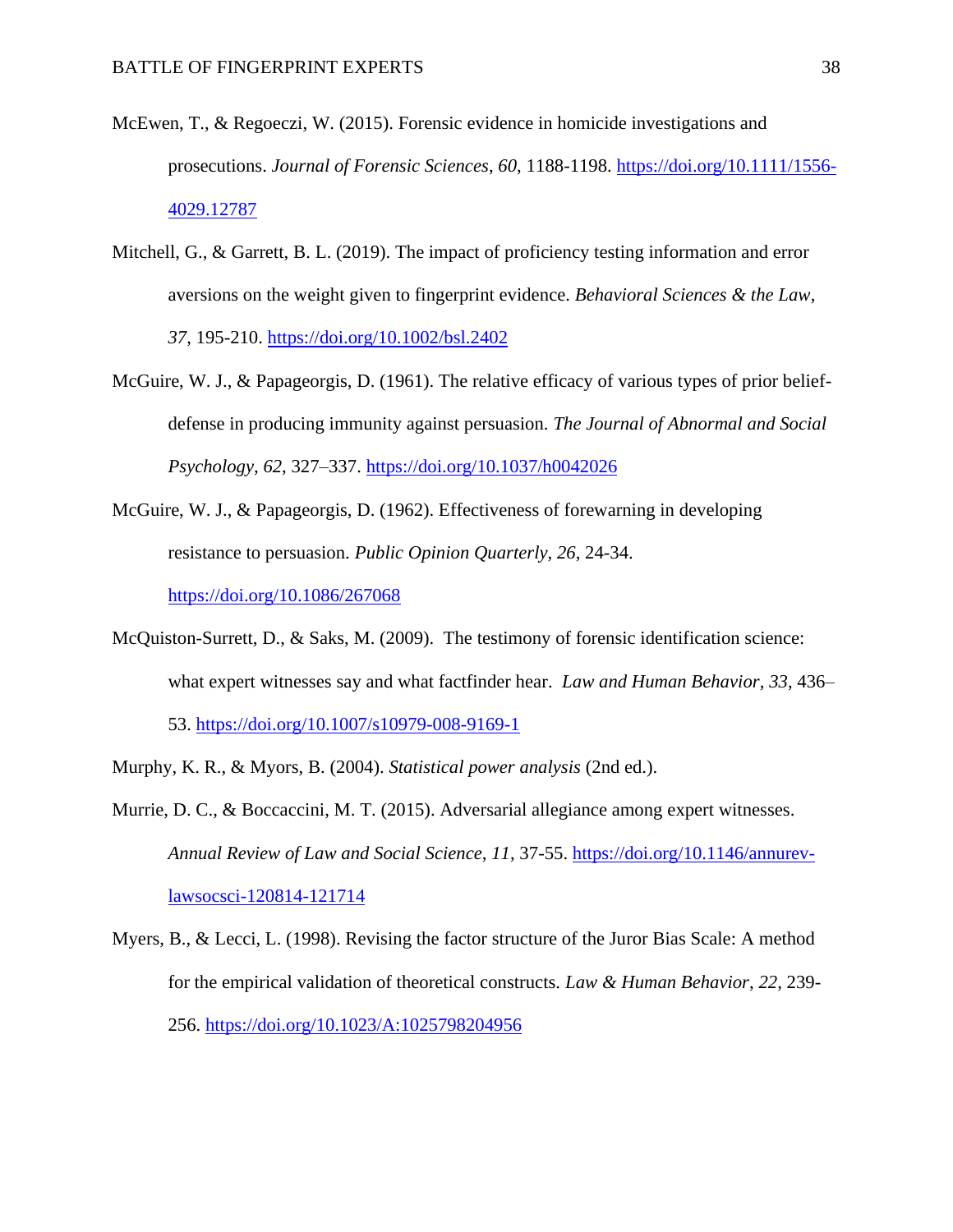- National Research Council. (2009). *Strengthening forensic science in the United States: A path forward.* Washington D.C.: The National Academies Press.
- Page, M., Taylor, J., & Blenkin, M. (2011). Uniqueness in the forensic identification sciences fact or fiction? *Forensic Science International*, *206*, 12-18.

<https://doi.org/10.1016/j.forsciint.2010.08.004>

- Peterson, P. E., Dreyfus, C. B., Gische, M. R., Hollars, M., (2009). Latent prints: A perspective on the state of the science. *Forensic Science Communications*, *11(4)*. Available at [https://archives.fbi.gov/archives/about-us/lab/forensic-science](https://archives.fbi.gov/archives/about-us/lab/forensic-science-communications/fsc/oct2009/review/2009_10_review01.htm%23ACE-V)[communications/fsc/oct2009/review/2009\\_10\\_review01.htm#ACE-V.](https://archives.fbi.gov/archives/about-us/lab/forensic-science-communications/fsc/oct2009/review/2009_10_review01.htm%23ACE-V)
- President's Council of Advisors on Science and Technology. (2016). Forensic science in criminal courts: Ensuring scientific validity of feature-comparison methods. Retrieved from [http://www.crime-scene-investigator.net/PDF/forensic-science-in-criminal-courts](http://www.crime-scene-investigator.net/PDF/forensic-science-in-criminal-courts-ensuring-scientific-validity-of-feature-comparison-methods.pdf)[ensuring-scientific-validity-of-feature-comparison-methods.pdf.](http://www.crime-scene-investigator.net/PDF/forensic-science-in-criminal-courts-ensuring-scientific-validity-of-feature-comparison-methods.pdf)

Ramos v. Louisiana, 140 S.Ct. 1390 (2020).

- Rogers, L. (2019, June 20). Median age doesn't tell the whole story. *U.S. Census Bureau*. Retrieved from [https://www.census.gov/library/stories/2019/06/median-age-does-not-tell](https://www.census.gov/library/stories/2019/06/median-age-does-not-tell-the-whole-story.html)[the-whole-story.html.](https://www.census.gov/library/stories/2019/06/median-age-does-not-tell-the-whole-story.html)
- Sapir, G. (2007). Fingerprint evidence: Instructions that leave the jury well prepared to reach fingerprint conclusions. *Criminal Practice Guide*, *8*, 13-19.
- Schklar, J., & Diamond, S. S. (1999). Juror reactions to DNA evidence: Errors and expectancies. *Law and Human Behavior*, *23*, 159-184. [https://doi.org/10.1023/A:1022368801333](https://psycnet.apa.org/doi/10.1023/A:1022368801333)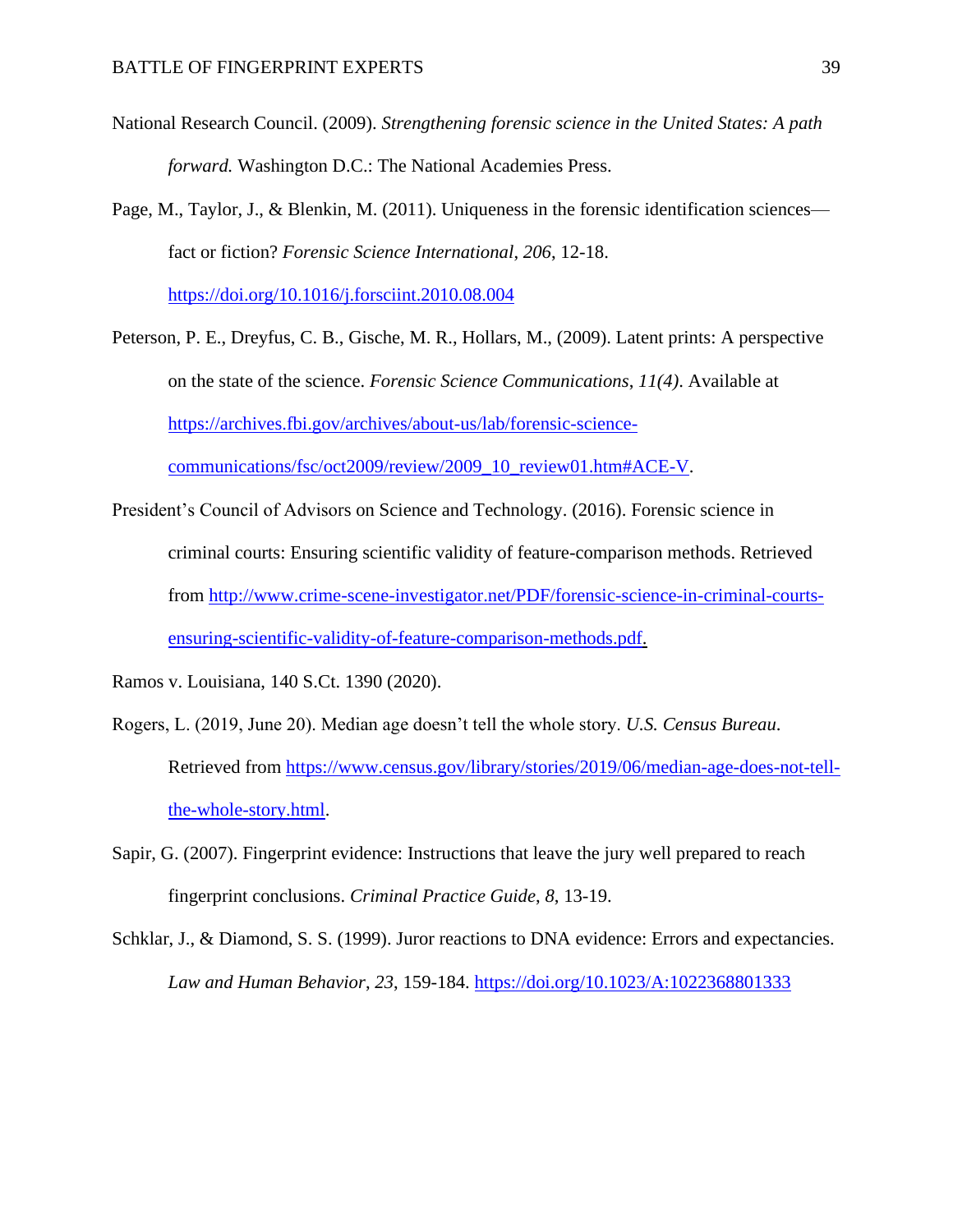- Scobie, C., Semmler, C., & Proeve, M. (2019). Considering forensic science: Individual differences, opposing expert testimony and juror decision making. *Psychology, Crime & Law*, *25*, 23-49. [https://doi.org/10.1080/1068316X.2018.1488976](https://psycnet.apa.org/doi/10.1080/1068316X.2018.1488976)
- Scurich, N., & John, R. S. (2013). Mock jurors' use of error rates in DNA database trawls. *Law & Human Behavior*, *37*, 424-431. [https://doi.org/10.1037/lhb0000046](https://psycnet.apa.org/doi/10.1037/lhb0000046)
- Sommers, I., & Baskin, D. (2011). The influence of forensic evidence on the case outcomes of rape incidents. *Justice System Journal*, *32*, 314-334.

<https://doi.org/10.1080/0098261X.2011.10767995>

- State v. Koiyan, COA19-951 (N.C. Ct. App. April 7, 2020).
- State v. McPhaul, 256 N.C. App. 303 (N.C. Ct. App. 2017).
- State v. Rose, No. K06-0545 (Md., Baltimore Co. Cir. Oct. 19, 2007).
- State v. Sanders, 273 So.3d 635 (La. Ct. App., 2019).
- Strickland v. Washington, 466 U.S. 668 (1984).
- Thompson, W. C., Kaasa, S. O., & Peterson, T. (2013). Do jurors give appropriate weight to forensic identification evidence? *Journal of Empirical Legal Studies, 10,* 359–397.

<https://doi.org/10.1111/jels.12013>

- Thompson, W. C., & Scurich, N. (2019). How cross-examination on subjectivity and bias affects jurors' evaluations of forensic science evidence. *Journal of Forensic Science*, *64*, 1379- 1388.<https://doi.org/10.1111/1556-4029.14031>
- Ulery, B. T., Hicklin, R. A., Buscaglia, J., & Roberts, M. A. (2012). Repeatability and reproducibility of decisions by latent fingerprint examiners. *PLoS ONE, 7*, Article e32800. <https://doi.org/10.1371/journal.pone.0032800>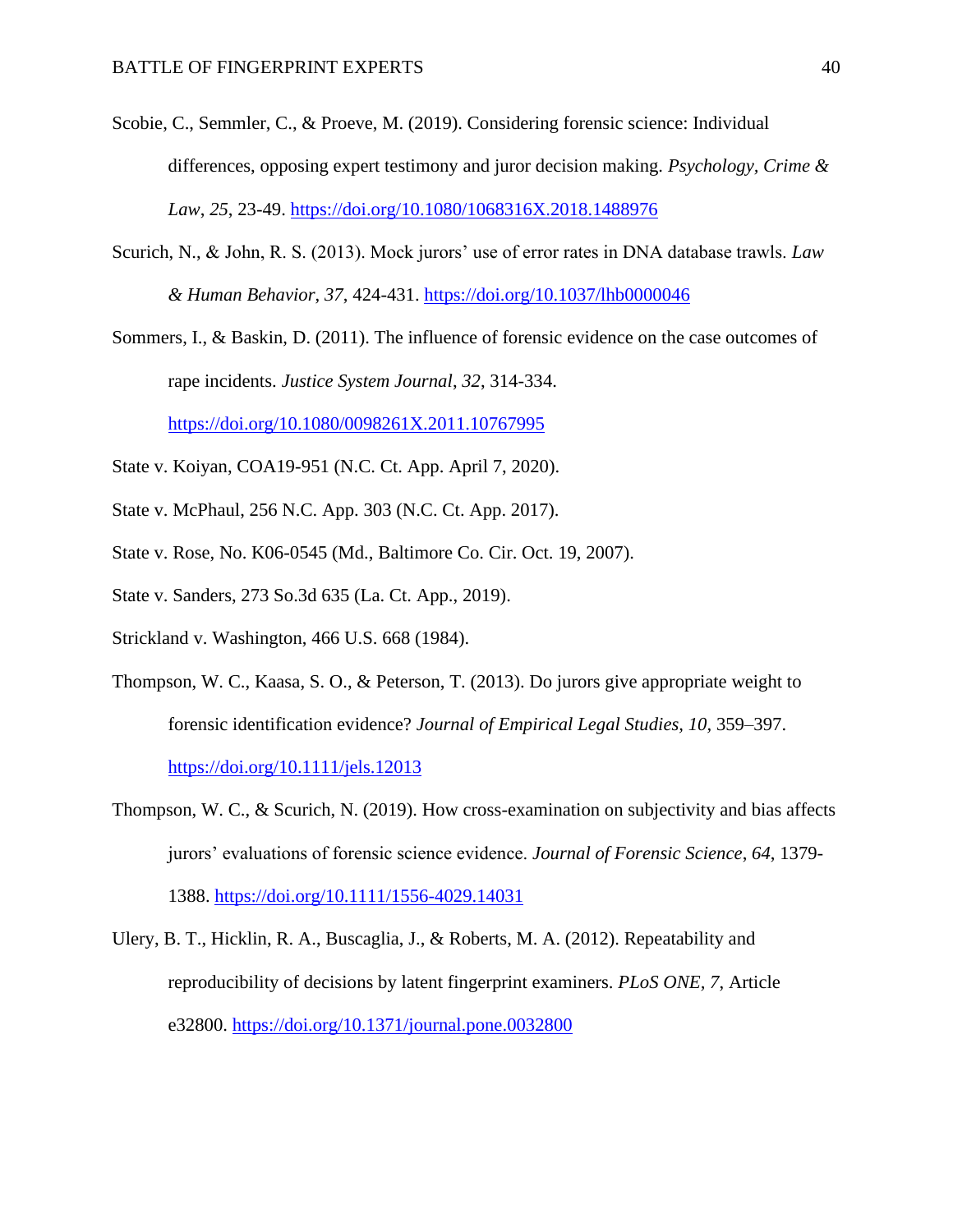Ulery, B. T., Hicklin R. A., Kiebuzinski, G. I., Roberts, M. A., Buscaglia, J. (2013). Understanding the sufficiency of information for latent fingerprint value determinations. *Forensic Science International*, *230*, 99-106.

<https://doi.org/10.1016/j.forsciint.2013.01.012>

- U.S. Department of Justice. (2020). Approved ULTR for the Forensic Latent Print Discipline. Retrieved from https://www.justice.gov/olp/page/file/1284786/download.
- Williams, K. D., Bourgeois, M. J., & Croyle, R. T. (1993). The effects of stealing thunder in criminal and civil trials. *Law and Human Behavior*, *17*, 597–609. [https://doi.org/10.1007/BF01044684](https://psycnet.apa.org/doi/10.1007/BF01044684)
- Ziemke, M. H., & Brodsky, S. (2015). Unloading the hired gun: Inoculation efforts in expert witness testimony. *International Journal of Law and Psychiatry*, *42-43*, 91-97. <https://doi.org/10.1016/j.ijlp.2015.08.012>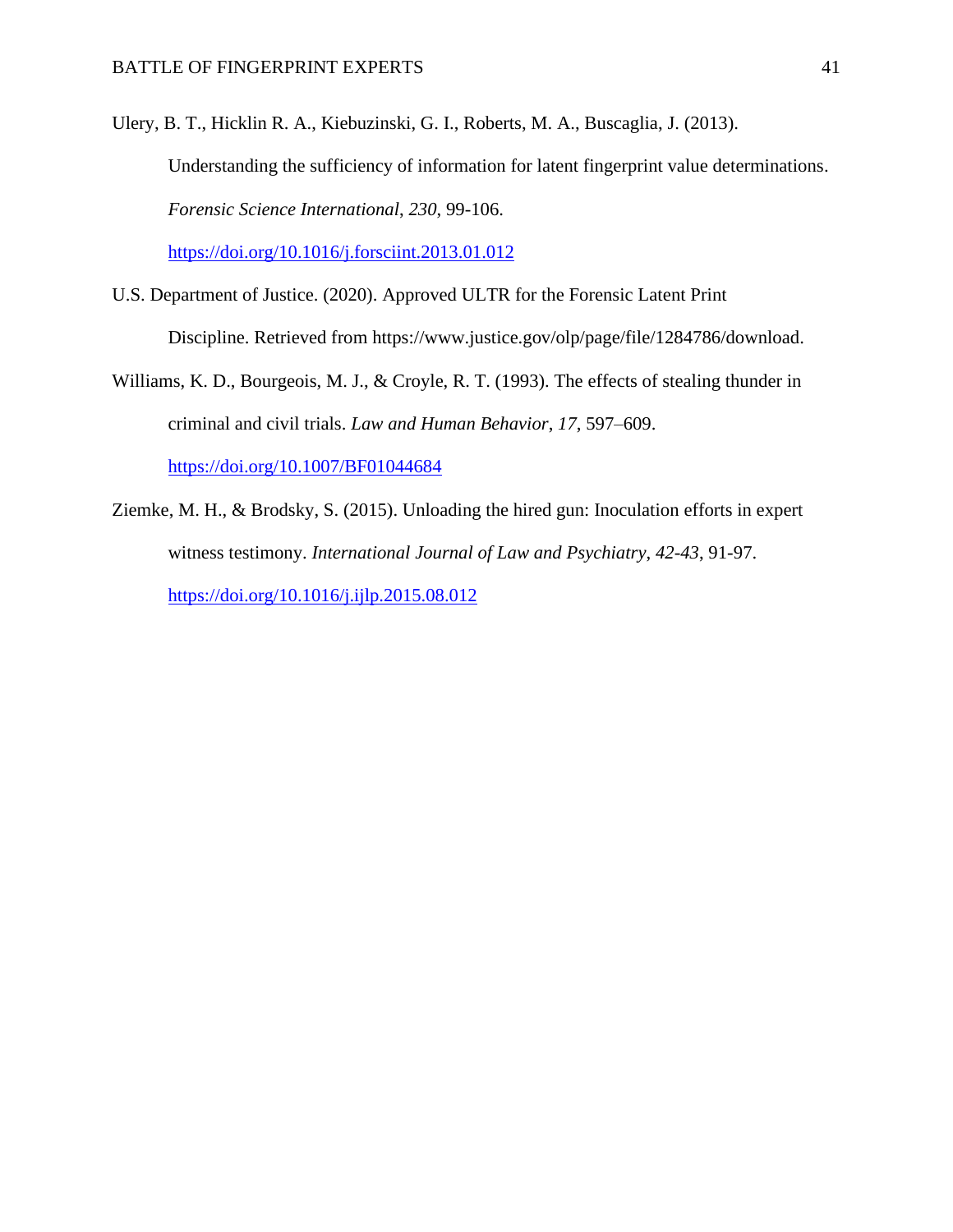# **Appendix: Scripts for Expert Witness Testimony**

The expert witness videos used in the study may be viewed at [https://osf.io/hxr3g/.](https://osf.io/hxr3g/)

Experienced actors played the role of the experts and testifying using the following scripts:

# Prosecution Fingerprint Expert Testimony: Source Attribution

- Q. Good afternoon.
- A. Good afternoon.
- Q. Can you please introduce yourself to the jury?
- A. Yes. My name is Patrick West.
- Q. How are you employed?
- A. With the state crime lab.
- Q. And do you have a particular duty or title?
- A. I am a latent fingerprint specialist.
- Q. How long have you been employed with the state crime lab?
- A. For 12 years.
- Q. How long as your title been latent fingerprint specialist?
- A. For all of those 12 years.
- Q. And prior to your employment at the state crime lab, were you employed elsewhere?
- A. Yes.
- Q. Where?
- A. The Federal Bureau of Investigation.
- Q. And what was your job there?
- A. I was a fingerprint examiner.
- Q. What was the description of that job?
- A. I had one year of training in everything that had to do with fingerprinting. For my second year, I filed, searched, and retrieved fingerprint information, as well as inked prints.

Q. What are inked prints?

- A. Those are ten-print cards, where a person's complete set of fingerprints are inked.
- Q. What kinds of training did you receive at the FBI?
- A. There was classroom training with fingerprint specialists and we conducted fingerprint examinations under the supervision of experienced specialists.
- Q. Since then have you had additional training?
- A. Yes. I regularly attend conferences, training seminars, and instructional classes.
- Q. Are you currently a member of any professional organizations?
- A. Yes. I am currently a member of the International Association for Identification. It is a dues paying organization and it is basically the leading organization in my field.
- Q. Over the course of your 12 years at the state crime lab, approximately how many latent
- fingerprint examinations and comparisons have you conducted?
- A. Probably 500,000 comparisons.
- Q. Can you explain, by the way, what latent prints are?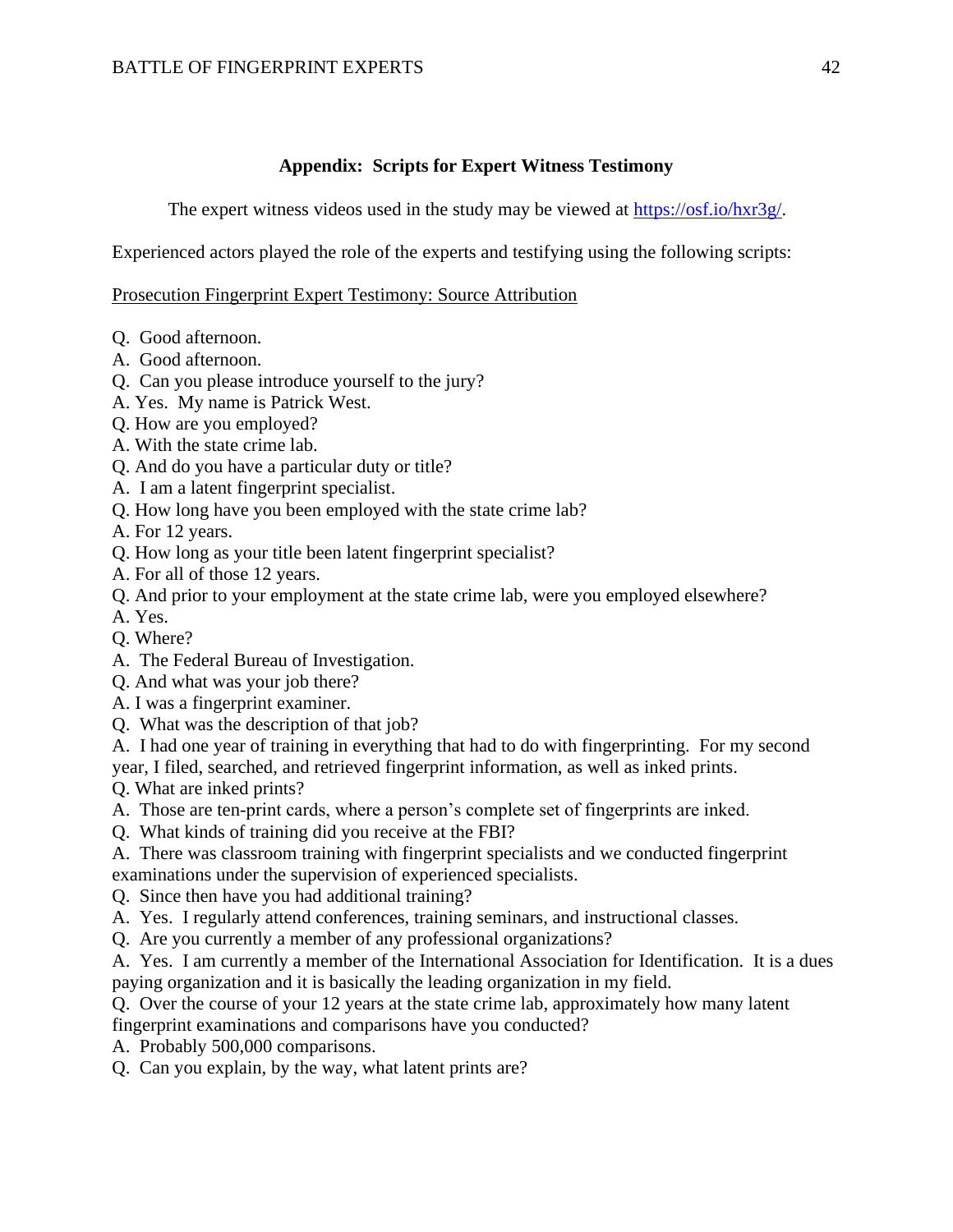A. Fingerprints are formed before birth, and they remain the same until after death, barring deep scarring. The underside of our fingers and hands and feet are covered with raised skin, called friction skin, which is usually covered with a thin film of perspiration or oil. When the finger or hand touches an item, a reproduction of those ridges is left by means of that perspiration or oil. That reproduction is called a latent print.

Q. And when you compare latent prints to prints from a known person, is there a particular way that you do that?

- A. Yes.
- Q. Describe that method.

A. It's called the ACE-V method. That stands for Analysis, Comparison, Evaluation, and Verification. In this process, the examiner first determines whether the print is suitable for comparison, based on whether there is adequate information in it. If so, then the examiner makes a side-by-side comparison between the latent print and a known print taken from a suspect. Next, the examiner evaluates the degree of similarity between the latent print and the known print and can conclude that the prints are the same, different, or that the comparison is inconclusive. Finally, if the examiner decides that the prints could have come from the same person, the prints are passed to another examiner, to verify that conclusion.

Q. Did you examine a latent print and a known print in this case?

- A. Yes, I did.
- Q. What did you determine at the analysis stage?

A. I received a gun found at the crime scene. Processing that evidence revealed one latent fingerprint that was suitable for comparison.

Q. What did you do next?

A. Next, I compared this fingerprint to the known fingerprints taken from the defendant on an inked card.

- Q. What did you conclude?
- A. I identified the latent print as having come from the same source.
- Q. Is there a term for that?
- A. Yes, it is called a source identification.
- Q. Can you explain what that means?

A. Yes. It is the conclusion that the impressions originated from the same source. This conclusion is an examiner's decision that the observed features are in sufficient correspondence such that the examiner would not expect to see the same arrangement of features repeated in an impression that came from a different source and insufficient features in disagreement to conclude that the impressions came from different sources.

Q. So it is a strong conclusion?

A. Yes. A conclusion of source identification means that I believe that the probability that the two impressions were made by different sources is so small that it is negligible.

- Q. Was there a verification?
- A. Yes. My results were confirmed by another examiner.
- Q. Thank you.

# Prosecution Fingerprint Expert Testimony: Inoculation Addition

Q. Does a source identification mean that there is no chance that an error can occur?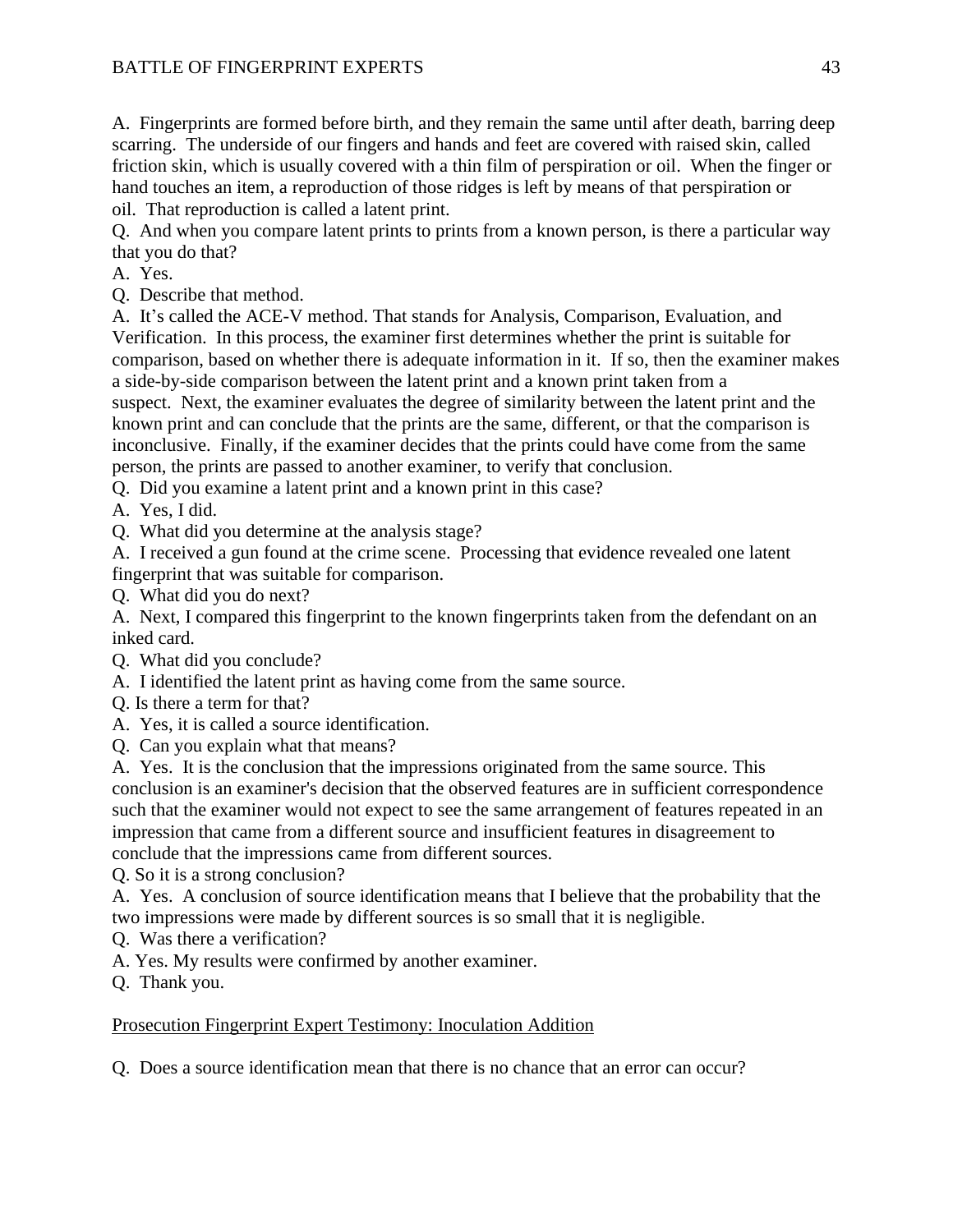A. Of course not. Every scientific method has some degree of uncertainty when used in practice. There have been only a very small number of errors in real cases that have come to light in latent fingerprint work. There have been studies of error rates in fingerprint examination as well. I have concerns about how realistic those studies were and how well they were designed. Regardless, if you read those studies correctly, they show that error rates are very low. I am confident in this case that the prints originated from the same source. Q. Thank you.

# Defense Fingerprint Expert Testimony: Methodological Rebuttal

- Q. Good afternoon.
- A. Good afternoon.
- Q. Can you please introduce yourself to the jury?
- A. Yes. My name is David Smith.
- Q. How are you employed?
- A. I work at the state college.
- Q. And do you have a particular duty or title?
- A. I am a professor in the forensic science program.
- Q. How long have you been employed there?
- A. For 3 years.
- Q. And prior to your employment at the state college, were you employed elsewhere?
- A. Yes.
- Q. Where?
- A. The state crime lab.
- Q. What was your title there?
- A. Latent fingerprint examiner.
- Q. How long were you employed there?
- A. Ten years.
- Q. What was the description of that job?
- A. I examined latent fingerprints and compared them to known prints.
- Q. Prior to your employment there, were you employed elsewhere?
- A. Yes.
- Q. Where?
- A. At the Federal Bureau of Investigation.
- Q. What was your work there?
- A. I was trained in fingerprinting and worked as a fingerprint examiner for two years.
- Q. Did you overlap with the prosecution expert in this case?
- A. Yes, during some of that time.
- Q. You were colleagues?
- A. Yes.
- Q. Did you work well together?
- A. Yes, we always did.
- Q. Since your time at the state crime lab, have had additional training in fingerprinting?
- A. Yes. I attend conferences and trainings regularly.
- Q. Are you a member of any professional organizations?
- A. Yes. I am a member of the International Association for Identification.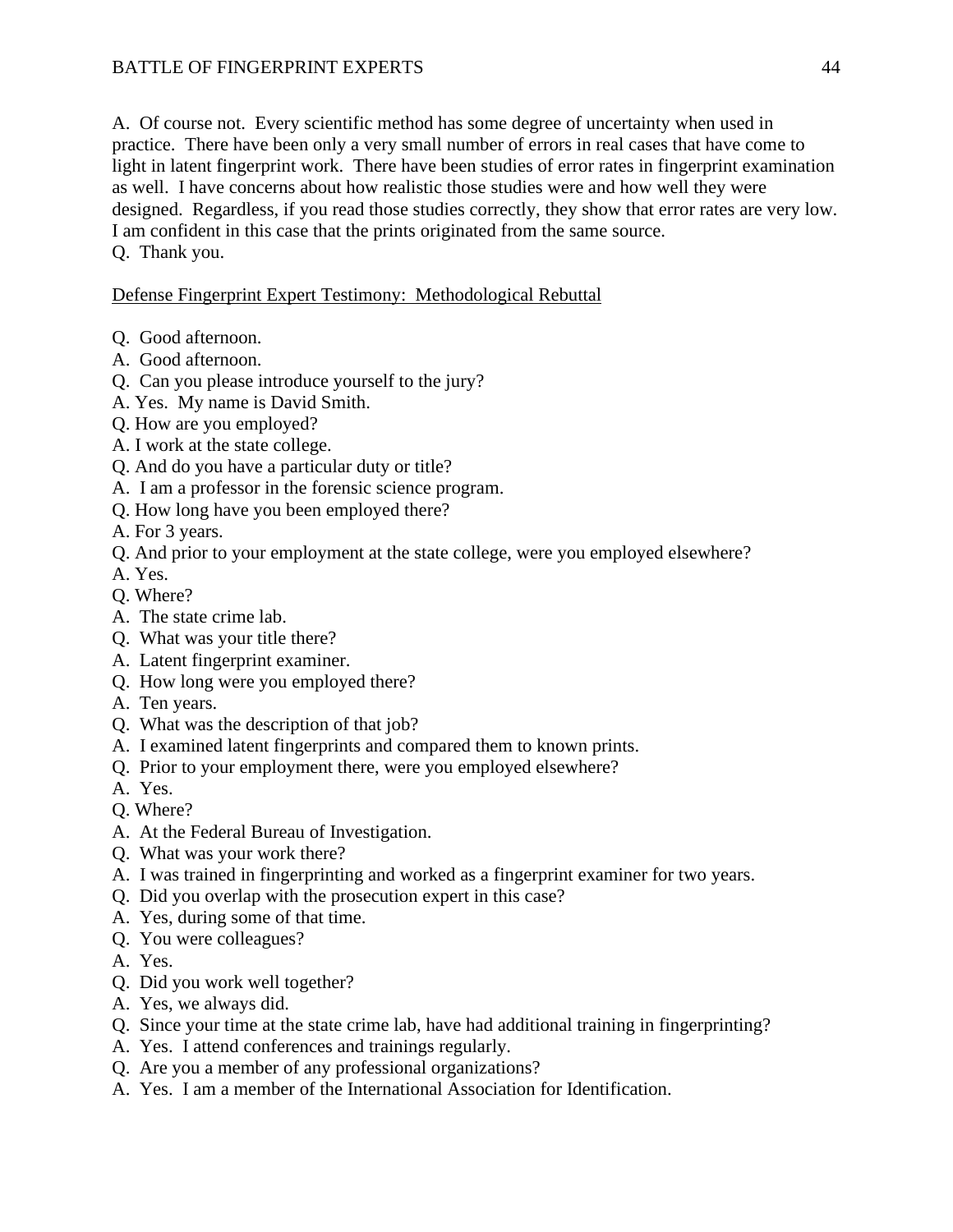Q. Over the course of your years at the state crime lab, approximately how many latent fingerprint examinations and comparisons have you conducted?

A. Probably 400,000 comparisons.

Q. Is there an error rate in fingerprint work?

A. Of course. Any human task has an error rate. For many years, though, no one had studied it in the fingerprinting field.

Q. Has the error rate been measured?

A. Yes. There have been just two valid studies of the error rate in fingerprinting.

Q. What did they conclude?

A. Both studies were of something called an "upper bound" on the rate of errors in fingerprint comparisons based on scientific testing. One study's estimate was given as "1 in 306," and the other study's estimate was given as "1 in 18." The "upper bound" of these false positive rates means that based on the studies, the error rates for a conclusion like the one you heard could be as high as 1 in 306, according to one study, or 1 in 18, according to the other.

Q. How can those errors occur?

A. Any time you are comparing latent fingerprints to known prints from a person, you are comparing detailed patterns based on your own judgment. Good prints can have a great deal of information. The problem is that latent prints can be missing a great deal of information. They can be distorted or smudged. You may have to make inferences. And there is no set number of points or similarities that you have to find to conclude that it is an identification. Every examiner has their own standard.

Q. So is it a subjective method?

A. Fingerprint work is subjective. You have to make judgment calls. Sometimes you can be very confident that you have it right, but there is no way that you can be sure.

Q. Have fingerprint examiners made errors in the past?

A. Yes, of course, including in some very high-profile cases, where fingerprint examiners erroneously matched evidence to people who were later determined to be innocent.

- Q. Have you examined the latent fingerprints in this case?
- A. No, I have not had an opportunity to do that.

Q. Thank you.

# Defense Fingerprint Expert Testimony: Inconclusive Comparison Addition

Q. Have you examined the latent fingerprint in this case?

- A. Yes, I did.
- Q. What did you conclude about it?

A. I found it to lack sufficient detail to make it suitable for comparison. The latent print was an extremely poor quality partial print that should not be used as a basis for a conclusion about identity.

Q. So does that mean that a fingerprint examiner cannot reasonably determine who left that print at the crime scene?

A. Correct. The print recovered from the crime scene is simply not good enough to use to make an identification.

Defense Fingerprint Expert Testimony: Exclusion Addition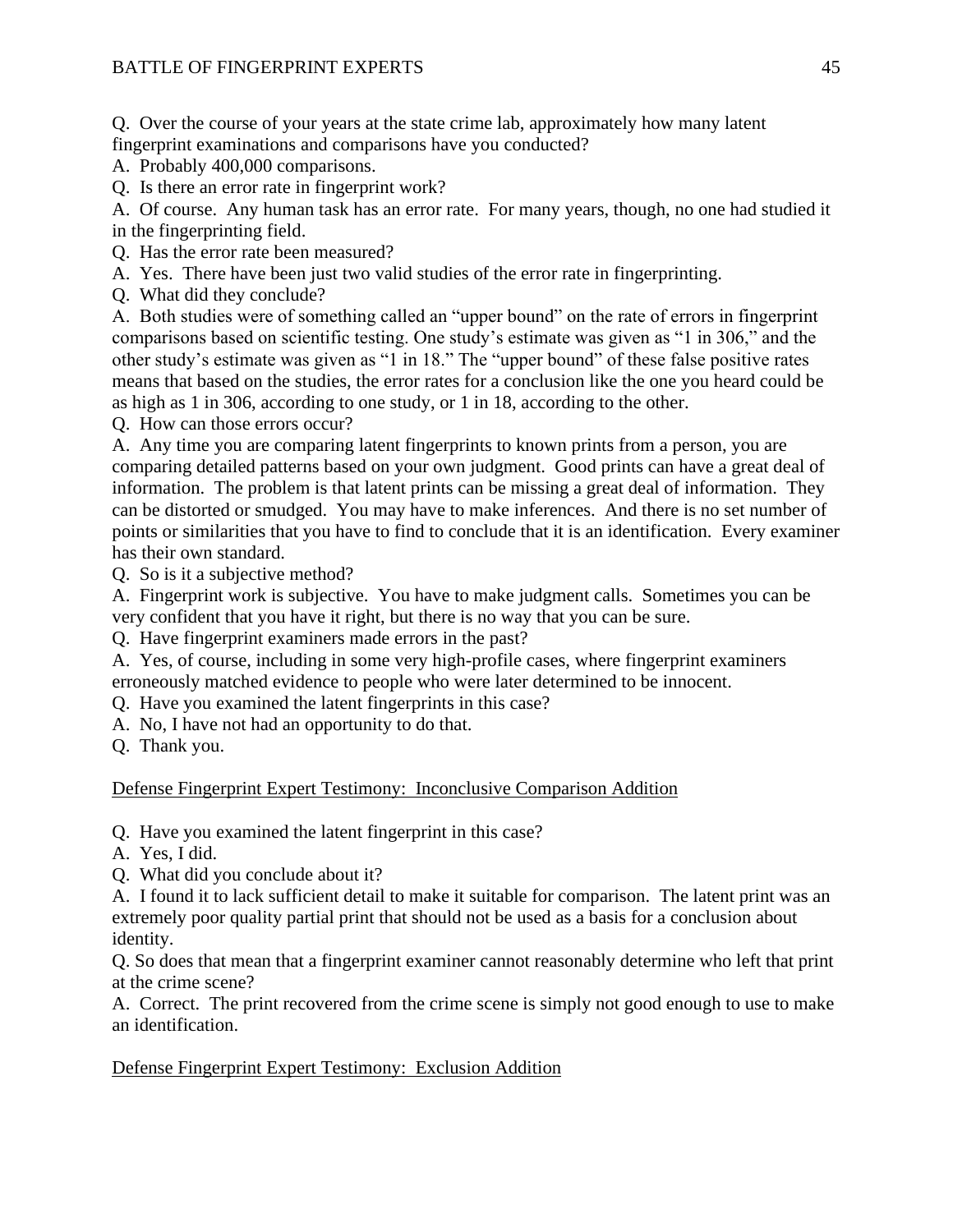Q. Have you examined the latent fingerprint in this case?

A. Yes, I did.

Q. What did you conclude about it?

A. I compared it to the known prints from the defendant. I concluded that the defendant was not the source of the latent print recovered from the crime scene.

Q. What does that mean?

A. It means that in my opinion the defendant's fingerprints do not match the latent fingerprint found on the handle of the gun recovered from the crime. Someone else is the source of that fingerprint.

Q. Thank you.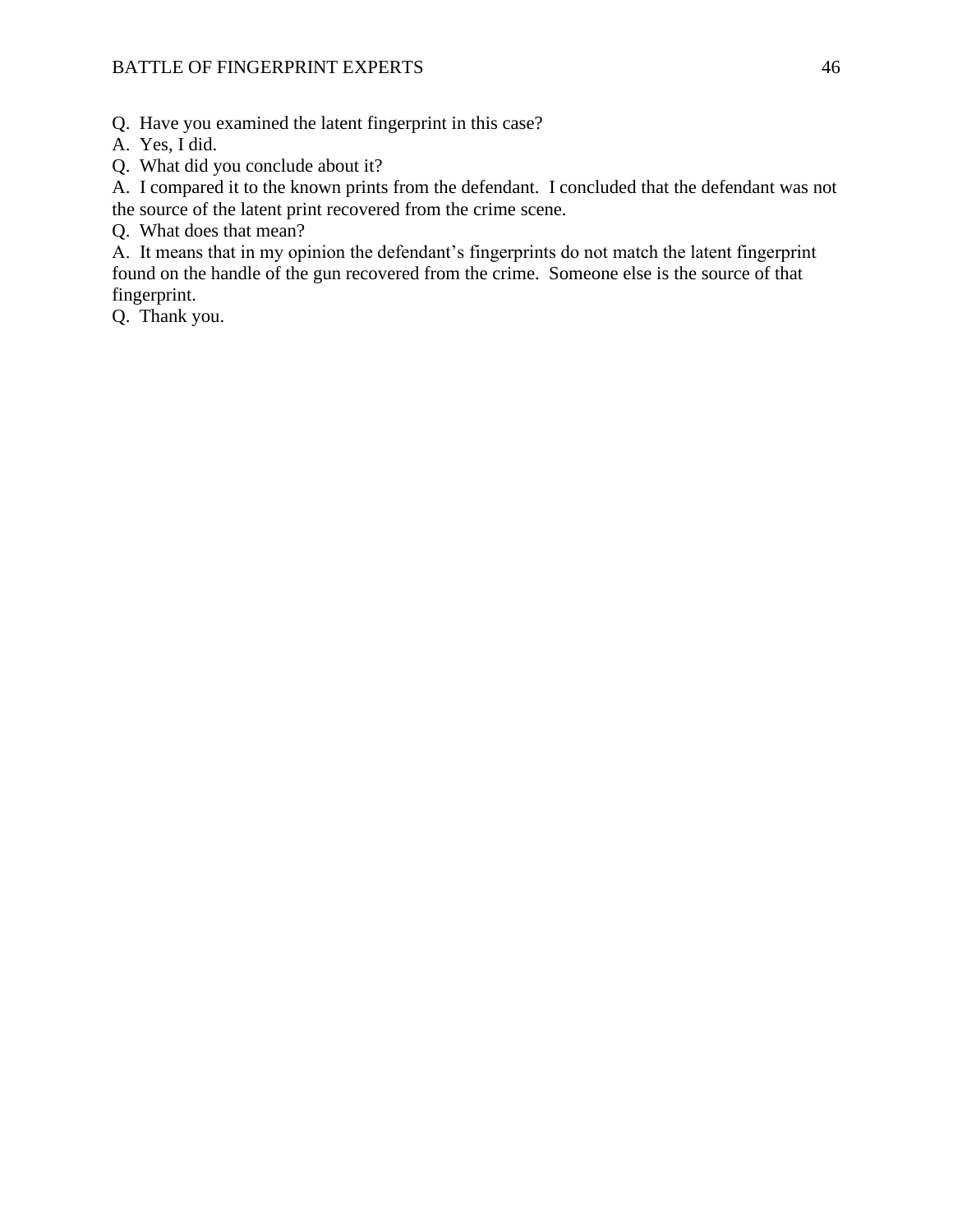Table 1: Tukey HSD Tests of Pairwise Comparisons of Effect of Control and Expert Testimony Conditions on the Likelihood Defendant Committed the Crime Dependent Variable

| <b>Trial Condition 1</b>                 | <b>Trial Condition 2</b>                                   | Mean Difference<br>(Condition 1- Condition 2) | Standard<br>Error | $p$ Value   | 95% Confidence<br>Interval  |
|------------------------------------------|------------------------------------------------------------|-----------------------------------------------|-------------------|-------------|-----------------------------|
| Control $(n = 82)$                       | Prosecution Expert Only                                    | $-29.50$                                      | 2.99              | .00         | $-37.67, -21.34$            |
|                                          | Prosecution Expert v.<br><b>Method Rebuttal</b>            | $-18.85$                                      | 2.99              | .00         | $-27.01, -10.68$            |
|                                          | Prosecution Expert v.<br><b>Inconclusive Rebuttal</b>      | $-8.41$                                       | 2.99              | .04         | $-16.58, -25$               |
|                                          | Prosecution Expert v.<br><b>Exclusion Rebuttal</b>         | $-4.10$                                       | 2.99              | .65         | $-12.27, 4.06$              |
|                                          |                                                            |                                               |                   |             |                             |
| Prosecution Expert<br>Only ( $n = 409$ ) | Control<br>Prosecution Expert v.<br><b>Method Rebuttal</b> | 29.50<br>10.66                                | 2.99<br>1.73      | .00.<br>.00 | 21.34, 37.67<br>5.94, 15.38 |
|                                          | Prosecution Expert v.<br><b>Inconclusive Rebuttal</b>      | 21.09                                         | 1.73              | .00         | 16.37, 25.881               |
|                                          | Prosecution Expert v.<br><b>Exclusion Rebuttal</b>         | 25.40                                         | 1.73              | .00         | 20.68, 30.12                |
| Prosecution Expert v.                    | Control                                                    | 18.85                                         | 2.99              | .00         | 10.68, 27.01                |
| <b>Method Rebuttal</b>                   | Prosecution Expert Only                                    | $-10.66$                                      | 1.73              | .00         | $-15.38, 5.94$              |
| $(n = 408)$                              | Prosecution Expert v.<br><b>Inconclusive Rebuttal</b>      | 10.43                                         | 1.73              | .00         | 5.71, 15.15                 |
|                                          | Prosecution Expert v.<br><b>Exclusion Rebuttal</b>         | 14.74                                         | 1.73              | .00         | 10.02, 19.47                |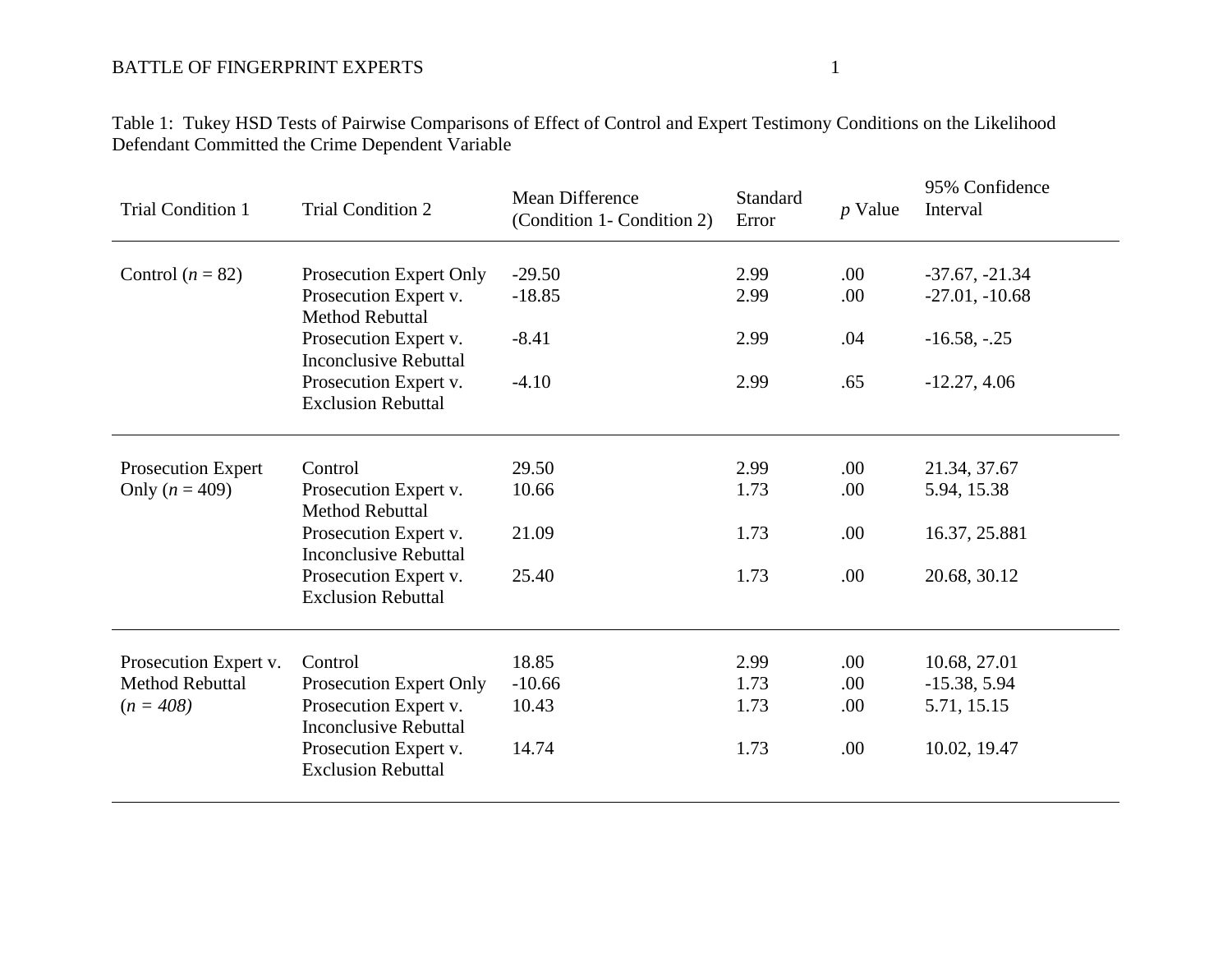| Prosecution Expert v.<br><b>Inconclusive Rebuttal</b><br>$(n = 409)$ | Control<br>Prosecution Expert Only<br>Prosecution Expert v.<br><b>Method Rebuttal</b> | 8.41<br>$-21.09$<br>$-10.43$ | 2.99<br>1.73<br>1.73 | .04<br>.00.<br>.00. | .25, 16.58<br>$-25.81, -16.37$<br>$-15.15, -5.71$ |
|----------------------------------------------------------------------|---------------------------------------------------------------------------------------|------------------------------|----------------------|---------------------|---------------------------------------------------|
|                                                                      | Prosecution Expert v.<br><b>Exclusion Rebuttal</b>                                    | 4.31                         | 1.73                 | .09                 | $-41, 9.03$                                       |
|                                                                      |                                                                                       |                              |                      |                     |                                                   |
| Prosecution Expert v.                                                | Control                                                                               | 4.10                         | 2.99                 | .65                 | $-4.06, 12.27$                                    |
| <b>Exclusion Rebuttal</b>                                            | Prosecution Expert Only                                                               | $-25.40$                     | 1.73                 | .00                 | $-30.12, -20.68$                                  |
| $(n = 408)$                                                          | Prosecution Expert v.<br><b>Method Rebuttal</b>                                       | $-14.74$                     | 1.73                 | .00.                | $-19.47, -10.02$                                  |
|                                                                      | Prosecution Expert v.<br><b>Inconclusive Rebuttal</b>                                 | $-4.31$                      | 1.73                 | .09                 | $-9.03, .41$                                      |

NOTE: Participants estimated the likelihood that the defendant committed the crime of robbery on a 0 - 100 scale.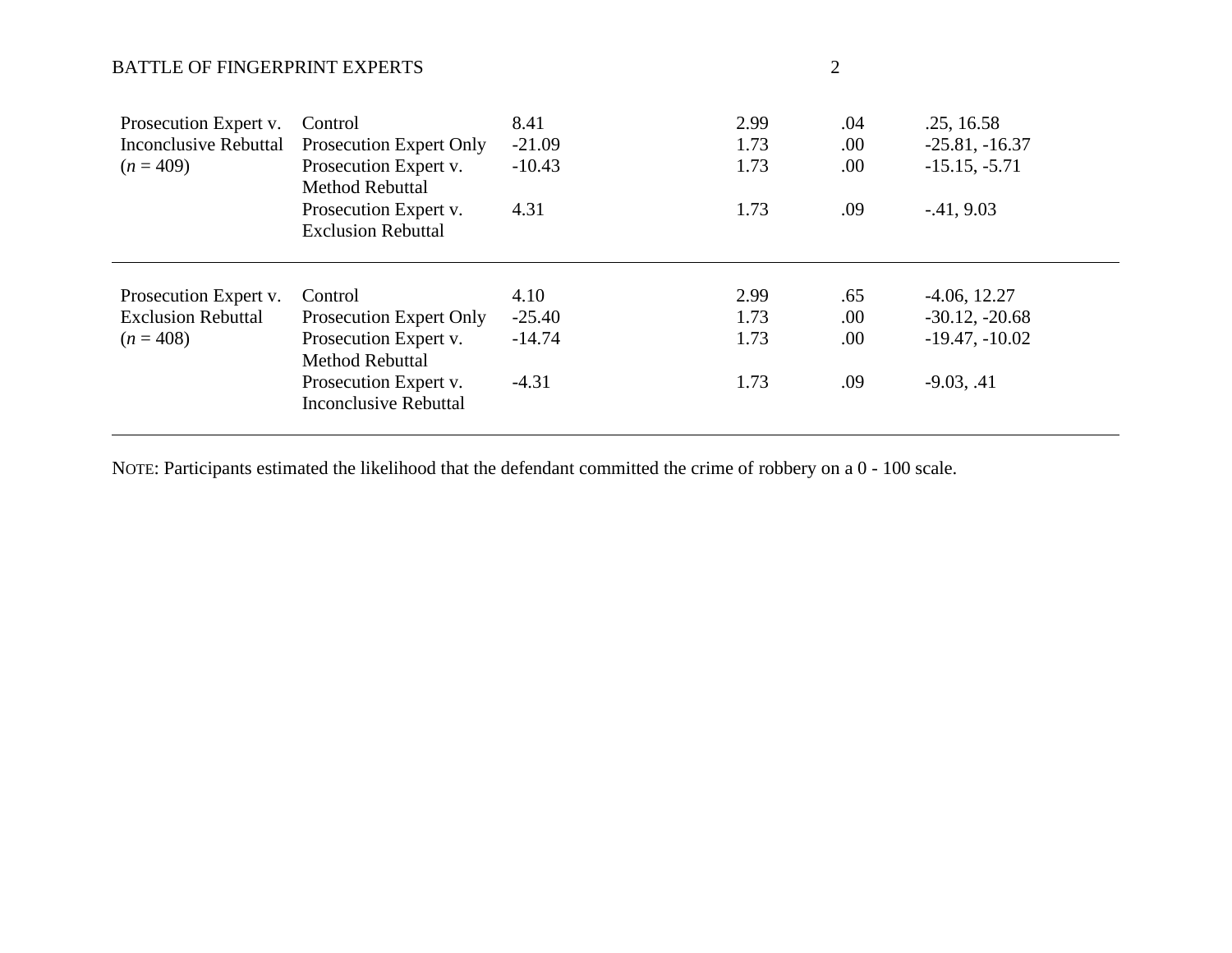Table 2: Pairwise Chi-Square Comparisons of Effect of Control and Expert Testimony Conditions on the Convict or Acquit Dependent Variable, with Bonferroni Correction Applied

| Vote to<br>Convict? |                                      | Control            | Prosecution<br><b>Expert Only</b> | Prosecution<br>Expert v. Method<br>Rebuttal | <b>Prosecution Expert</b><br>v. Inconclusive<br>Rebuttal | Prosecution<br>Expert v.<br>Exclusion<br>Rebuttal | Total      |
|---------------------|--------------------------------------|--------------------|-----------------------------------|---------------------------------------------|----------------------------------------------------------|---------------------------------------------------|------------|
| N <sub>o</sub>      | Count $(\%)$                         | 62 $(75.6)^a$      | 97 $(23.7)^{b}$                   | 171 $(41.9)^c$                              | $255 (62.3)^a$                                           | $278(68.1)^a$                                     | 863 (50.3) |
|                     | Adjusted<br>Residual                 | 4.7                | $-12.3$                           | $-3.9$                                      | 5.6                                                      | 8.3                                               |            |
| Yes                 | Count $(\%)$<br>Adjusted<br>Residual | 20(24.4)<br>$-4.7$ | 312(76.3)<br>12.3                 | 237(58.1)<br>3.9                            | 154(37.7)<br>$-5.6$                                      | 130(31.9)<br>$-8.3$                               | 853 (49.7) |

# Trial Condition

NOTE: Conditions sharing the same superscript in the "No" Count row do not differ significantly from each other at the .05 level.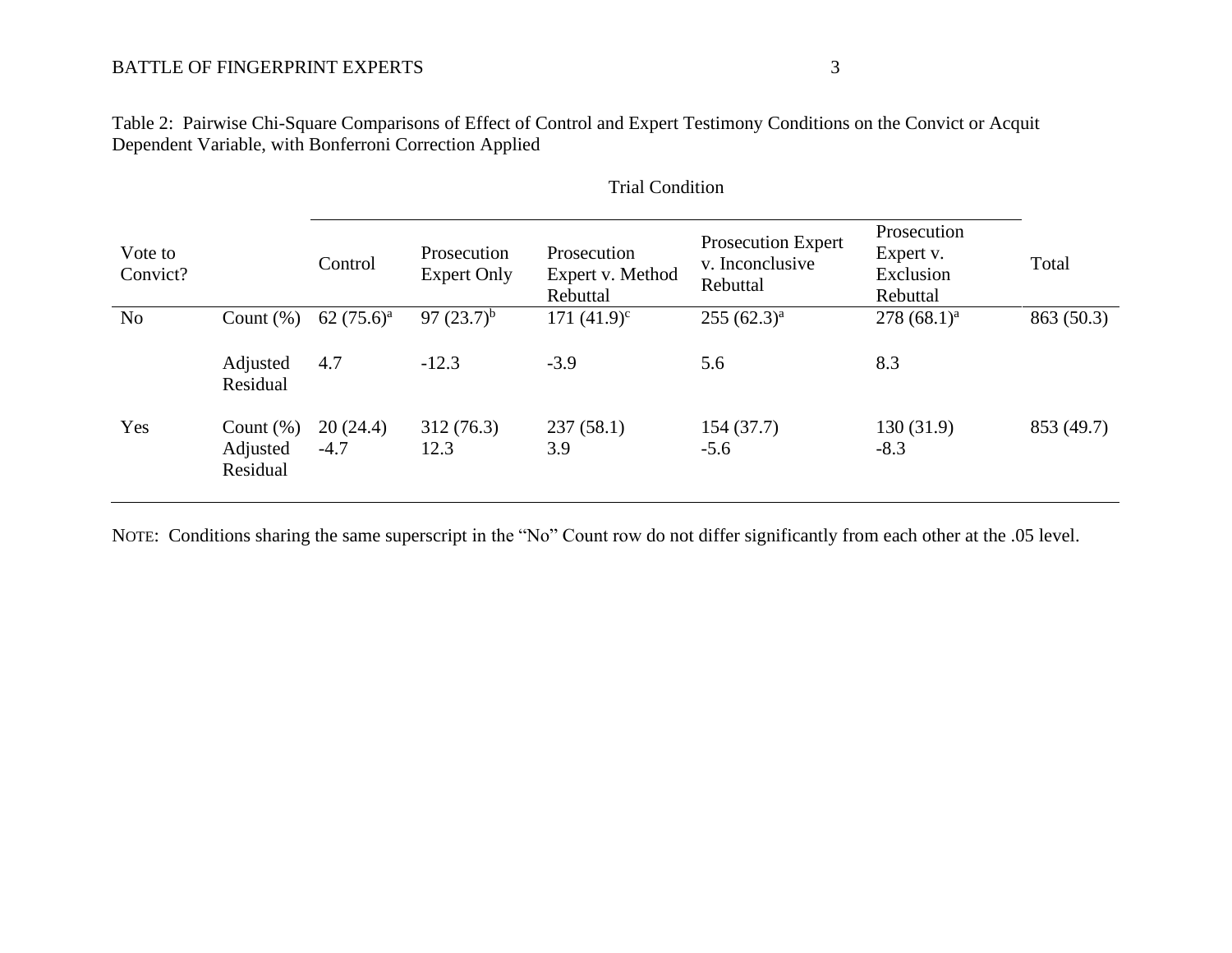*Figure 1:* Perceptions of guilt by trial condition



NOTE: Mean estimates of the likelihood that the defendant committed the charged crime (error bars reflect 95% confidence intervals) and percent voting for conviction across the different trials.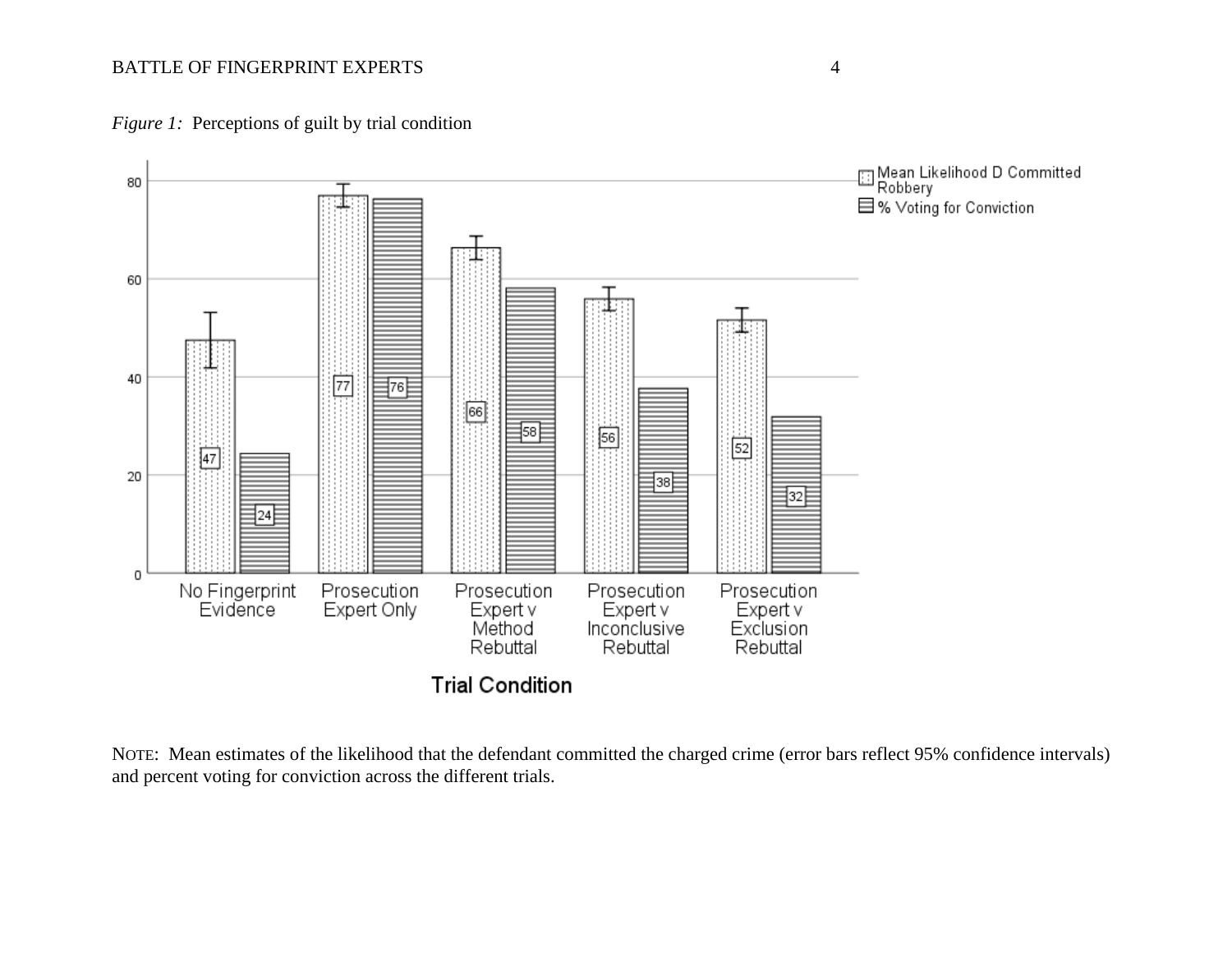



NOTE: CHAID decision tree analysis grouping votes for conviction according to estimates of the likelihood that the defendant committed the charged crime.